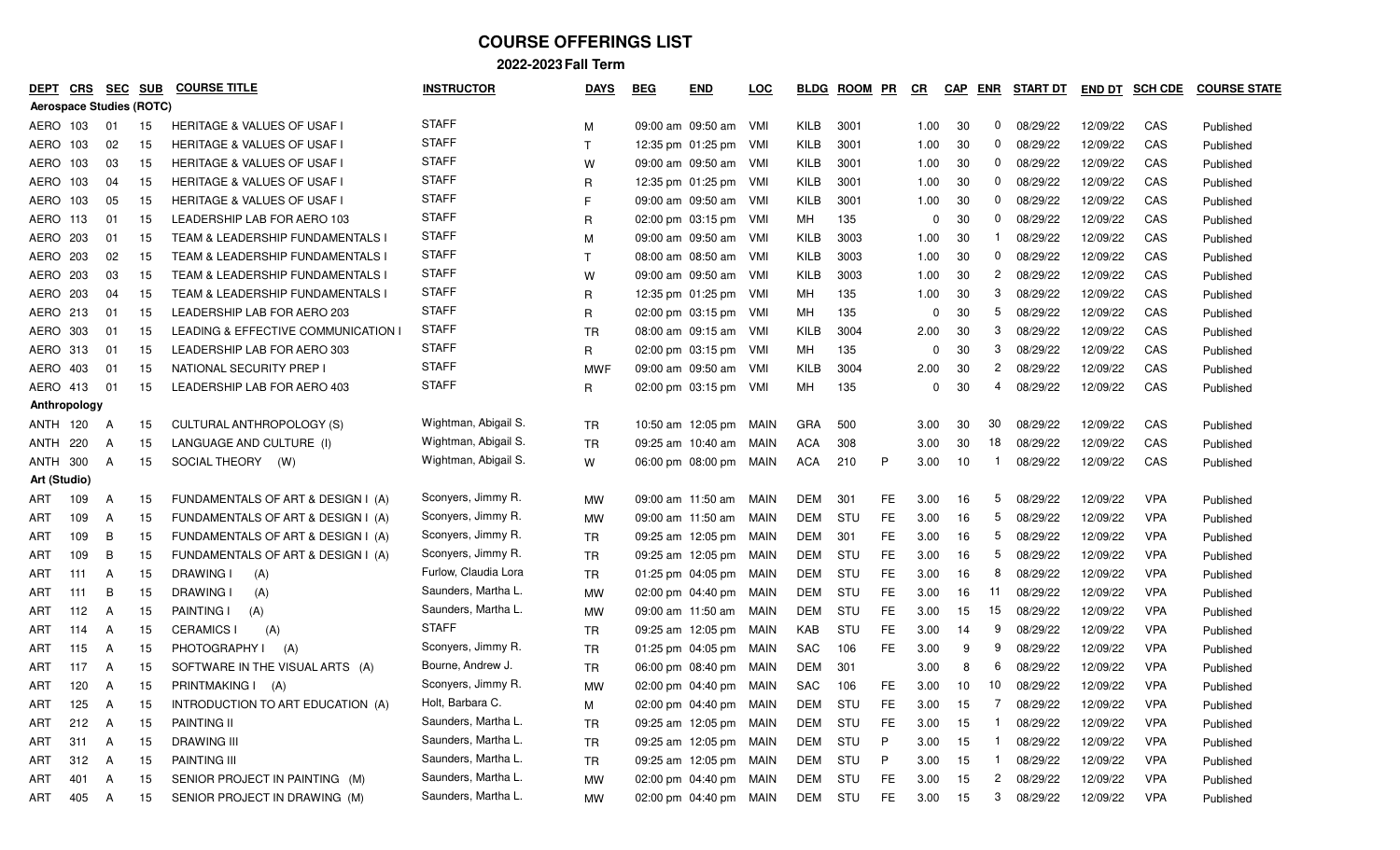| <b>DEPT</b>    | CRS<br>Art (Studio)            | <b>SEC</b> | <b>SUB</b> | <b>COURSE TITLE</b>                   | <b>INSTRUCTOR</b>      | <b>DAYS</b>  | <b>BEG</b> | <b>END</b>             | <u>LOC</u> | <b>BLDG</b> | <b>ROOM</b> | $P$ R | $_{CR}$  | CAP | <b>ENR</b> | <b>START DT</b> | <b>END DT</b> | <b>SCH CDE</b> | <b>COURSE STATE</b> |
|----------------|--------------------------------|------------|------------|---------------------------------------|------------------------|--------------|------------|------------------------|------------|-------------|-------------|-------|----------|-----|------------|-----------------|---------------|----------------|---------------------|
| ART            | 406                            | A          | 15         | SENIOR PROJECT PRINTMAKING (M)        | Sconyers, Jimmy R.     | <b>TR</b>    |            | 04:15 pm 05:30 pm MAIN |            | <b>SAC</b>  | 106         | FE    | 3.00     | 8   |            | 08/29/22        | 12/09/22      | <b>VPA</b>     | Published           |
| ART            | 407                            | A          | 15         | SENIOR PROJECT EXTENDED MEDIA (M)     | Saunders, Martha L.    | МW           |            | 02:00 pm 04:40 pm      | MAIN       | DEM         | STU         | FE    | 3.00     | -7  | 0          | 08/29/22        | 12/09/22      | <b>VPA</b>     | Published           |
| ART            | 408                            | A          | 15         | SENIOR PROJECT IN PHOTOGRAPHY (M)     | Sconyers, Jimmy R.     | TR           |            | 04:15 pm 05:30 pm MAIN |            | SAC         | 106         | FE    | 3.00     | 8   | 0          | 08/29/22        | 12/09/22      | <b>VPA</b>     | Published           |
|                | <b>Art History</b>             |            |            |                                       |                        |              |            |                        |            |             |             |       |          |     |            |                 |               |                |                     |
|                | ARTH 100                       | A          | 15         | ART IN GENERAL CULTURE (A)            | Ramirez, Jennifer Otto | TR           |            | 02:50 pm 04:05 pm MAIN |            | DEM         | 105         |       | 3.00     | 30  | 6          | 08/29/22        | 12/09/22      | <b>VPA</b>     | Published           |
|                | ARTH 101                       | A          | 15         | WESTERN ART: PREHIST TO GOTHIC (A)    | Ramirez, Jennifer Otto | <b>TR</b>    |            | 09:25 am 10:40 am MAIN |            | DEM         | 105         |       | 3.00     | 30  | 10         | 08/29/22        | 12/09/22      | <b>VPA</b>     | Published           |
| ARTH           | 206                            | A          | 15         | HISTORY OF PHOTOGRAPHY (A)            | Ramirez, Jennifer Otto | <b>TR</b>    |            | 01:25 pm 02:40 pm MAIN |            | DEM         | 105         |       | 3.00     | 30  | 17         | 08/29/22        | 12/09/22      | <b>VPA</b>     | Published           |
|                | <b>Asian Studies</b>           |            |            |                                       |                        |              |            |                        |            |             |             |       |          |     |            |                 |               |                |                     |
| AS             | 106                            | A          | 15         | ISSUES IN ASIA (I)                    | Miller, Amy S.         | TR           |            | 02:50 pm 04:05 pm MAIN |            | ACA         | 308         |       | 3.00     | 30  | 16         | 08/29/22        | 12/09/22      | CAS            | Published           |
| AS             | 277                            | A          | 15         | <b>COLL: ASIAN AMERICAN RELIGIONS</b> | Miller, Amy S.         | <b>TR</b>    |            | 01:25 pm 02:40 pm MAIN |            | ACA         | 411         |       | 3.00     | 30  | 4          | 08/29/22        | 12/09/22      | CAS            | Published           |
| AS             | 278                            | A          | 15         | HINDUISM (HW)                         | Miller, Amy S.         | TR           |            | 10:50 am 12:05 pm MAIN |            | ACA         | 308         |       | 3.00     | 20  | 3          | 08/29/22        | 12/09/22      | CAS            | Published           |
| <b>Biology</b> |                                |            |            |                                       |                        |              |            |                        |            |             |             |       |          |     |            |                 |               |                |                     |
| <b>BIOL</b>    | 111                            | A          | 15         | PRINCIPLES OF BIOLOGY<br>(N)          | Hinks, Eileen T.       | TR           |            | 04:15 pm 05:30 pm MAIN |            | <b>PSC</b>  | 301         |       | 4.00     | 39  | 16         | 08/29/22        | 12/09/22      | CAS            | Published           |
| <b>BIOL</b>    | 111                            | В          | 15         | PRINCIPLES OF BIOLOGY (N)             | <b>STAFF</b>           | <b>TR</b>    |            | 01:25 pm 02:40 pm MAIN |            | <b>PSC</b>  | 300         |       | 4.00     | 39  | 15         | 08/29/22        | 12/09/22      | CAS            | Published           |
| <b>BIOL</b>    | 111L                           | 01         | 15         | LAB FOR BIOL 111                      | <b>STAFF</b>           | $\mathsf{T}$ |            | 09:25 am 12:05 pm MAIN |            | <b>PSC</b>  | 309         |       | 0        | 13  | 10         | 08/29/22        | 12/09/22      | CAS            | Published           |
| BIOL           | 111L                           | 02         | 15         | LAB FOR BIOL 111                      | Hinks, Eileen T.       | T            |            | 01:25 pm 04:05 pm MAIN |            | <b>PSC</b>  | 309         |       |          | 13  | 8          | 08/29/22        | 12/09/22      | CAS            | Published           |
| BIOL           | 111L                           | 03         | 15         | LAB FOR BIOL 111                      | <b>STAFF</b>           | W            |            | 09:00 am 11:50 am MAIN |            | <b>PSC</b>  | 309         |       | 0        | 13  | 4          | 08/29/22        | 12/09/22      | CAS            | Published           |
| <b>BIOL</b>    | 111L                           | 04         | 15         | LAB FOR BIOL 111                      | Hinks, Eileen T.       | R            |            | 01:25 pm 04:05 pm MAIN |            | <b>PSC</b>  | 309         |       | 0        | 13  |            | 08/29/22        | 12/09/22      | CAS            | Published           |
| <b>BIOL</b>    | 111L                           | 05         | 15         | LAB FOR BIOL 111                      | <b>STAFF</b>           | R            |            | 09:25 am 12:05 pm MAIN |            | <b>PSC</b>  | 309         |       | $\Omega$ | 13  |            | 08/29/22        | 12/09/22      | CAS            | Published           |
| <b>BIOL</b>    | 111L                           | 06         | 15         | LAB FOR BIOL 111                      | <b>STAFF</b>           | W            |            | 02:00 pm 04:50 pm MAIN |            | <b>PSC</b>  | 309         |       |          | 13  | 7          | 08/29/22        | 12/09/22      | CAS            | Published           |
| <b>BIOL</b>    | 148                            | A          | 15         | ENVIRONMENTAL ISSUES (N)              | Callo, Paul A.         | <b>MWF</b>   |            | 11:00 am 11:50 am MAIN |            | <b>PSC</b>  | 301         |       | 3.00     | 40  | 30         | 08/29/22        | 12/09/22      | CAS            | Published           |
| <b>BIOL</b>    | 245                            | A          | 15         | ECOLOGY (Q)                           | Callo, Paul A.         | <b>MWF</b>   |            | 09:00 am 09:50 am MAIN |            | <b>PSC</b>  | 216         | P     | 4.00     | 26  | 22         | 08/29/22        | 12/09/22      | CAS            | Published           |
| <b>BIOL</b>    | 245L                           | 01         | 15         | LAB FOR BIOL 245                      | Callo, Paul A.         | М            |            | 01:00 pm 03:50 pm MAIN |            | <b>PSC</b>  | 201         |       | 0        | 13  | 13         | 08/29/22        | 12/09/22      | CAS            | Published           |
| <b>BIOL</b>    | 245L                           | 02         | 15         | LAB FOR BIOL 245                      | Callo, Paul A.         | R            |            | 09:25 am 12:05 pm MAIN |            | <b>PSC</b>  | 201         |       |          | 13  | 9          | 08/29/22        | 12/09/22      | CAS            | Published           |
| <b>BIOL</b>    | 255                            | A          | 15         | <b>MICROBIOLOGY</b>                   | Haberman, Rebecca A.   | <b>MWF</b>   |            | 11:00 am 11:50 am MAIN |            | <b>PSC</b>  | 105         | P     | 4.00     | 24  | 24         | 08/29/22        | 12/09/22      | CAS            | Published           |
| <b>BIOL</b>    | 255L                           | 01         | 15         | LAB FOR BIOL 255                      | Haberman, Rebecca A.   | W            |            | 02:00 pm 04:50 pm MAIN |            | <b>PSC</b>  | 312         |       | 0        | 12  | 12         | 08/29/22        | 12/09/22      | CAS            | Published           |
| BIOL           | 255L                           | 02         | 15         | LAB FOR BIOL 255                      | Haberman, Rebecca A.   | R            |            | 01:25 pm 04:05 pm MAIN |            | <b>PSC</b>  | 312         |       | 0        | 12  | 12         | 08/29/22        | 12/09/22      | CAS            | Published           |
| BIOL           | 257                            | A          | 15         | <b>BOTANY</b>                         | Anderson, Kadrin E.    | <b>TR</b>    |            | 10:50 am 12:05 pm MAIN |            | <b>PSC</b>  | 300         | P     | 4.00     | 26  | 26         | 08/29/22        | 12/09/22      | CAS            | Published           |
| <b>BIOL</b>    | 257L                           | 01         | 15         | LAB FOR BIOL 257                      | Anderson, Kadrin E.    | T.           |            | 01:25 pm 04:05 pm MAIN |            | <b>PSC</b>  | 311         |       |          | 13  | 13         | 08/29/22        | 12/09/22      | CAS            | Published           |
| BIOL           | 257L 02                        |            | 15         | LAB FOR BIOL 257                      | Anderson, Kadrin E.    | W            |            | 01:00 pm 03:50 pm MAIN |            | <b>PSC</b>  | 311         |       | 0        | 13  | 13         | 08/29/22        | 12/09/22      | CAS            | Published           |
| <b>BIOL</b>    | 264                            | A          | 15         | HUMAN ANATOMY AND PHYSIOLOGY I        | Deeble, Paul D.        | TR           |            | 01:25 pm 02:40 pm MAIN |            | <b>PSC</b>  | 301         | P     | 4.00     | 32  | 27         | 08/29/22        | 12/09/22      | CAS            | Published           |
|                | BIOL 264L 01                   |            | 15         | LAB FOR BIOL 264                      | Deeble, Paul D.        | $\mathbf{r}$ |            | 09:25 am 12:05 pm MAIN |            | PSC         | 213         |       |          | 16  | 14         | 08/29/22        | 12/09/22      | CAS            | Published           |
| BIOL           | 264L 02                        |            | 15         | LAB FOR BIOL 264                      | Deeble, Paul D.        | R            |            | 09:25 am 12:05 pm MAIN |            | PSC         | 213         |       |          | 16  | 13         | 08/29/22        | 12/09/22      | CAS            | Published           |
| BIOL           | 400 A                          |            | 15         | SENIOR SEMINAR (M)                    | Deeble, Paul D.        | F            |            | 02:00 pm 02:50 pm MAIN |            | PSC         | 216         | P     | 1.00     | 20  |            | 14 08/29/22     | 12/09/22      | CAS            | Published           |
|                | <b>Business Administration</b> |            |            |                                       |                        |              |            |                        |            |             |             |       |          |     |            |                 |               |                |                     |
|                | BUAD 102 A                     |            | 15         | INTRO TO NONPROFIT MANAGEMENT (C)     | Branche, Donovan D.    | TR           |            | 01:25 pm 02:40 pm MAIN |            | ACA         | 210         |       | 3.00     | 30  |            | 15 08/29/22     | 12/09/22      | <b>BPS</b>     | Published           |
|                | BUAD 104                       | A          | 15         | SUSTAINABILITY & BUSINESS (T)         | Kang, JinYoung         | <b>TR</b>    |            | 09:25 am 10:40 am MAIN |            | GRA 500     |             |       | 3.00     | 30  |            | 6 08/29/22      | 12/09/22      | <b>BPS</b>     | Published           |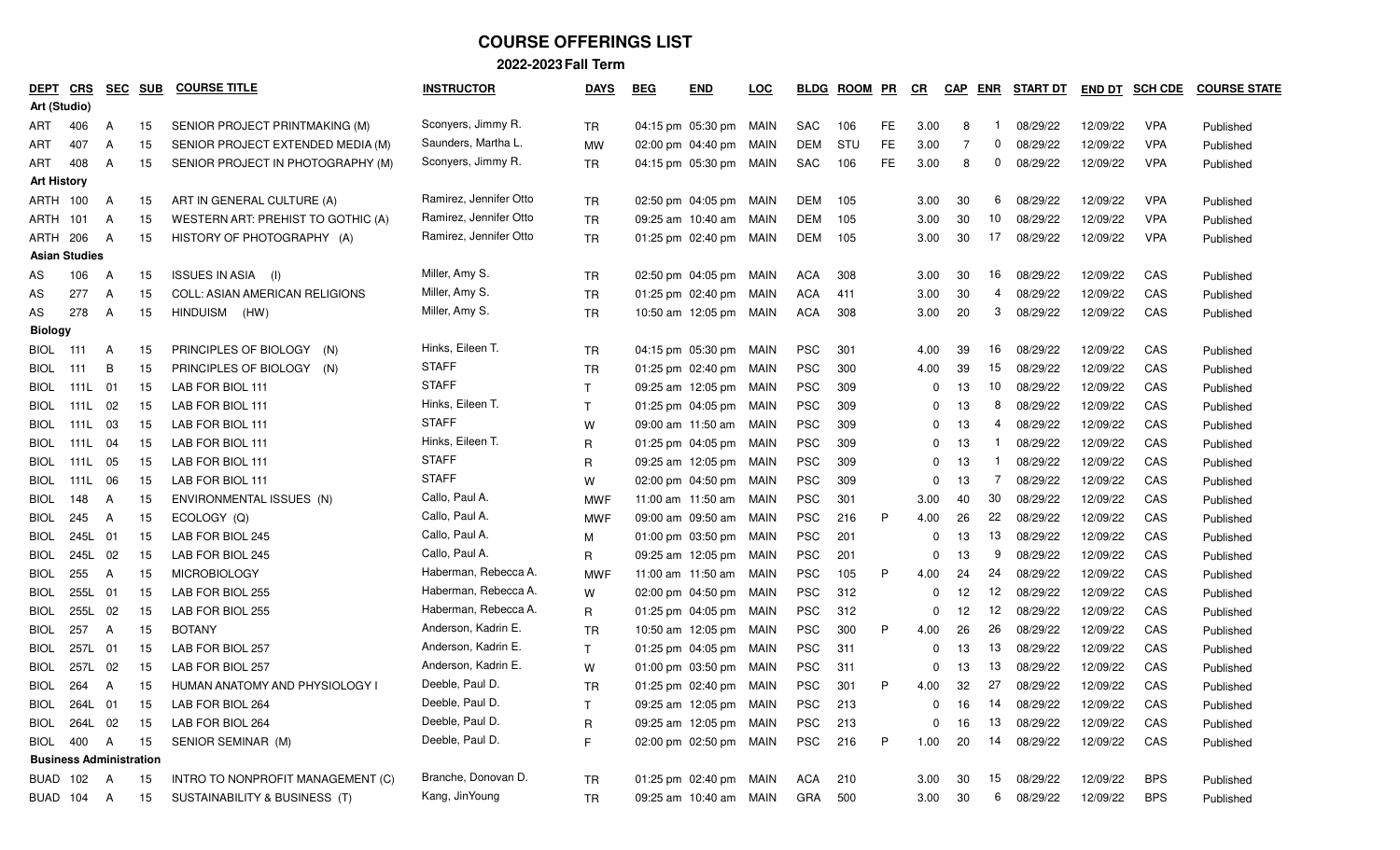| DEPT                           | CRS | <b>SEC</b> | <b>SUB</b> | <b>COURSE TITLE</b>                | <b>INSTRUCTOR</b>      | <b>DAYS</b>  | <b>BEG</b> | <b>END</b>             | <u>LOC</u> | <b>BLDG</b> | <b>ROOM</b> | PR | $CR$     | <b>CAP</b> | ENR | <b>START DT</b> | <b>END DT</b> | <b>SCH CDE</b> | <b>COURSE STATE</b> |
|--------------------------------|-----|------------|------------|------------------------------------|------------------------|--------------|------------|------------------------|------------|-------------|-------------|----|----------|------------|-----|-----------------|---------------|----------------|---------------------|
| <b>Business Administration</b> |     |            |            |                                    |                        |              |            |                        |            |             |             |    |          |            |     |                 |               |                |                     |
| BUAD                           | 122 | A          | 7A         | EXCEL 2019 & 365: LEVEL 1          | Ewing, Janet S.        | TR           |            | 01:25 pm 02:40 pm MAIN |            | WEN         | 402         |    | 1.50     | 24         | 5   | 08/29/22        | 10/17/22      | <b>BPS</b>     | Published           |
| BUAD                           | 123 | A          | 7B         | EXCEL 2019 & 365: LEVEL 2 (Q)      | Ewing, Janet S.        | <b>TR</b>    |            | 01:25 pm 02:40 pm      | MAIN       | WEN         | 402         | P  | 1.50     | 24         | 3   | 10/24/22        | 12/09/22      | <b>BPS</b>     | Published           |
| BUAD                           | 200 | A          | 15         | MANAGEMENT PRINCIPLES (W)          | Chung, Sungil          | <b>TR</b>    |            | 09:25 am 10:40 am MAIN |            | <b>ACA</b>  | 307         |    | 3.00     | 20         | 5   | 08/29/22        | 12/09/22      | <b>BPS</b>     | Published           |
| BUAD                           | 200 | B          | 15         | MANAGEMENT PRINCIPLES (W)          | Chung, Sungil          | <b>TR</b>    |            | 01:25 pm 02:40 pm MAIN |            | <b>ACA</b>  | 209         |    | 3.00     | 20         | -11 | 08/29/22        | 12/09/22      | <b>BPS</b>     | Published           |
| <b>BUAD</b>                    | 208 | A          | 15         | <b>ACCOUNTING PRINCIPLES</b>       | Winans, Darlene R.     | <b>MWF</b>   |            | 12:00 pm 12:50 pm MAIN |            | <b>ACA</b>  | 305         |    | 3.00     | 20         | 20  | 08/29/22        | 12/09/22      | <b>BPS</b>     | Published           |
| BUAD                           | 208 | B          | 15         | <b>ACCOUNTING PRINCIPLES</b>       | Winans, Darlene R.     | <b>MWF</b>   |            | 01:00 pm 01:50 pm MAIN |            | <b>ACA</b>  | 308         |    | 3.00     | 20         | 11  | 08/29/22        | 12/09/22      | <b>BPS</b>     | Published           |
| BUAD                           | 211 | A          | 15         | MANAGERIAL ACCOUNTING              | <b>STAFF</b>           | <b>MWF</b>   |            | 11:00 am 11:50 am      | MAIN       | <b>ACA</b>  | 305         | P  | 3.00     | 20         |     | 08/29/22        | 12/09/22      | <b>BPS</b>     | Published           |
| BUAD                           | 213 | A          | 7B         | <b>VITA SEMINAR</b>                | Ewing, Janet S.        | R            |            | 06:00 pm 07:30 pm      | MAIN       | <b>GRA</b>  | 105         |    | 1.00     | 20         | 3   | 10/24/22        | 12/09/22      | <b>BPS</b>     | Published           |
| <b>BUAD</b>                    | 220 | A          | 15         | THE LEGAL ENVIRONMENT OF BUSINESS  | Patrick, Todd G.       | <b>MW</b>    |            | 02:00 pm 03:15 pm MAIN |            | WEN         | 401         |    | 3.00     | 25         | 23  | 08/29/22        | 12/09/22      | <b>BPS</b>     | Published           |
| <b>BUAD</b>                    | 230 | A          | 15         | <b>MARKETING PRINCIPLES</b>        | Curren, Erik D.        | <b>MW</b>    |            | 02:00 pm 03:15 pm MAIN |            | <b>ACA</b>  | 209         |    | 3.00     | 30         | 7   | 08/29/22        | 12/09/22      | <b>BPS</b>     | Published           |
| BUAD                           | 250 | A          | 15         | GENDER IN THE WORKPLACE (G)        | Branche, Donovan D.    | <b>TR</b>    |            | 02:50 pm 04:05 pm MAIN |            | <b>ACA</b>  | 210         |    | 3.00     | 30         | 22  | 08/29/22        | 12/09/22      | <b>BPS</b>     | Published           |
| BUAD                           | 260 | A          | 15         | PERSONAL FINANCE (Q)               | <b>STAFF</b>           | MWF          |            | 01:00 pm 01:50 pm MAIN |            | WEN         | 401         |    | 3.00     | 24         | 6   | 08/29/22        | 12/09/22      | <b>BPS</b>     | Published           |
| <b>BUAD</b>                    | 266 | A          | 15         | SOCIAL TRENDS & IMPACT ON BUSINESS | Kang, JinYoung         | <b>TR</b>    |            | 10:50 am 12:05 pm MAIN |            | ACA         | 307         |    | 3.00     | 30         | 3   | 08/29/22        | 12/09/22      | <b>BPS</b>     | Published           |
| BUAD                           | 302 | A          | 15         | <b>MANAGING HUMAN CAPITAL</b>      | <b>STAFF</b>           | MWF          |            | 01:00 pm 01:50 pm MAIN |            | ACA         | 207         | P  | 3.00     | 24         | 3   | 08/29/22        | 12/09/22      | <b>BPS</b>     | Published           |
| BUAD                           | 305 | A          | 15         | <b>GLOBAL BUSINESS (I)</b>         | Branche, Donovan D.    | <b>TR</b>    |            | 10:50 am 12:05 pm MAIN |            | <b>ACA</b>  | 207         | P  | 3.00     | 24         | 10  | 08/29/22        | 12/09/22      | <b>BPS</b>     | Published           |
| <b>BUAD</b>                    | 338 | A          | 15         | AUDIENCE INSIGHTS & ANALYSIS       | Curren, Erik D.        | <b>MW</b>    |            | 03:25 pm 04:40 pm MAIN |            | <b>ACA</b>  | 308         | P  | 3.00     | 30         | 11  | 08/29/22        | 12/09/22      | <b>BPS</b>     | Published           |
| <b>BUAD</b>                    | 400 | A          | 15         | STRATEGY/SUSTAIN IN BUSINESS (O)   | Chung, Sungil          | <b>TR</b>    |            | 10:50 am 12:05 pm      | MAIN       | <b>PSC</b>  | 216         | P  | 3.00     | 22         | 13  | 08/29/22        | 12/09/22      | <b>BPS</b>     | Published           |
| <b>Chemistry</b>               |     |            |            |                                    |                        |              |            |                        |            |             |             |    |          |            |     |                 |               |                |                     |
| <b>CHEM 102</b>                |     | A          | 15         | GEN, ORGANIC & BIOCHEMISTRY I (NQ) | Trost, Annmarie        | <b>MWF</b>   |            | 12:00 pm 12:50 pm MAIN |            | <b>PSC</b>  | 301         |    | 4.00     | 48         | 12  | 08/29/22        | 12/09/22      | CAS            | Published           |
| CHEM 102L                      |     | -01        | 15         | LAB FOR CHEM 102                   | Trost, Annmarie        | $\mathsf{T}$ |            | 01:25 pm 04:05 pm MAIN |            | <b>PSC</b>  | 414         |    | 0        | 16         | 4   | 08/29/22        | 12/09/22      | CAS            | Published           |
| CHEM 102L                      |     | 02         | 15         | LAB FOR CHEM 102                   | Trost, Annmarie        | W            |            | 02:00 pm 04:50 pm MAIN |            | <b>PSC</b>  | 414         |    | $\Omega$ | 16         | 5   | 08/29/22        | 12/09/22      | CAS            | Published           |
| CHEM 102L                      |     | -03        | 15         | LAB FOR CHEM 102                   | Trost, Annmarie        | R            |            | 09:25 am 12:05 pm MAIN |            | <b>PSC</b>  | 414         |    |          | 16         | 3   | 08/29/22        | 12/09/22      | CAS            | Published           |
| <b>CHEM 121</b>                |     | A          | 15         | <b>GENERAL CHEMISTRY I</b><br>(NO) | Ruiz-Haas, Peter A.    | <b>MWF</b>   |            | 12:00 pm 12:50 pm MAIN |            | <b>PSC</b>  | 300         |    | 4.00     | 48         | 48  | 08/29/22        | 12/09/22      | CAS            | Published           |
| CHEM 121L                      |     | -01        | 15         | LAB FOR CHEM 121                   | Ruiz-Haas, Peter A.    | M            |            | 02:00 pm 04:50 pm MAIN |            | <b>PSC</b>  | 414         |    | 0        | 16         | 16  | 08/29/22        | 12/09/22      | CAS            | Published           |
| CHEM 121L                      |     | 02         | 15         | LAB FOR CHEM 121                   | Trost, Annmarie        | $\mathsf{T}$ |            | 09:25 am 12:05 pm MAIN |            | <b>PSC</b>  | 414         |    | $\Omega$ | 16         | 16  | 08/29/22        | 12/09/22      | CAS            | Published           |
| CHEM 121L 03                   |     |            | 15         | LAB FOR CHEM 121                   | Ruiz-Haas, Peter A.    | R            |            | 01:25 pm 04:05 pm MAIN |            | <b>PSC</b>  | 414         |    | 0        | 16         | 16  | 08/29/22        | 12/09/22      | CAS            | Published           |
| CHEM 221                       |     | A          | 15         | <b>ORGANIC CHEMISTRY I</b>         | Craig, Maria L.        | <b>MWF</b>   |            | 12:00 pm 12:50 pm MAIN |            | <b>PSC</b>  | 101         | P  | 4.00     | 26         | 18  | 08/29/22        | 12/09/22      | CAS            | Published           |
| CHEM 221L 01                   |     |            | 15         | LAB FOR CHEM 221                   | Craig, Maria L.        | М            |            | 02:00 pm 04:50 pm MAIN |            | <b>PSC</b>  | 409         |    | 0        | 13         | 10  | 08/29/22        | 12/09/22      | CAS            | Published           |
| CHEM 221L                      |     | 02         | 15         | LAB FOR CHEM 221                   | Craig, Maria L.        | W            |            | 02:00 pm 04:50 pm      | MAIN       | <b>PSC</b>  | 409         |    | $\Omega$ | 13         | 8   | 08/29/22        | 12/09/22      | CAS            | Published           |
| CHEM 321                       |     | A          | 15         | PHYSICAL CHEMISTRY I               | Craig, Maria L.        | <b>MWF</b>   |            | 10:00 am 10:50 am      | MAIN       | <b>PSC</b>  | 101         | P  | 3.00     | 20         | 17  | 08/29/22        | 12/09/22      | CAS            | Published           |
| CHEM 400                       |     | A          | 15         | <b>SENIOR RESEARCH</b><br>(M)      | Ruiz-Haas, Peter A.    | F.           |            | 03:00 pm 03:50 pm MAIN |            | <b>PSC</b>  | 401         |    | 2.00     | 30         | 3   | 08/29/22        | 12/09/22      | CAS            | Published           |
| <b>Criminal Justice</b>        |     |            |            |                                    |                        |              |            |                        |            |             |             |    |          |            |     |                 |               |                |                     |
| CJ                             | 100 | A          | 15         | INTRODUCTION TO CRIMINAL JUSTICE   | Merkord-Reed, Paige M. | <b>TR</b>    |            | 09:25 am 10:40 am MAIN |            | <b>ACA</b>  | 210         |    | 3.00     | 30         | 11  | 08/29/22        | 12/09/22      | <b>BPS</b>     | Published           |
| CJ                             | 100 | В          | 15         | INTRODUCTION TO CRIMINAL JUSTICE   | Wilt, John B.          | TR           |            | 01:25 pm 02:40 pm MAIN |            | GRA         | 501         |    | 3.00     | 30         | -1  | 08/29/22        | 12/09/22      | <b>BPS</b>     | Published           |
| CJ                             | 211 | A          | 15         | <b>CRIMINOLOGY</b>                 | Merkord-Reed, Paige M. | TR           |            | 10:50 am 12:05 pm MAIN |            | ACA         | 209         | P  | 3.00     | 30         | 16  | 08/29/22        | 12/09/22      | <b>BPS</b>     | Published           |
| CJ                             | 215 | A          | 15         | <b>CRIMINAL INVESTIGATIONS</b>     | Williams, James E.     | TR           |            | 02:50 pm 04:05 pm MAIN |            | ACA         | 307         |    | 3.00     | 20         | 8   | 08/29/22        | 12/09/22      | <b>BPS</b>     | Published           |
| CJ                             | 234 | A          | 15         | JUVENILE DELINQUENCY (S)           | Merkord-Reed, Paige M. | <b>TR</b>    |            | 01:25 pm 02:40 pm MAIN |            | ACA         | 307         |    | 3.00     | 30         | 0   | 08/29/22        | 12/09/22      | <b>BPS</b>     | Published           |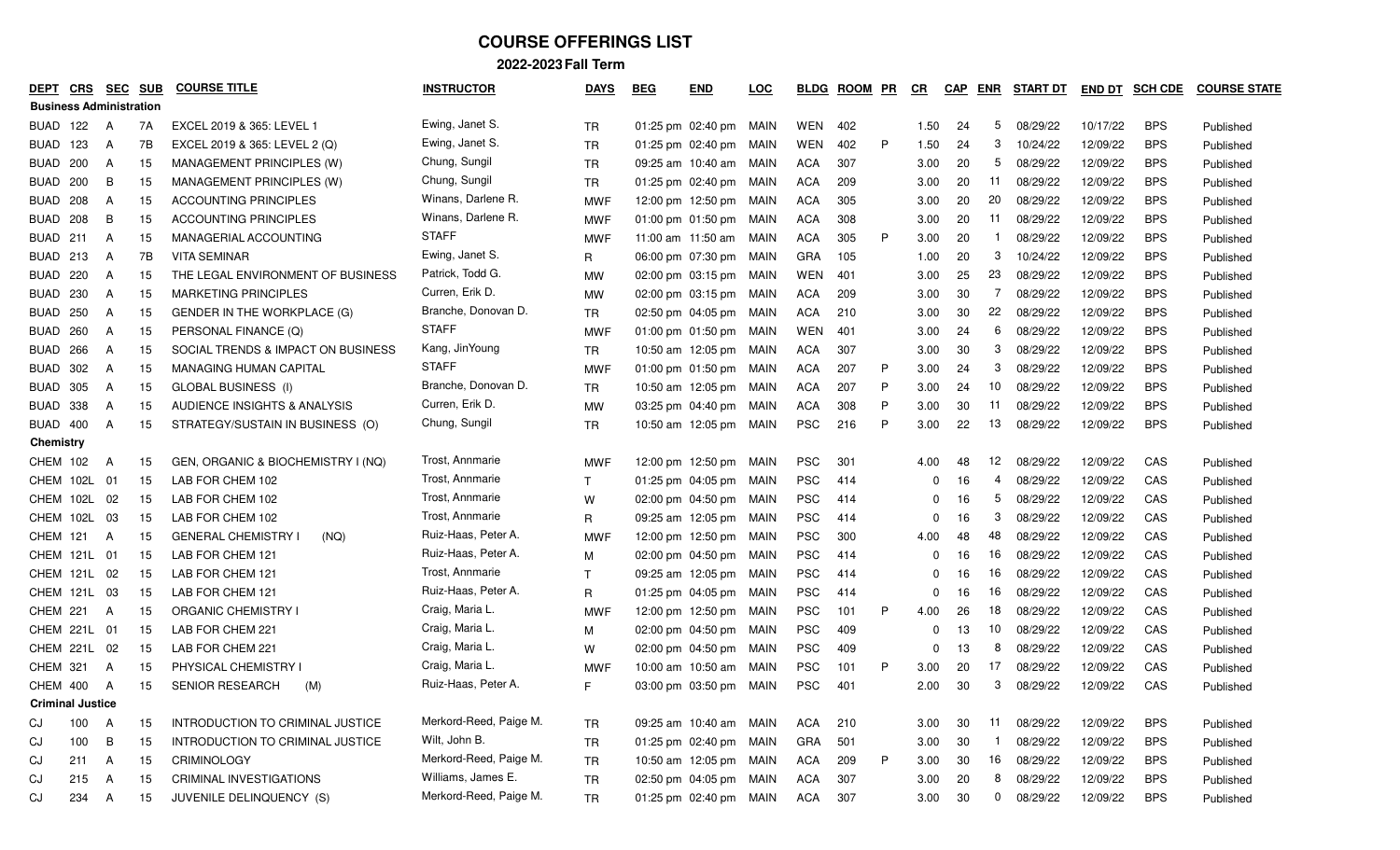| DEPT             | <u>CRS</u>              | <b>SEC</b> | <b>SUB</b> | <b>COURSE TITLE</b>                | <b>INSTRUCTOR</b>        | <b>DAYS</b>  | <b>BEG</b> | <b>END</b>                        | <b>LOC</b> | <b>BLDG</b> | <b>ROOM</b> | PR  | CR           | <b>CAP</b> | <u>ENR</u>     | <b>START DT</b> | <b>END DT</b> | <b>SCH CDE</b> | <b>COURSE STATE</b> |
|------------------|-------------------------|------------|------------|------------------------------------|--------------------------|--------------|------------|-----------------------------------|------------|-------------|-------------|-----|--------------|------------|----------------|-----------------|---------------|----------------|---------------------|
|                  | <b>Criminal Justice</b> |            |            |                                    |                          |              |            |                                   |            |             |             |     |              |            |                |                 |               |                |                     |
| CJ               | 240                     | A          | 15         | VICTIMOLOGY (S)                    | Easterling, Beth A.      | <b>MWF</b>   |            | 01:00 pm 01:50 pm MAIN            |            | ACA         | 411         |     | 3.00         | 30         | 30             | 08/29/22        | 12/09/22      | <b>BPS</b>     | Published           |
| CJ               | 250                     | A          | 15         | <b>CRIMINAL LAW</b>                | Martin, Timothy A.       | T            |            | 06:00 pm 08:00 pm                 | MAIN       | <b>ACA</b>  | 305         | P   | 3.00         | 24         | 16             | 08/29/22        | 12/09/22      | <b>BPS</b>     | Published           |
| CJ               | 285                     | A          | 15         | DIVERSITY CRIMINAL JUST (DO) (HNR) | Merkord-Reed, Paige M.   | <b>MWF</b>   |            | 10:00 am 10:50 am                 | MAIN       | ACA         | 411         |     | 3.00         | 20         | 5              | 08/29/22        | 12/09/22      | <b>BPS</b>     | Published           |
|                  | Communication           |            |            |                                    |                          |              |            |                                   |            |             |             |     |              |            |                |                 |               |                |                     |
| COMM 100         |                         | A          | 15         | PUBLIC SPEAKING (O)                | Dorries, Bruce R.        | W            |            | 01:00 pm 01:50 pm MAIN            |            | <b>GRA</b>  | 500         |     | 3.00         | 40         | 32             | 08/29/22        | 12/09/22      | <b>BPS</b>     | Published           |
|                  | COMM 100L               | - 01       | 15         | LAB FOR COMM 100                   | <b>STAFF</b>             | МW           |            | 02:00 pm 02:50 pm MAIN            |            | <b>GRA</b>  | 501         |     | 0            | 20         | 11             | 08/29/22        | 12/09/22      | <b>BPS</b>     | Published           |
|                  | COMM 100L 02            |            | 15         | LAB FOR COMM 100                   | <b>STAFF</b>             | MW           |            | 02:00 pm 02:50 pm MAIN            |            | <b>GRA</b>  | 500         |     | <sup>0</sup> | 20         | 0              | 08/29/22        | 12/09/22      | <b>BPS</b>     | Published           |
| <b>COMM 115</b>  |                         | A          | 15         | MASS COMMUNICATION (S)             | Miller, Suzanne K.       | <b>TR</b>    |            | 10:50 am 12:05 pm                 | MAIN       | <b>GRA</b>  | 501         |     | 3.00         | 30         | 13             | 08/29/22        | 12/09/22      | <b>BPS</b>     | Published           |
| <b>COMM 245</b>  |                         | A          | 15         | SOCIAL MEDIA                       | Smith, Morgan C. Alberts | M            |            | 06:00 pm 08:30 pm                 | MAIN       | <b>ACA</b>  | 307         |     | 3.00         | 30         | 3              | 08/29/22        | 12/09/22      | <b>BPS</b>     | Published           |
| COMM 280         |                         | A          | 15         | INTERCULTURAL COMMUNICATION (I)    | Miller, Suzanne K.       | <b>TR</b>    |            | 09:25 am 10:40 am                 | MAIN       | ACA         | 410         |     | 3.00         | 30         | -11            | 08/29/22        | 12/09/22      | <b>BPS</b>     | Published           |
| <b>Dance</b>     |                         |            |            |                                    |                          |              |            |                                   |            |             |             |     |              |            |                |                 |               |                |                     |
| DAN              | 102                     | A          | 15         | STUDIES IN CHOREOGRAPHY (A)        | Anderson, Nancy K        | <b>MWF</b>   |            | 12:00 pm 12:50 pm                 | MAIN       | <b>ACA</b>  | 411         |     | 3.00         | 24         | 14             | 08/29/22        | 12/09/22      | <b>VPA</b>     | Published           |
| DAN              | 139                     | A          | 15         | TOPICS; PRINCIP DANCE FITNESS (P2) | Holman, Matthew E.       | $\mathsf{T}$ |            | 11:00 am 11:50 am                 | MAIN       | <b>PAC</b>  | 213D        |     | 0.50         | 20         | 0              | 08/29/22        | 12/09/22      | <b>VPA</b>     | Published           |
| <b>DAN</b>       | 144                     | A          | 15         | <b>BEGINNING BALLET (P2)</b>       | Anderson, Nancy K        | М            |            | 02:00 pm 02:50 pm                 | MAIN       | <b>PAC</b>  | 113         |     | 0.50         | 10         |                | 08/29/22        | 12/09/22      | <b>VPA</b>     | Published           |
| DAN              | 145                     | A          | 15         | WORLD RHYTHMS DANCE (P2)           | Anderson, Nancy K        | M            |            | 03:25 pm 04:40 pm MAIN            |            | <b>PAC</b>  | 113         |     | 0.50         | 18         | 0              | 08/29/22        | 12/09/22      | <b>VPA</b>     | Published           |
| DAN              | 146                     | A          | 15         | <b>MODERN DANCE</b><br>(P2)        | <b>STAFF</b>             | R            |            | 01:25 pm 02:40 pm                 | MAIN       | <b>PAC</b>  | 113         |     | 0.50         | 20         | 3              | 08/29/22        | 12/09/22      | <b>VPA</b>     | Published           |
| <b>DAN</b>       | 148                     | A          | 15         | <b>BALLROOM DANCE</b><br>(P2)      | <b>STAFF</b>             | R            |            | 03:00 pm 03:50 pm MAIN            |            | <b>PAC</b>  | 113         |     | 0.50         | 20         | 7              | 08/29/22        | 12/09/22      | <b>VPA</b>     | Published           |
| <b>DAN</b>       | 150                     | A          | 15         | PERFORMANCE DANCE GROUP (P2)       | Anderson, Nancy K        | W            |            | 07:15 pm 08:45 pm                 | MAIN       | <b>PAC</b>  | 113         |     | 1.00         | 20         | 8              | 08/29/22        | 12/09/22      | <b>VPA</b>     | Published           |
| DAN              | 152                     | A          | 15         | HIP HOP DANCE (P2)                 | <b>STAFF</b>             | F            |            | 02:00 pm 02:50 pm MAIN            |            | <b>PAC</b>  | 113         |     | 0.50         | 20         | 7              | 08/29/22        | 12/09/22      | <b>VPA</b>     | Published           |
| DAN              | 153                     | A          | 15         | CONTEMPORARY DANCE (P2)            | <b>STAFF</b>             | F            |            | 03:25 pm 04:40 pm MAIN            |            | <b>PAC</b>  | 113         |     | 0.50         | 25         | 11             | 08/29/22        | 12/09/22      | <b>VPA</b>     | Published           |
| DAN              | 156                     | A          | 15         | DANCE COMPOSITION & IMPROV (P2)    | Anderson, Nancy K        | W            |            | 02:00 pm 03:15 pm MAIN            |            | PAC         | 113         |     | 1.00         | 20         | $\overline{2}$ | 08/29/22        | 12/09/22      | <b>VPA</b>     | Published           |
| DAN              | 157                     | A          | 15         | JAZZ TECHNIQUE (P2)                | <b>STAFF</b>             | R            |            | 10:25 am 11:40 am MAIN            |            | <b>PAC</b>  | 113         |     | 1.00         | 20         |                | 08/29/22        | 12/09/22      | <b>VPA</b>     | Published           |
| DAN              | 158                     | A          | 15         | TAP DANCE (P2)                     | <b>STAFF</b>             | $\mathsf{T}$ |            | 03:00 pm 03:50 pm MAIN            |            | <b>PAC</b>  | 113         |     | 0.50         | 20         | 5              | 08/29/22        | 12/09/22      | <b>VPA</b>     | Published           |
| DAN              | 217                     | A          | 15         | INTERMEDIATE BALLET (P2)           | <b>STAFF</b>             | T            |            | 07:15 pm 08:40 pm MAIN            |            | PAC         | 113         | FE. | 0.50         | 20         |                | 08/29/22        | 12/09/22      | <b>VPA</b>     | Published           |
| <b>Economics</b> |                         |            |            |                                    |                          |              |            |                                   |            |             |             |     |              |            |                |                 |               |                |                     |
| <b>ECON</b>      | 101                     | A          | 15         | PRINCIPLES OF MICROECONOMICS (SQ)  | Diduch, Amy McCormick    | <b>MWF</b>   |            | 10:00 am 10:50 am                 | MAIN       | <b>ACA</b>  | 308         |     | 3.00         | 35         | 22             | 08/29/22        | 12/09/22      | CAS            | Published           |
| ECON             | 101                     | B          | 15         | PRINCIPLES OF MICROECONOMICS (SQ)  | <b>STAFF</b>             | <b>MWF</b>   |            | 09:00 am 09:50 am MAIN            |            | ACA         | 308         |     | 3.00         | 35         | 13             | 08/29/22        | 12/09/22      | CAS            | Published           |
| ECON 232         |                         | A          | 15         | TOPICS IN ECONOMIC DEVELOPMENT (I) | Diduch, Amy McCormick    | <b>TR</b>    |            | 10:50 am 12:05 pm MAIN            |            | ACA         | 305         | P   | 3.00         | 24         | -11            | 08/29/22        | 12/09/22      | CAS            | Published           |
| ECON 304         |                         | A          | 15         | INTERMEDIATE MACROECONOMIC THEORY  | Diduch, Amy McCormick    | TR           |            | 09:25 am 10:40 am MAIN            |            | <b>ACA</b>  | 305         | P   | 3.00         | 24         | 10             | 08/29/22        | 12/09/22      | CAS            | Published           |
| ECON 401         |                         | A          | 15         | SENIOR PROJECT<br>(M)              | Diduch, Amy McCormick    | <b>MWF</b>   |            | 12:00 pm 12:50 pm MAIN            |            | <b>ACA</b>  | 207         | P   | 3.00         | 20         | 5              | 08/29/22        | 12/09/22      | CAS            | Published           |
| <b>Education</b> |                         |            |            |                                    |                          |              |            |                                   |            |             |             |     |              |            |                |                 |               |                |                     |
| ED               | 115                     | A          | 15         | FOUNDATIONS OF EDUCATION (T)       | Sebolt, Stephanie A.     | ΤR           |            | 10:50 am 12:05 pm STAU IHUB HUBRI |            |             |             |     | 3.00         | 25         | 3              | 08/29/22        | 12/09/22      | COE            | Published           |
| ED               | 205                     | A          | 15         | CHARACTERISTICS OF EXCEPTIONALITY  | VanDevander, Carla R.    | <b>TR</b>    |            | 09:25 am 10:40 am MAIN            |            | GRA         | 501         |     | 3.00         | 25         | 9              | 08/29/22        | 12/09/22      | COE            | Published           |
| English          |                         |            |            |                                    |                          |              |            |                                   |            |             |             |     |              |            |                |                 |               |                |                     |
| ENG              | 102                     | A          | 15         | <b>COLLEGE ENGLISH</b>             | Fajardo, Adam J.         | TR           |            | 08:00 am 09:15 am MAIN            |            | ACA         | 307         |     | 3.00         | 20         |                | 08/29/22        | 12/09/22      | CAS            | Published           |
| <b>ENG</b>       | 102                     | B          | 15         | <b>COLLEGE ENGLISH</b>             | Egan, Kristen R.         | <b>MWF</b>   |            | 10:00 am 10:50 am MAIN            |            | ACA         | 305         |     | 3.00         | 20         | 6              | 08/29/22        | 12/09/22      | CAS            | Published           |
| <b>ENG</b>       | 102 C                   |            | 15         | <b>COLLEGE ENGLISH</b>             | Turner, Katherine S.H.   | <b>MWF</b>   |            | 11:00 am 11:50 am MAIN            |            | ACA 411     |             | IP  | 3.00         | 20         |                | 0 08/29/22      | 12/09/22      | CAS            | Published           |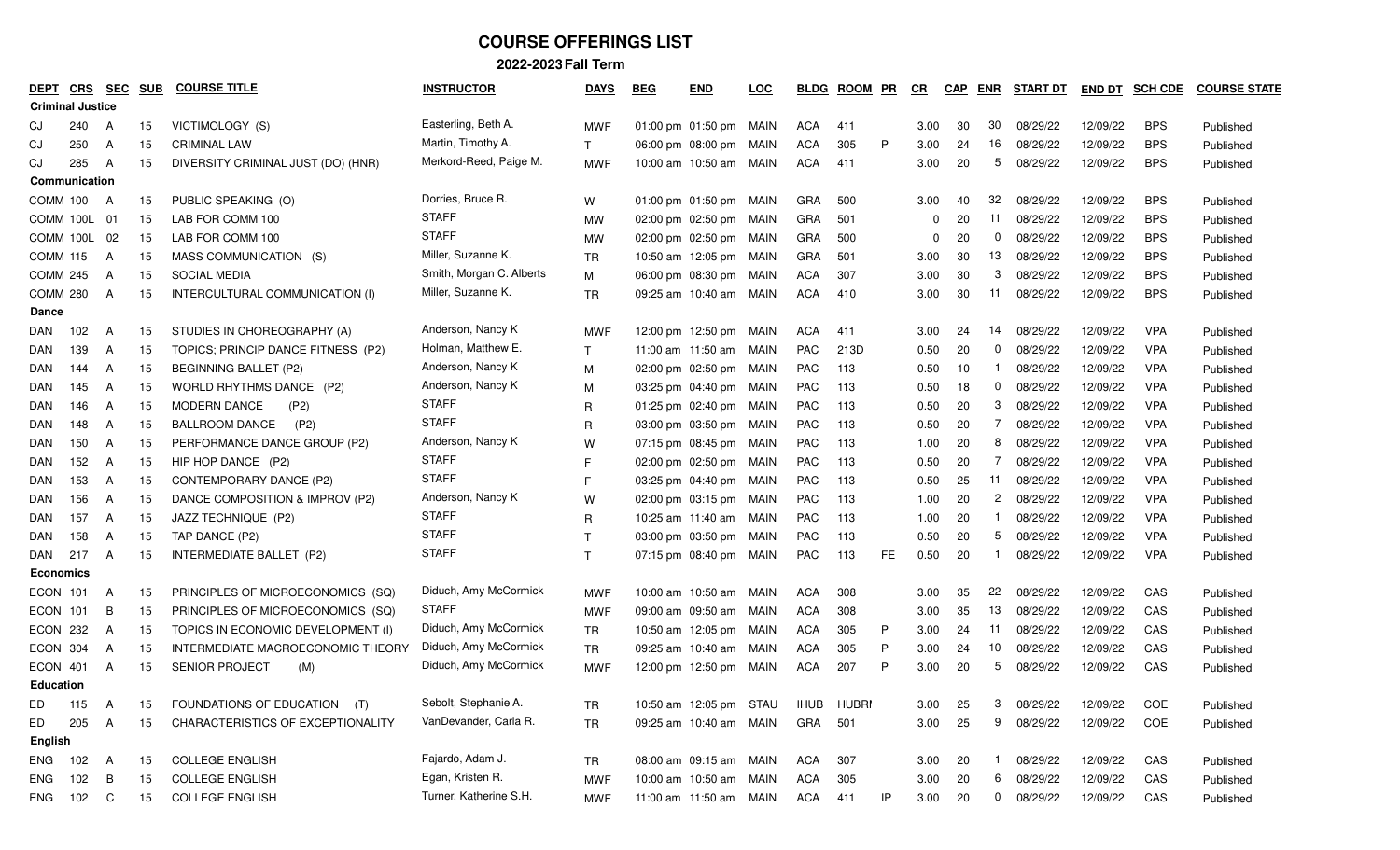| DEPT<br><b>English</b> | CRS                               | <u>SEC</u> | <b>SUB</b> | <b>COURSE TITLE</b>                  | <b>INSTRUCTOR</b>        | <b>DAYS</b>  | <b>BEG</b> | <b>END</b>             | <u>LOC</u>  | <b>BLDG</b> | <b>ROOM</b> | <b>PR</b> | C <sub>R</sub> | <b>CAP</b> | ENR          | <b>START DT</b> | <b>END DT</b> | <b>SCH CDE</b> | <b>COURSE STATE</b> |
|------------------------|-----------------------------------|------------|------------|--------------------------------------|--------------------------|--------------|------------|------------------------|-------------|-------------|-------------|-----------|----------------|------------|--------------|-----------------|---------------|----------------|---------------------|
| ENG                    | 102                               | D          | 15         | <b>COLLEGE ENGLISH</b>               | <b>STAFF</b>             | <b>MWF</b>   |            | 02:00 pm 03:15 pm MAIN |             | ACA         | 305         |           | 3.00           | -20        | $\mathbf{0}$ | 08/29/22        | 12/09/22      | CAS            | Published           |
| ENG                    | 102                               | E          | 15         | <b>COLLEGE ENGLISH</b>               | <b>STAFF</b>             | МW           |            | 02:00 pm 03:15 pm MAIN |             | <b>ACA</b>  | 210         |           | 3.00           | -20        | 0            | 08/29/22        | 12/09/22      | CAS            | Published           |
| ENG                    | 102                               | F          | 15         | <b>COLLEGE ENGLISH</b>               | <b>STAFF</b>             | МW           |            | 03:25 pm 04:40 pm MAIN |             | <b>ACA</b>  | 209         |           | 3.00           | 20         | 4            | 08/29/22        | 12/09/22      | CAS            | Published           |
| ENG                    | 102                               | H          | 15         | <b>COLLEGE ENGLISH</b>               | <b>STAFF</b>             | TR           |            | 02:50 pm 04:05 pm MAIN |             | <b>ACA</b>  | 410         |           | 3.00           | 20         | 0            | 08/29/22        | 12/09/22      | CAS            | Published           |
| ENG                    | 102                               | -J         | 15         | <b>COLLEGE ENGLISH</b>               | <b>STAFF</b>             | <b>TR</b>    |            | 02:50 pm 04:05 pm MAIN |             | <b>ACA</b>  | 207         |           | 3.00           | 20         | $\mathbf{0}$ | 08/29/22        | 12/09/22      | CAS            | Published           |
| ENG                    | 102                               | K          | 15         | <b>COLLEGE ENGLISH</b>               | <b>STAFF</b>             | <b>TR</b>    |            | 04:15 pm 05:30 pm MAIN |             | <b>ACA</b>  | 207         |           | 3.00           | 20         |              | 08/29/22        | 12/09/22      | CAS            | Published           |
| ENG                    | 102                               | <b>L</b>   | 15         | <b>COLLEGE ENGLISH</b>               | <b>STAFF</b>             | <b>TR</b>    |            | 01:25 pm 02:40 pm MAIN |             | ACA         | 207         |           | 3.00           | 20         | 3            | 08/29/22        | 12/09/22      | CAS            | Published           |
| ENG                    | 111                               | A          | 15         | INTRODUCTION TO LITERATURE (HW)      | Egan, Kristen R.         | <b>MWF</b>   |            | 11:00 am 11:50 am MAIN |             | <b>ACA</b>  | 207         | P         | 3.00           | 20         | 11           | 08/29/22        | 12/09/22      | CAS            | Published           |
| ENG                    | 220                               | A          | 15         | AMERICAN LIT: COLONIAL TO ROM (HW)   | Egan, Kristen R.         | <b>MWF</b>   |            | 01:00 pm 01:50 pm MAIN |             | <b>ACA</b>  | 209         | P         | 3.00           | 20         | 14           | 08/29/22        | 12/09/22      | CAS            | Published           |
| ENG                    | 350                               | A          | 15         | <b>MODERN LITERATURE</b>             | Fajardo, Adam J.         | TR           |            | 01:25 pm 02:40 pm MAIN |             | ACA         | 308         | P         | 3.00           | 30         | 7            | 08/29/22        | 12/09/22      | CAS            | Published           |
| ENG                    | 400                               | A          | 15         | <b>MAJOR SEMINAR</b><br>(M)          | Turner, Katherine S.H.   | МW           |            | 02:00 pm 03:15 pm MAIN |             | <b>ACA</b>  | 407         | P         | 3.00           | 24         | 11           | 08/29/22        | 12/09/22      | CAS            | Published           |
|                        | <b>Exercise Science</b>           |            |            |                                      |                          |              |            |                        |             |             |             |           |                |            |              |                 |               |                |                     |
| <b>EXSS</b>            | 245                               | A          | 15         | <b>MOTOR BEHAVIOR</b>                | Holman, Matthew E.       | <b>MWF</b>   |            | 09:00 am 09:50 am      | MAIN        | <b>PAC</b>  | 213D        | P         | 3.00           | 20         | 8            | 08/29/22        | 12/09/22      | HHP            | Published           |
| <b>EXSS</b>            | 351                               | A          | 15         | EXERCISE PHYSIOLOGY (W)              | Harnish, Christopher R.  | TR           |            | 09:25 am 10:40 am MAIN |             | <b>PAC</b>  | 213D        | P         | 4.00           | 20         | 7            | 08/29/22        | 12/09/22      | HHP            | Published           |
| EXSS                   | 351L                              | 01         | 15         | LAB FOR EXSS 351                     | Harnish, Christopher R.  | $\mathsf{T}$ |            | 10:50 am 01:50 pm MAIN |             | PAC         | 213F        |           | 0              | 12         | 7            | 08/29/22        | 12/09/22      | HHP            | Published           |
| <b>EXSS</b>            | 377                               | A          | 15         | SPECIAL TOPICS IN EXERCISE & HEALTH  | Holman, Matthew E.       |              |            | 11:00 am 11:50 am MAIN |             | PAC         | 213D        | P         | 3.00           | 20         | 5            | 08/29/22        | 12/09/22      | HHP            | Published           |
| <b>Film</b>            |                                   |            |            |                                      |                          |              |            |                        |             |             |             |           |                |            |              |                 |               |                |                     |
| <b>FILM</b>            | 119                               | A          | 15         | INTR TO FILM/VIDEO PRODUCTION        | Gillies. Arrin Alexander | TR           |            | 10:50 am 12:05 pm MAIN |             | <b>GRA</b>  | STU         |           | 3.00           | 12         | 5            | 08/29/22        | 12/09/22      | <b>VPA</b>     | Published           |
| <b>FILM</b>            | 254                               | A          | 15         | FILM ANALYSIS (A)                    | Moye, James Allan        | $\mathsf{R}$ |            | 02:50 pm 04:05 pm MAIN |             | <b>PSC</b>  | 300         |           | 3.00           | 30         | 10           | 08/29/22        | 12/09/22      | <b>VPA</b>     | Published           |
| FILM                   | 254                               | A          | 15         | FILM ANALYSIS (A)                    | Moye, James Allan        | $\mathsf{T}$ |            | 02:50 pm 05:30 pm MAIN |             | <b>PSC</b>  | 300         |           | 3.00           | 30         | 10           | 08/29/22        | 12/09/22      | <b>VPA</b>     | Published           |
| French                 |                                   |            |            |                                      |                          |              |            |                        |             |             |             |           |                |            |              |                 |               |                |                     |
| <b>FREN 101</b>        |                                   | A          | 15         | BEGINNING FRENCH I (F)               | Aaslestad, Joelle M.     | <b>MWF</b>   |            | 01:00 pm $01:50$ pm    | MAIN        | ACA         | 410         |           | 4.00           | 24         | 14           | 08/29/22        | 12/09/22      | CAS            | Published           |
| FREN                   | 101L                              | - 01       | 15         | LAB FOR FREN 101                     | Aaslestad, Joelle M.     |              |            |                        | <b>MAIN</b> |             |             |           | 0              | 24         | 14           | 08/29/22        | 12/09/22      | CAS            | Published           |
|                        | FREN 201                          | A          | 15         | INTERMEDIATE FRENCH I (F)            | Aaslestad, Joelle M.     | <b>MWF</b>   |            | 02:00 pm 02:50 pm      | MAIN        | ACA         | 410         | P         | 3.00           | 24         | 0            | 08/29/22        | 12/09/22      | CAS            | Published           |
| <b>FREN 226</b>        |                                   | A          | 15         | DISCOVER FRANCE & ITS REGIONS (I)    | Aaslestad, Joelle M.     | MW           |            | 03:25 pm 04:40 pm      | MAIN        | ACA         | 410         |           | 3.00           | 30         | 5            | 08/29/22        | 12/09/22      | CAS            | Published           |
|                        | <b>Health Care Administration</b> |            |            |                                      |                          |              |            |                        |             |             |             |           |                |            |              |                 |               |                |                     |
| HCA                    | 101                               | A          | 7A         | INTRO HEALTH CARE ADMINISTRATION     | Erath, Mark E.           | TR           |            | 01:25 pm 02:40 pm MAIN |             | ACA         | 305         |           | 3.00           | 15         | 9            | 08/29/22        | 10/17/22      | SPH            | Published           |
| HCA                    | 315                               | A          | 7B         | INTRO HEALTHCARE INFO MANAGEMENT     | Erath, Mark E.           | <b>TR</b>    |            | 01:25 pm 02:40 pm MAIN |             | <b>ACA</b>  | 305         |           | 3.00           | 15         |              | 10/24/22        | 12/09/22      | SPH            | Published           |
| HCA                    | 320                               | A          | 7B         | FINANCE OF UNITED STATES HEALTHCARE  | Erath, Mark E.           | <b>TR</b>    |            | 02:50 pm 04:05 pm MAIN |             | ACA         | 305         | P         | 3.00           | 15         |              | 10/24/22        | 12/09/22      | SPH            | Published           |
| History                |                                   |            |            |                                      |                          |              |            |                        |             |             |             |           |                |            |              |                 |               |                |                     |
| HIST                   | 101                               | A          | 15         | WESTERN CIVILIZATION TO 1648 (H)     | Howard, Joshua M.        | <b>MWF</b>   |            | 10:00 am 10:50 am MAIN |             | <b>GRA</b>  | 501         |           | 3.00           | 30         | 28           | 08/29/22        | 12/09/22      | CAS            | Published           |
| <b>HIST</b>            | 101                               | B          | 15         | WESTERN CIVILIZATION TO 1648 (H)     | Howard, Joshua M.        | <b>MWF</b>   |            | 11:00 am 11:50 am MAIN |             | GRA         | -501        |           | 3.00           | 30         | 27           | 08/29/22        | 12/09/22      | CAS            | Published           |
| <b>HIST</b>            | 111                               | A          | 15         | SURVEY OF US HISTORY TO 1877 (H)     | Brooks, Clayton M.       | TR           |            | 09:25 am 10:40 am MAIN |             | ACA         | 411         |           | 3.00           | 30         | 26           | 08/29/22        | 12/09/22      | CAS            | Published           |
| <b>HIST</b>            | 238                               | A          | 15         | TUDOR-STUART ENGLAND, 1450-1660 (R)  | Cole, Mary Hill          | <b>TR</b>    |            | 10:50 am 12:05 pm MAIN |             | ACA         | 407         |           | 3.00           | 30         | 9            | 08/29/22        | 12/09/22      | CAS            | Published           |
| <b>HIST</b>            | 277                               | A          | 15         | COLL: HISTORY OF RACE & RACISM IN US | Tillerson, Amy J.        | <b>TR</b>    |            | 01:00 pm 02:40 pm MAIN |             | KIN         | 108         |           | 3.00           | 25         | 3            | 08/29/22        | 12/09/22      | CAS            | Published           |
| <b>HIST</b>            | 302                               | A          | 15         | VIRGINIA HISTORY (DR)                | Brooks, Clayton M.       | TR           |            | 10:50 am 12:05 pm MAIN |             | ACA         | 411         |           | 3.00           | 30         |              | 14 08/29/22     | 12/09/22      | CAS            | Published           |
| HIST                   | 400                               | A          | 15         | SENIOR SEMINAR (M)                   | Cole, Mary Hill          | TR           |            | 02:50 pm 04:05 pm MAIN |             | GRA         | 303         | P         | 3.00           | 20         |              | 5 08/29/22      | 12/09/22      | CAS            | Published           |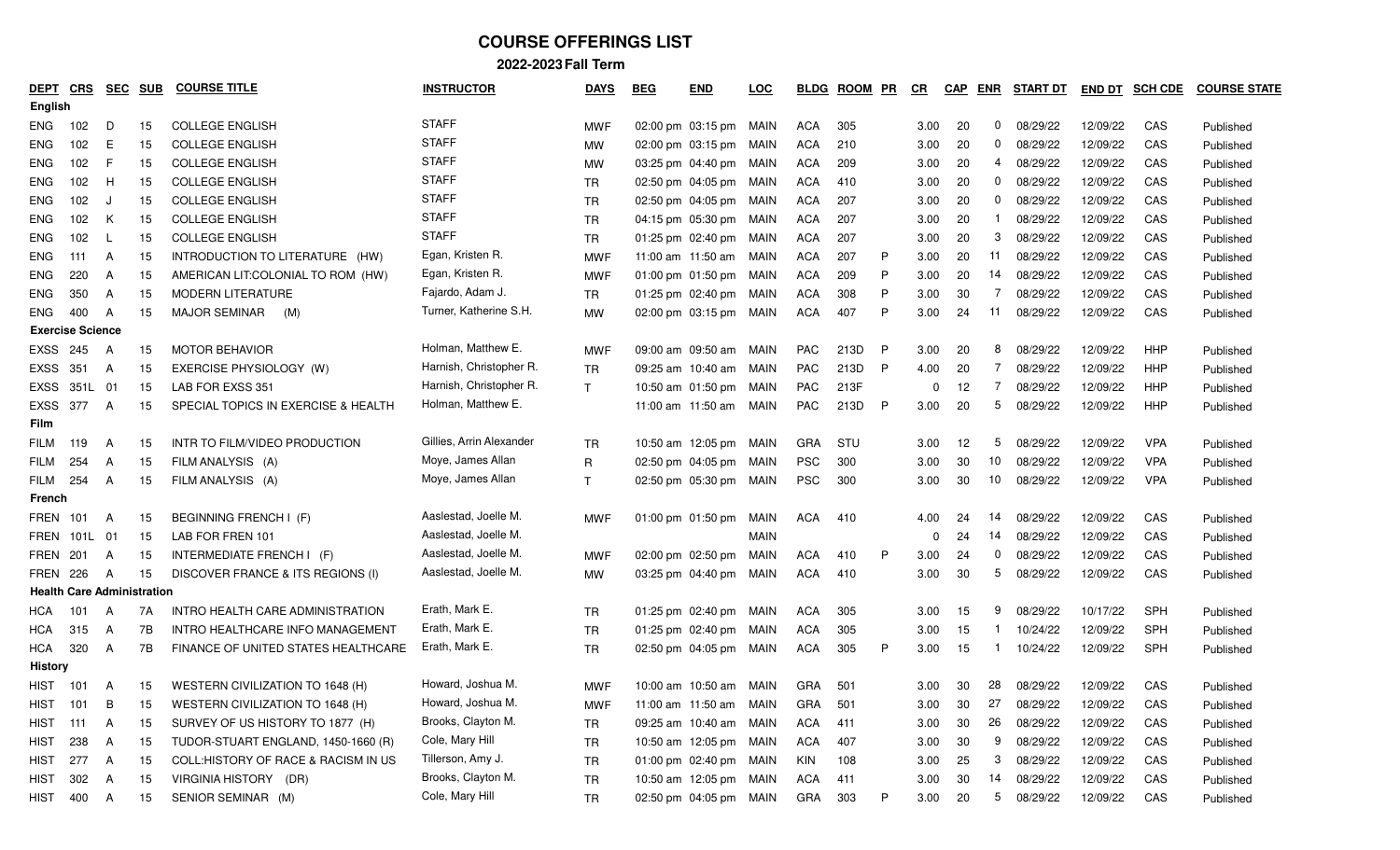| <b>DEPT</b>                      | <b>CRS</b> | <b>SEC</b> | <b>SUB</b> | <b>COURSE TITLE</b>                         | <b>INSTRUCTOR</b>          | <b>DAYS</b>  | <b>BEG</b> | <b>END</b>             | LOC  | <b>BLDG</b> | <b>ROOM</b> | PR | <u>CR</u> | <b>CAP</b> | <b>ENR</b>            | <b>START DT</b> | END DT   | <b>SCH CDE</b> | <b>COURSE STATE</b> |
|----------------------------------|------------|------------|------------|---------------------------------------------|----------------------------|--------------|------------|------------------------|------|-------------|-------------|----|-----------|------------|-----------------------|-----------------|----------|----------------|---------------------|
| <b>Health Sciences</b>           |            |            |            |                                             |                            |              |            |                        |      |             |             |    |           |            |                       |                 |          |                |                     |
| <b>HSCI</b>                      | 203        | A          | 15         | <b>EMERGENCY HEALTH &amp; RESUSCITATION</b> | Newman, Thomas M.          | <b>MW</b>    |            | 08:00 am 08:50 am MAIN |      | <b>PAC</b>  | 213D        |    | 3.00      | 20         | 10                    | 08/29/22        | 12/09/22 | HHP            | Published           |
| <b>HSCI</b>                      | 220        | A          | 15         | PRINCIPLES OF HEALTH EDUCATION              | Miller, Brian              | <b>TR</b>    |            | 02:50 pm 04:05 pm      | MAIN | <b>PAC</b>  | 213D        | P  | 3.00      | 20         | 2                     | 08/29/22        | 12/09/22 | HHP            | Published           |
| <b>HSCI</b>                      | 401        | A          | 15         | <b>RESEARCH METHODS &amp; PRACTICE (R)</b>  | Miller, Brian              | $\mathsf{T}$ |            | 04:15 pm 05:30 pm MAIN |      | <b>PAC</b>  | 213D        | P  | 3.00      | 20         | 18                    | 08/29/22        | 12/09/22 | HHP            | Published           |
| <b>Interdisciplinary Studies</b> |            |            |            |                                             |                            |              |            |                        |      |             |             |    |           |            |                       |                 |          |                |                     |
| INT                              | 103        | A          | 7A         | INFORMATION LITERACY<br>(R)                 | Harris, Christina J.       | M            |            | 02:00 pm 03:15 pm MAIN |      | <b>GRA</b>  | 302         |    | 1.00      | 15         | -11                   | 08/29/22        | 10/17/22 | CAS            | Published           |
| INT                              | 103        | B          | 7A         | <b>INFORMATION LITERACY</b><br>(R)          | Crowley, Lance Sean        | $\mathsf{T}$ |            | 10:50 am 12:05 pm MAIN |      | <b>GRA</b>  | 302         |    | 1.00      | 15         |                       | 08/29/22        | 10/17/22 | CAS            | Published           |
| INT                              | 103        | C          | 7A         | <b>INFORMATION LITERACY</b><br>(R)          | Harris, Christina J.       | $\mathsf{T}$ |            | 01:25 pm 02:40 pm MAIN |      | <b>GRA</b>  | 302         |    | 1.00      | 15         | 9                     | 08/29/22        | 10/17/22 | CAS            | Published           |
| INT                              | 103        | D          | 7A         | <b>INFORMATION LITERACY</b><br>(R)          | Black, David Michael       | R            |            | 09:25 am 10:40 am MAIN |      | <b>GRA</b>  | 302         |    | 1.00      | 15         | 3                     | 08/29/22        | 10/17/22 | CAS            | Published           |
| INT                              | 103        | E          | 7A         | INFORMATION LITERACY<br>(R)                 | Black, David Michael       | R            |            | 10:50 am 12:05 pm MAIN |      | <b>GRA</b>  | 302         |    | 1.00      | 15         |                       | 08/29/22        | 10/17/22 | CAS            | Published           |
| INT                              | 103        | F          | 7A         | <b>INFORMATION LITERACY</b><br>(R)          | Black, David Michael       | W            |            | 02:00 pm 03:15 pm MAIN |      | <b>GRA</b>  | 302         |    | 1.00      | 15         | 4                     | 08/29/22        | 10/17/22 | CAS            | Published           |
| INT                              | 103        | G          | 7В         | <b>INFORMATION LITERACY</b><br>(R)          | Harris, Christina J.       | м            |            | 02:00 pm 03:15 pm MAIN |      | <b>GRA</b>  | 302         |    | 1.00      | 15         | 0                     | 10/24/22        | 12/09/22 | CAS            | Published           |
| INT                              | 103        | H          | 7A         | INFORMATION LITERACY<br>(R)                 | Crowley, Lance Sean        | $\mathsf{T}$ |            | 09:25 am 10:40 am MAIN |      | <b>GRA</b>  | 302         |    | 1.00      | 15         |                       | 08/29/22        | 10/17/22 | CAS            | Published           |
| INT                              | 103        |            | 7B         | INFORMATION LITERACY<br>(R)                 | Harris, Christina J.       | $\mathsf{T}$ |            | 01:25 pm 02:40 pm MAIN |      | <b>GRA</b>  | 302         |    | 1.00      | 15         |                       | 10/24/22        | 12/09/22 | CAS            | Published           |
| INT                              | 103        | J          | 7B         | INFORMATION LITERACY (R)                    | Black, David Michael       | R            |            | 09:25 am 10:40 am MAIN |      | <b>GRA</b>  | 302         |    | 1.00      | 15         | 0                     | 10/24/22        | 12/09/22 | CAS            | Published           |
| INT                              | 122        | A          | 7A         | EXCEL 2019 & 365: LEVEL 1                   | Ewing, Janet S.            | TR           |            | 01:25 pm 02:40 pm MAIN |      | WEN         | 402         |    | 1.50      | 24         | 8                     | 08/29/22        | 10/17/22 | <b>BPS</b>     | Published           |
| INT                              | 123        | A          | 7B         | EXCEL 2019 & 365: LEVEL 2 (Q)               | Ewing, Janet S.            | <b>TR</b>    |            | 01:25 pm 02:40 pm MAIN |      | WEN         | 402         | P  | 1.50      | 24         | 4                     | 10/24/22        | 12/09/22 | <b>BPS</b>     | Published           |
| INT                              | 222        | A          | 15         | SOCIAL SCIENCE STATISTICS (Q)               | <b>STAFF</b>               | <b>MWF</b>   |            | 12:00 pm 12:50 pm MAIN |      | WEN         | 402         |    | 3.00      | 24         | 20                    | 08/29/22        | 12/09/22 | CAS            | Published           |
| INT                              | 222        | B          | 15         | SOCIAL SCIENCE STATISTICS (Q)               | <b>STAFF</b>               | <b>MWF</b>   |            | 11:00 am 11:50 am      | MAIN | WEN         | 402         |    | 3.00      | 24         | 13                    | 08/29/22        | 12/09/22 | CAS            | Published           |
| INT                              | 251        | A          | 15         | PROFESSIONAL WRITING (CW)                   | Fajardo, Adam J.           | TR           |            | 10:50 am 12:05 pm MAIN |      | ACA         | 210         | P  | 3.00      | 20         | 13                    | 08/29/22        | 12/09/22 | CAS            | Published           |
| INT                              | 330        | A          | 15         | EXPLORATION LEADERSHIP DEVELOPMENT          | Djuric, Teresa A.          | <b>MWF</b>   |            | 08:00 am 08:50 am      | MAIN | <b>DEM</b>  | 105         |    | 3.00      | 35         | 10                    | 08/29/22        | 12/09/22 | CAS            | Published           |
| Japanese                         |            |            |            |                                             |                            |              |            |                        |      |             |             |    |           |            |                       |                 |          |                |                     |
| <b>JPNS</b>                      | 101        | A          | 15         | BEGINNING JAPANESE I (F)                    | Showalter, Raven Alexandra | <b>MWF</b>   |            | 12:00 pm 12:50 pm MAIN |      | <b>ACA</b>  | 210         |    | 4.00      | 24         | 7                     | 08/29/22        | 12/09/22 | CAS            | Published           |
| JPNS                             | 101L       | 01         | 15         | LAB FOR JPNS 101                            | Showalter, Raven Alexandra | W            |            | 11:00 am 11:50 am      | MAIN | <b>GRA</b>  | 105         |    | $\Omega$  | 24         | 7                     | 08/29/22        | 12/09/22 | CAS            | Published           |
| JPNS                             | 201        | A          | 15         | INTERMEDIATE JAPANESE I (F)                 | Showalter, Raven Alexandra | <b>MWF</b>   |            | 01:00 pm 01:50 pm MAIN |      | ACA         | 210         | P  | 3.00      | 24         | $\mathbf{2}^{\prime}$ | 08/29/22        | 12/09/22 | CAS            | Published           |
| <b>Mathematics</b>               |            |            |            |                                             |                            |              |            |                        |      |             |             |    |           |            |                       |                 |          |                |                     |
| <b>MATH</b>                      | 155        | A          | 15         | MATH IN CONTEMPORARY SOCIETY (Q)            | Riddell, Michael G.        | <b>MWF</b>   |            | 09:00 am 09:50 am MAIN |      | <b>ACA</b>  | 209         |    | 3.00      | 25         | 3                     | 08/29/22        | 12/09/22 | CAS            | Published           |
| MATH                             | 155        | B          | 15         | MATH IN CONTEMPORARY SOCIETY (Q)            | Riddell, Michael G.        | MWF          |            | 10:00 am 10:50 am MAIN |      | <b>ACA</b>  | 209         |    | 3.00      | 25         | 6                     | 08/29/22        | 12/09/22 | CAS            | Published           |
| MATH                             | 159        | A          | 15         | COLLEGE ALGEBRA<br>(Q)                      | <b>STAFF</b>               | MWF          |            | 08:00 am 08:50 am MAIN |      | <b>ACA</b>  | 308         | P  | 3.00      | 25         | 3                     | 08/29/22        | 12/09/22 | CAS            | Published           |
| MATH                             | 159        | B          | 15         | COLLEGE ALGEBRA<br>(Q)                      | <b>STAFF</b>               | <b>MWF</b>   |            | 09:00 am 09:50 am      | MAIN | <b>ACA</b>  | 210         | P  | 3.00      | 25         | 3                     | 08/29/22        | 12/09/22 | CAS            | Published           |
| MATH                             | 159        | C          | 15         | <b>COLLEGE ALGEBRA</b><br>(Q)               | <b>STAFF</b>               | <b>MWF</b>   |            | 11:00 am 11:50 am      | MAIN | <b>ACA</b>  | 210         | P  | 3.00      | 25         | 6                     | 08/29/22        | 12/09/22 | CAS            | Published           |
| <b>MATH 159</b>                  |            | D          | 15         | COLLEGE ALGEBRA<br>(Q)                      | Riddell, Michael G.        | <b>MWF</b>   |            | 11:00 am 11:50 am MAIN |      | ACA         | 209         | P  | 3.00      | 25         | 13                    | 08/29/22        | 12/09/22 | CAS            | Published           |
| <b>MATH 171</b>                  |            | A          | 15         | PRECALCULUS WITH TRIGONOMETRY (Q)           | des-Bordes, Emmanuel       | <b>MWF</b>   |            | 12:00 pm 01:15 pm MAIN |      | GRA         | 105         |    | 3.00      | 24         | 6                     | 08/29/22        | 12/09/22 | CAS            | Published           |
| <b>MATH 211</b>                  |            | A          | 15         | INTRO CALC/ANALYTIC GEOMETRY I (Q)          | des-Bordes, Emmanuel       | МW           |            | 08:00 am 09:50 am MAIN |      | WEN 401     |             |    | 4.00      | 24         | 13                    | 08/29/22        | 12/09/22 | CAS            | Published           |
| <b>MATH 211</b>                  |            | B          | 15         | INTRO CALC/ANALYTIC GEOMETRY I (Q)          | des-Bordes, Emmanuel       | MW           |            | 10:00 am 11:50 am MAIN |      | WEN         | 401         | P  | 4.00      | 24         | 21                    | 08/29/22        | 12/09/22 | CAS            | Published           |
| <b>MATH 231</b>                  |            | A          | 15         | DISCRETE MATHEMATICAL STRUCTURES(Q)         | <b>STAFF</b>               | МW           |            | 02:00 pm 03:15 pm MAIN |      | ACA         | 207         | P  | 3.00      | 20         | 7                     | 08/29/22        | 12/09/22 | CAS            | Published           |
| MATH 301                         |            | A          | 15         | MULTIVARIABLE CALCULUS I (Q)                | <b>STAFF</b>               | TR           |            | 09:25 am 10:40 am MAIN |      | WEN 402     |             | P  | 3.00      | 15         | 9                     | 08/29/22        | 12/09/22 | CAS            | Published           |
| MATH 306                         |            | A          | 15         | ORDINARY DIFFERENTIAL EQUATIONS (Q)         | <b>STAFF</b>               | <b>MWF</b>   |            | 12:00 pm 12:50 pm MAIN |      | ACA 209     |             | P  | 3.00      | 25         |                       | 12 08/29/22     | 12/09/22 | CAS            | Published           |
|                                  |            |            |            |                                             |                            |              |            |                        |      |             |             |    |           |            |                       |                 |          |                |                     |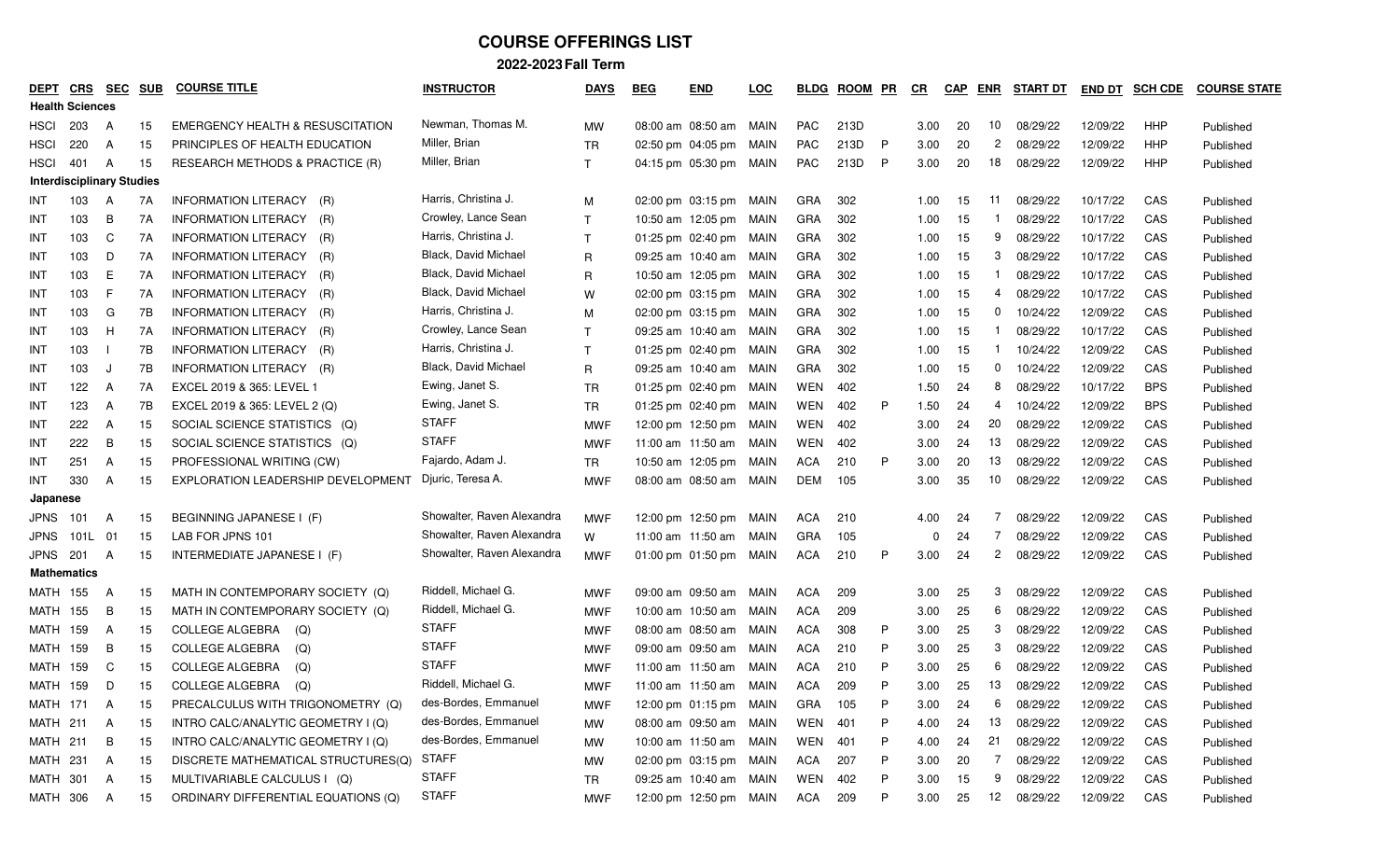| <b>DEPT</b>                    | CRS                            | <b>SEC</b>     | <b>SUB</b> | <b>COURSE TITLE</b>              | <b>INSTRUCTOR</b> | <b>DAYS</b>  | <b>BEG</b> | <b>END</b>                  | LOC   | <b>BLDG</b> | <b>ROOM</b> | PR | $_{CR}$ | <b>CAP</b> | ENR              | <b>START DT</b> | <b>END DT</b> | <b>SCH CDE</b> | <b>COURSE STATE</b> |
|--------------------------------|--------------------------------|----------------|------------|----------------------------------|-------------------|--------------|------------|-----------------------------|-------|-------------|-------------|----|---------|------------|------------------|-----------------|---------------|----------------|---------------------|
|                                | <b>Mathematics</b>             |                |            |                                  |                   |              |            |                             |       |             |             |    |         |            |                  |                 |               |                |                     |
| MATH                           | 396                            | A              | 15         | REAL ANALYSIS (Q)                | <b>STAFF</b>      | MW           |            | $03:25 \text{ pm}$ 04:40 pm | MAIN  | ACA         | 210         | P  | 3.00    | 15         | 7                | 08/29/22        | 12/09/22      | CAS            | Published           |
| MATH                           | 401                            | A              | 15         | SENIOR SEMINAR (M)               | <b>STAFF</b>      | W            |            | 05:00 pm 06:00 pm           | MAIN  | <b>ACA</b>  | 305         | P  | 1.00    | 15         | 5                | 08/29/22        | 12/09/22      | CAS            | Published           |
|                                | <b>MBU - MBU Success</b>       |                |            |                                  |                   |              |            |                             |       |             |             |    |         |            |                  |                 |               |                |                     |
| MBU                            | 101                            | A              | 15         | <b>PLANNING YOUR MBU DEGREE</b>  | <b>STAFF</b>      | R            |            | 12:15 pm $01:05$ pm         | MAIN  | <b>ACA</b>  | 407         |    | 1.00    | 20         | $\mathbf{0}$     | 08/29/22        | 12/09/22      | CAS            | Published           |
| MBU                            | 101                            | B              | 15         | PLANNING YOUR MBU DEGREE         | <b>STAFF</b>      | R            |            | 12:15 pm $01:05$ pm         | MAIN  | ACA         | 308         |    | 1.00    | 35         | $\mathbf{0}$     | 08/29/22        | 12/09/22      | CAS            | Published           |
| MBU                            | 101                            | C              | 15         | PLANNING YOUR MBU DEGREE         | <b>STAFF</b>      | R            |            | 12:15 pm $01:05$ pm         | MAIN  | GRA         | 501         |    | 1.00    | 35         | $\mathbf{0}$     | 08/29/22        | 12/09/22      | CAS            | Published           |
| MBU                            | 101                            | D              | 15         | PLANNING YOUR MBU DEGREE         | <b>STAFF</b>      | R            |            | 12:15 pm 01:05 pm           | MAIN  | <b>PAC</b>  | 213D        |    | 1.00    | 22         | $\mathbf{0}$     | 08/29/22        | 12/09/22      | CAS            | Published           |
| MBU                            | 101                            | Е              | 15         | PLANNING YOUR MBU DEGREE         | <b>STAFF</b>      | R            |            | 12:15 pm $01:05$ pm         | MAIN  | ACA         | 207         |    | 1.00    | 24         | $\mathbf{0}$     | 08/29/22        | 12/09/22      | CAS            | Published           |
| MBU                            | 101                            | F              | 15         | PLANNING YOUR MBU DEGREE         | <b>STAFF</b>      | R            |            | 12:15 pm $01:05$ pm         | MAIN  | ACA         | 305         |    | 1.00    | 20         | 0                | 08/29/22        | 12/09/22      | CAS            | Published           |
| MBU                            | 101                            | G              | 15         | PLANNING YOUR MBU DEGREE         | <b>STAFF</b>      | R            |            | 12:15 pm $01:05$ pm         | MAIN  | ACA         | 209         |    | 1.00    | 20         | 0                | 08/29/22        | 12/09/22      | CAS            | Published           |
| MBU                            | 101                            | H              | 15         | PLANNING YOUR MBU DEGREE         | <b>STAFF</b>      | R            |            | 12:15 pm $01:05$ pm         | MAIN  | <b>PSC</b>  | 208         |    | 1.00    | 20         | 0                | 08/29/22        | 12/09/22      | CAS            | Published           |
| MBU                            | 101                            |                | 15         | PLANNING YOUR MBU DEGREE         | <b>STAFF</b>      | R            |            | 12:15 pm $01:05$ pm         | MAIN  | <b>ACA</b>  | 307         |    | 1.00    | 25         | $\mathbf{0}$     | 08/29/22        | 12/09/22      | CAS            | Published           |
| MBU                            | 101                            | J              | 15         | PLANNING YOUR MBU DEGREE         | <b>STAFF</b>      | $\mathsf{T}$ |            | 12:15 pm 01:05 pm           | MAIN  | <b>ACA</b>  | 308         |    | 1.00    | 25         | $\mathbf{0}$     | 08/29/22        | 12/09/22      | CAS            | Published           |
| MBU                            | 101                            | Κ              | 15         | PLANNING YOUR MBU DEGREE         | <b>STAFF</b>      | R            |            | 12:15 pm $01:05$ pm         | MAIN  | DEM         | 111         |    | 1.00    | 25         | $\mathbf{0}$     | 08/29/22        | 12/09/22      | CAS            | Published           |
| MBU                            | 101                            | L              | 15         | PLANNING YOUR MBU DEGREE         | <b>STAFF</b>      | R            |            | 12:15 pm 01:05 pm           | MAIN  | <b>ACA</b>  | 210         |    | 1.00    | 25         | 0                | 08/29/22        | 12/09/22      | CAS            | Published           |
| MBU                            | 101                            | N              | 15         | PLANNING YOUR MBU DEGREE         | <b>STAFF</b>      | R            |            | 12:15 pm $01:05$ pm         | MAIN  | <b>PSC</b>  | 216         |    | 1.00    | 22         | $\mathbf{0}$     | 08/29/22        | 12/09/22      | CAS            | Published           |
| MBU                            | 101                            | $\circ$        | 15         | PLANNING YOUR MBU DEGREE         | <b>STAFF</b>      | $\mathsf{R}$ |            | 12:15 pm 01:05 pm           | MAIN  | DEM         | STU         |    | 1.00    | 25         | 0                | 08/29/22        | 12/09/22      | CAS            | Published           |
| MBU                            | 101                            | P              | 15         | PLANNING YOUR MBU DEGREE         | <b>STAFF</b>      | R            |            | 12:15 pm 01:05 pm           | MAIN  | <b>PSC</b>  | 105         |    | 1.00    | 24         | $\mathbf{0}$     | 08/29/22        | 12/09/22      | CAS            | Published           |
| MBU                            | 101                            | R              | 15         | PLANNING YOUR MBU DEGREE         | <b>STAFF</b>      | R            |            | 12:15 pm 01:05 pm           | MAIN  | <b>ACA</b>  | 411         |    | 1.00    | 25         | 0                | 08/29/22        | 12/09/22      | CAS            | Published           |
| MBU                            | 101                            | -S             | 15         | PLANNING YOUR MBU DEGREE         | <b>STAFF</b>      | R            |            | 12:15 pm $01:05$ pm         | MAIN  | ACA         | 410         |    | 1.00    | 30         | 0                | 08/29/22        | 12/09/22      | CAS            | Published           |
| MBU                            | 101                            | ा              | 7A         | PLANNING YOUR MBU DEGREE         | <b>STAFF</b>      | R            |            | 12:15 pm $01:05$ pm         | MAIN  | <b>PSC</b>  | 301         |    | 1.00    | 40         | $\mathbf{0}$     | 08/29/22        | 10/17/22      | CAS            | Published           |
| MBU                            | 101                            | V1             | 15         | PLANNING YOUR MBU DEGREE         | Djuric, Teresa A. | $\mathsf{T}$ |            | 12:15 pm $01:05$ pm         | MAIN  | GRA         | 500         | VW | 1.00    | 30         | $\mathbf{0}$     | 08/29/22        | 12/09/22      | CAS            | Published           |
| MBU                            | 101                            | V <sub>2</sub> | 15         | PLANNING YOUR MBU DEGREE         | Djuric, Teresa A. | R            |            | 12:15 pm $01:05$ pm         | MAIN  | GRA         | 500         | VW | 1.00    | 49         | 0                | 08/29/22        | 12/09/22      | CAS            | Published           |
| MBU                            | 101                            | W              | 15         | PLANNING YOUR MBU DEGREE         | <b>STAFF</b>      | R            |            | 12:15 pm $01:05$ pm         | MAIN  | <b>PSC</b>  | 300         |    | 1.00    | 75         | 0                | 08/29/22        | 12/09/22      | CAS            | Published           |
| <b>Marketing Communication</b> |                                |                |            |                                  |                   |              |            |                             |       |             |             |    |         |            |                  |                 |               |                |                     |
| MKTC                           | 400                            | A              | 15         | SENIOR SEMINAR (M)               | Dorries, Bruce R. | <b>MW</b>    |            | 03:25 pm 04:40 pm           | MAIN  | ACA         | 207         |    | 3.00    | 24         | 4                | 08/29/22        | 12/09/22      | <b>BPS</b>     | Published           |
|                                | <b>Military Science (ROTC)</b> |                |            |                                  |                   |              |            |                             |       |             |             |    |         |            |                  |                 |               |                |                     |
| МS                             | 109                            | 01             | 15         | INTRO ARMY AND CRITICAL THINKING | <b>STAFF</b>      | MW           |            | 10:00 am 10:50 am           | - VMI | KILB        | 3008        |    | 1.00    | 30         | 0                | 08/29/22        | 12/09/22      | CAS            | Published           |
| МS                             | 109                            | 02             | 15         | INTRO ARMY AND CRITICAL THINKING | <b>STAFF</b>      | M            |            | 01:00 pm $02:50$ pm         | VMI   | KILB        | 3008        |    | 1.00    | 30         | $\mathbf{0}$     | 08/29/22        | 12/09/22      | CAS            | Published           |
| ΜS                             | 109                            | 03             | 15         | INTRO ARMY AND CRITICAL THINKING | <b>STAFF</b>      | TR           |            | 08:00 am 08:50 am           | - VMI | KILB        | 3008        |    | 1.00    | 30         | 0                | 08/29/22        | 12/09/22      | CAS            | Published           |
| МS                             | 109                            | 04             | 15         | INTRO ARMY AND CRITICAL THINKING | <b>STAFF</b>      | <b>TR</b>    |            | 09:25 am 10:15 am           | - VMI | KILB        | 3008        |    | 1.00    | 30         | 0                | 08/29/22        | 12/09/22      | CAS            | Published           |
| <b>MS</b>                      | 109                            | 05             | 15         | INTRO ARMY AND CRITICAL THINKING | <b>STAFF</b>      |              |            | 12:35 pm 02:25 pm VMI       |       | KILB        | 3008        |    | 1.00    | 30         | $\boldsymbol{0}$ | 08/29/22        | 12/09/22      | CAS            | Published           |
| МS                             | 109                            | 06             | 15         | INTRO ARMY AND CRITICAL THINKING | <b>STAFF</b>      | WF           |            | 09:00 am 09:50 am VMI       |       | KILB        | 3008        |    | 1.00    | 30         | 0                | 08/29/22        | 12/09/22      | CAS            | Published           |
| ΜS                             | 109                            | 07             | 15         | INTRO ARMY AND CRITICAL THINKING | <b>STAFF</b>      | W            |            | 01:00 pm 02:50 pm VMI       |       | KILB        | 3008        |    | 1.00    | 30         | $\mathbf{0}$     | 08/29/22        | 12/09/22      | CAS            | Published           |
| МS                             | 209                            | 01             | 15         | INNOVATIVE TEAM LEADERSHIP       | <b>STAFF</b>      | MW           |            | 09:00 am 09:50 am VMI       |       | KILB        | 2040        |    | 1.00    | 30         |                  | 2 08/29/22      | 12/09/22      | CAS            | Published           |
| МS                             | 209                            | 02             | 15         | INNOVATIVE TEAM LEADERSHIP       | <b>STAFF</b>      | M            |            | 01:00 pm 02:50 pm VMI       |       | KILB        | 2040        |    | 1.00    | 30         | $\mathbf{2}$     | 08/29/22        | 12/09/22      | CAS            | Published           |
| МS                             | 209                            | 03             | 15         | INNOVATIVE TEAM LEADERSHIP       | <b>STAFF</b>      | TR           |            | 08:00 am 08:50 am VMI       |       | KILB        | 2040        |    | 1.00    | 30         |                  | 3 08/29/22      | 12/09/22      | CAS            | Published           |
|                                |                                |                |            |                                  |                   |              |            |                             |       |             |             |    |         |            |                  |                 |               |                |                     |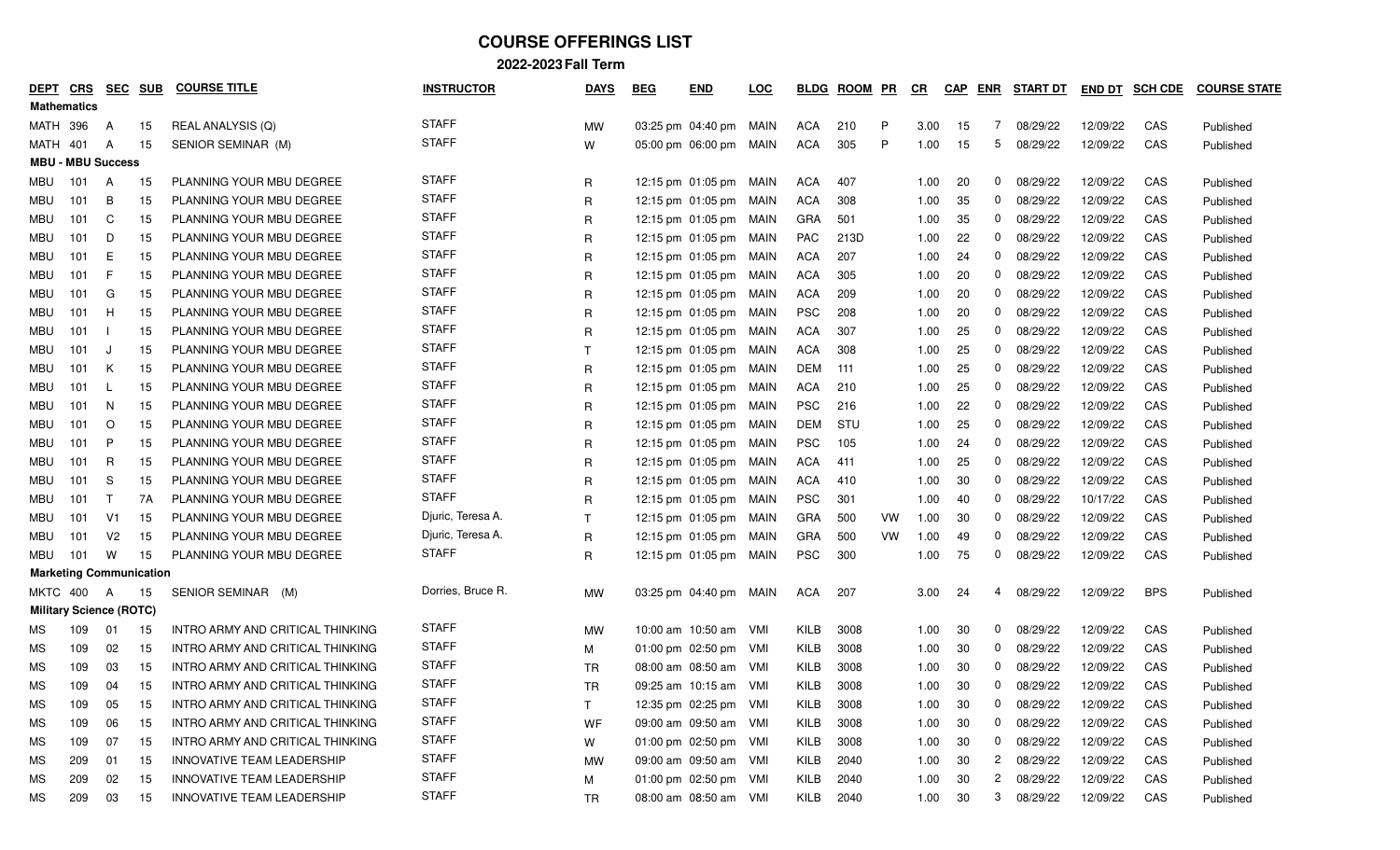| <b>DEPT</b> | CRS                            | <b>SEC</b> | <b>SUB</b> | <b>COURSE TITLE</b>               | <b>INSTRUCTOR</b> | <b>DAYS</b>  | <b>BEG</b> | <b>END</b>            | <u>LOC</u> | <b>BLDG</b> | <b>ROOM</b><br>PR | <u>CR</u>      | <b>CAP</b> | ENR              | <b>START DT</b> | <b>END DT</b> | <b>SCH CDE</b> | <b>COURSE STATE</b> |
|-------------|--------------------------------|------------|------------|-----------------------------------|-------------------|--------------|------------|-----------------------|------------|-------------|-------------------|----------------|------------|------------------|-----------------|---------------|----------------|---------------------|
|             | <b>Military Science (ROTC)</b> |            |            |                                   |                   |              |            |                       |            |             |                   |                |            |                  |                 |               |                |                     |
| МS          | 209                            | 04         | 15         | INNOVATIVE TEAM LEADERSHIP        | <b>STAFF</b>      | TR           |            | 10:50 am 11:40 am     | – VMI      | KILB        | 2040              | 1.00           | 30         | $\mathbf{0}$     | 08/29/22        | 12/09/22      | CAS            | Published           |
| МS          | 209                            | 05         | -15        | INNOVATIVE TEAM LEADERSHIP        | <b>STAFF</b>      | WF           |            | 10:00 am 10:50 am     | - VMI      | KILB        | 2040              | 1.00           | 30         | $\overline{c}$   | 08/29/22        | 12/09/22      | CAS            | Published           |
| МS          | 209                            | 06         | 15         | INNOVATIVE TEAM LEADERSHIP        | <b>STAFF</b>      | W            |            | 01:00 pm 02:50 pm VMI |            | KILB        | 2040              | 1.00           | 30         | 2                | 08/29/22        | 12/09/22      | CAS            | Published           |
| МS          | 209                            | 07         | 15         | INNOVATIVE TEAM LEADERSHIP        | <b>STAFF</b>      | R            |            | 12:35 pm 02:25 pm VMI |            | KILB        | 2040              | 1.00           | 30         |                  | 08/29/22        | 12/09/22      | CAS            | Published           |
| ΜS          | 309                            | 01         | -15        | ADAPTIVE TEAM LEADERSHIP          | <b>STAFF</b>      | M            |            | 10:00 am 10:50 am VMI |            | KILB        | 3006              | 2.00           | 30         | 0                | 08/29/22        | 12/09/22      | CAS            | Published           |
| МS          | 309                            | 02         | 15         | ADAPTIVE TEAM LEADERSHIP          | <b>STAFF</b>      | м            |            | 10:00 am 10:50 am VMI |            | KILB        | 3007              | 2.00           | 30         | 0                | 08/29/22        | 12/09/22      | CAS            | Published           |
| ΜS          | 309                            | 03         | 15         | <b>ADAPTIVE TEAM LEADERSHIP</b>   | <b>STAFF</b>      | $\top$       |            | 08:00 am 08:50 am VMI |            | KILB        | 3006              | 2.00           | 30         | 0                | 08/29/22        | 12/09/22      | CAS            | Published           |
| МS          | 309                            | 04         | 15         | ADAPTIVE TEAM LEADERSHIP          | <b>STAFF</b>      | W            |            | 09:00 am 09:50 am VMI |            | KILB        | 3006              | 2.00           | 30         | 0                | 08/29/22        | 12/09/22      | CAS            | Published           |
| МS          | 309                            | 05         | 15         | ADAPTIVE TEAM LEADERSHIP          | <b>STAFF</b>      | W            |            | 09:00 am 09:50 am     | – VMI      | KILB        | 3007              | 2.00           | 30         |                  | 08/29/22        | 12/09/22      | CAS            | Published           |
| МS          | 309                            | 06         | 15         | ADAPTIVE TEAM LEADERSHIP          | <b>STAFF</b>      | R            |            | 08:00 am 08:50 am     | - VMI      | KILB        | 3006              | 2.00           | 30         | 2                | 08/29/22        | 12/09/22      | CAS            | Published           |
| МS          | 309                            | 07         | 15         | ADAPTIVE TEAM LEADERSHIP          | <b>STAFF</b>      | R            |            | 08:00 am 08:50 am VMI |            | KILB        | 3007              | 2.00           | 30         | 0                | 08/29/22        | 12/09/22      | CAS            | Published           |
| МS          | 309                            | 08         | 15         | ADAPTIVE TEAM LEADERSHIP          | <b>STAFF</b>      | F            |            | 10:00 am 10:50 am VMI |            | KILB        | 3006              | 2.00           | 30         | 2                | 08/29/22        | 12/09/22      | CAS            | Published           |
| МS          | 309                            | 09         | 15         | ADAPTIVE TEAM LEADERSHIP          | <b>STAFF</b>      | F            |            | 10:00 am 10:50 am VMI |            | KILB        | 3007              | 2.00           | 30         | 2                | 08/29/22        | 12/09/22      | CAS            | Published           |
| МS          | 319                            | 01         | 15         | LAB FOR MS 309                    | <b>STAFF</b>      | M            |            | 01:00 pm 03:50 pm VMI |            | KILB        | 3006              | 0              | 30         | 5                | 08/29/22        | 12/09/22      | CAS            | Published           |
| МS          | 319                            | 02         | 15         | LAB FOR MS 309                    | <b>STAFF</b>      | $\top$       |            | 12:35 pm 03:25 pm VMI |            | KILB        | 3006              | O              | 30         | 0                | 08/29/22        | 12/09/22      | CAS            | Published           |
| МS          | 319                            | 03         | 15         | LAB FOR MS 309                    | <b>STAFF</b>      | W            |            | 01:00 pm 03:50 pm VMI |            | KILB        | 3006              | 0              | 30         | 2                | 08/29/22        | 12/09/22      | CAS            | Published           |
| МS          | 319                            | 04         | 15         | LAB FOR MS 309                    | <b>STAFF</b>      | R            |            | 12:35 pm 03:25 pm VMI |            | KILB        | 3006              | $\Omega$       | 30         | 0                | 08/29/22        | 12/09/22      | CAS            | Published           |
| МS          | 409                            | 01         | 15         | MISSION COMMAND & ARMY PROFESSION | <b>STAFF</b>      | M            |            | 09:00 am 09:50 am     | – VMI      | KILB        | 3006              | 2.00           | 30         | 0                | 08/29/22        | 12/09/22      | CAS            | Published           |
| МS          | 409                            | 02         | 15         | MISSION COMMAND & ARMY PROFESSION | <b>STAFF</b>      | M            |            | 09:00 am 09:50 am VMI |            | KILB        | 3007              | 2.00           | 30         | 0                | 08/29/22        | 12/09/22      | CAS            | Published           |
| МS          | 409                            | 03         | 15         | MISSION COMMAND & ARMY PROFESSION | <b>STAFF</b>      | т            |            | 08:00 am 08:50 am VMI |            | KILB        | 3007              | 2.00           | 30         |                  | 08/29/22        | 12/09/22      | CAS            | Published           |
| МS          | 409                            | 04         | 15         | MISSION COMMAND & ARMY PROFESSION | <b>STAFF</b>      | W            |            | 10:00 am 10:50 am     | - VMI      | KILB        | 3006              | 2.00           | 30         | 0                | 08/29/22        | 12/09/22      | CAS            | Published           |
| ΜS          | 409                            | 05         | -15        | MISSION COMMAND & ARMY PROFESSION | <b>STAFF</b>      | w            |            | 10:00 am 10:50 am     | – VMI      | KILB        | 3007              | 2.00           | 30         | 0                | 08/29/22        | 12/09/22      | CAS            | Published           |
| МS          | 409                            | 06         | 15         | MISSION COMMAND & ARMY PROFESSION | <b>STAFF</b>      | R            |            | 08:00 am 08:50 am     | - VMI      | KILB        | 3003              | 2.00           | 30         | 0                | 08/29/22        | 12/09/22      | CAS            | Published           |
| МS          | 409                            | 07         | 15         | MISSION COMMAND & ARMY PROFESSION | <b>STAFF</b>      |              |            | 09:00 am 09:50 am VMI |            | KILB        | 3006              | 2.00           | 30         | 0                | 08/29/22        | 12/09/22      | CAS            | Published           |
| МS          | 409                            | 08         | -15        | MISSION COMMAND & ARMY PROFESSION | <b>STAFF</b>      | E            |            | 09:00 am 09:50 am     | - VMI      | KILB        | 3007              | 2.00           | 30         | 0                | 08/29/22        | 12/09/22      | CAS            | Published           |
| ΜS          | 419                            | 01         | -15        | ADVANCED MS LAB FOR MS 409        | <b>STAFF</b>      | M            |            | 01:00 pm 03:50 pm VMI |            | KILB        | 3007              | 0              | 30         | 0                | 08/29/22        | 12/09/22      | CAS            | Published           |
| МS          | 419                            | 02         | 15         | ADVANCED MS LAB FOR MS 409        | <b>STAFF</b>      | $\top$       |            | 12:35 pm 03:25 pm VMI |            | KILB        | 3007              | O              | 30         |                  | 08/29/22        | 12/09/22      | CAS            | Published           |
| МS          | 419                            | 03         | 15         | ADVANCED MS LAB FOR MS 409        | <b>STAFF</b>      | w            |            | 01:00 pm 03:50 pm VMI |            | KILB        | 3007              | 0              | 30         | 0                | 08/29/22        | 12/09/22      | CAS            | Published           |
| МS          | 419                            | 04         | 15         | ADVANCED MS LAB FOR MS 409        | <b>STAFF</b>      | R            |            | 12:35 pm 03:25 pm VMI |            | KILB        | 3007              |                | 30         | 0                | 08/29/22        | 12/09/22      | CAS            | Published           |
| МS          | 429                            | -01        | 15         | ADAPTIVE TEAM LEADERSHIP          | <b>STAFF</b>      | M            |            | 09:00 am 09:50 am     | – VMI      | KILB        | 3006              | 2.00           | 30         | 0                | 08/29/22        | 12/09/22      | CAS            | Published           |
| ΜS          | 429                            | 02         | 15         | ADAPTIVE TEAM LEADERSHIP          | <b>STAFF</b>      | $\top$       |            | 08:00 am 08:50 am VMI |            | KILB        | 3008              | 2.00           | 30         | 0                | 08/29/22        | 12/09/22      | CAS            | Published           |
| <b>MS</b>   | 429                            | 03         | 15         | ADAPTIVE TEAM LEADERSHIP          | <b>STAFF</b>      | W            |            | 10:00 am 10:50 am VMI |            | KILB        | 3006              | 2.00           | 30         | $\boldsymbol{0}$ | 08/29/22        | 12/09/22      | CAS            | Published           |
| ΜS          | 429                            | 04         | 15         | ADAPTIVE TEAM LEADERSHIP          | <b>STAFF</b>      | F            |            | 09:00 am 09:50 am VMI |            | KILB        | 3006              | 2.00           | 30         |                  | 0 08/29/22      | 12/09/22      | CAS            | Published           |
| ΜS          | 439                            | 01         | 15         | LAB FOR MS 429                    | <b>STAFF</b>      | M            |            | 01:00 pm 03:50 pm VMI |            | KILB        | 3007              | 0              | 30         |                  | 0 08/29/22      | 12/09/22      | CAS            | Published           |
| МS          | 439                            | 02         | 15         | LAB FOR MS 429                    | <b>STAFF</b>      | $\mathsf{T}$ |            | 12:35 pm 03:25 pm VMI |            | KILB        | 3007              | 0              | 30         |                  | 0 08/29/22      | 12/09/22      | CAS            | Published           |
| МS          | 439                            | 03         | 15         | LAB FOR MS 429                    | <b>STAFF</b>      | W            |            | 01:00 pm 03:50 pm VMI |            | KILB        | 3007              | $\mathbf{0}$   | 30         |                  | 0 08/29/22      | 12/09/22      | CAS            | Published           |
| МS          | 439                            | 04         | 15         | LAB FOR MS 429                    | <b>STAFF</b>      | R            |            | 12:35 pm 03:25 pm VMI |            | KILB        | 3007              | $\overline{0}$ | 30         |                  | 0 08/29/22      | 12/09/22      | CAS            | Published           |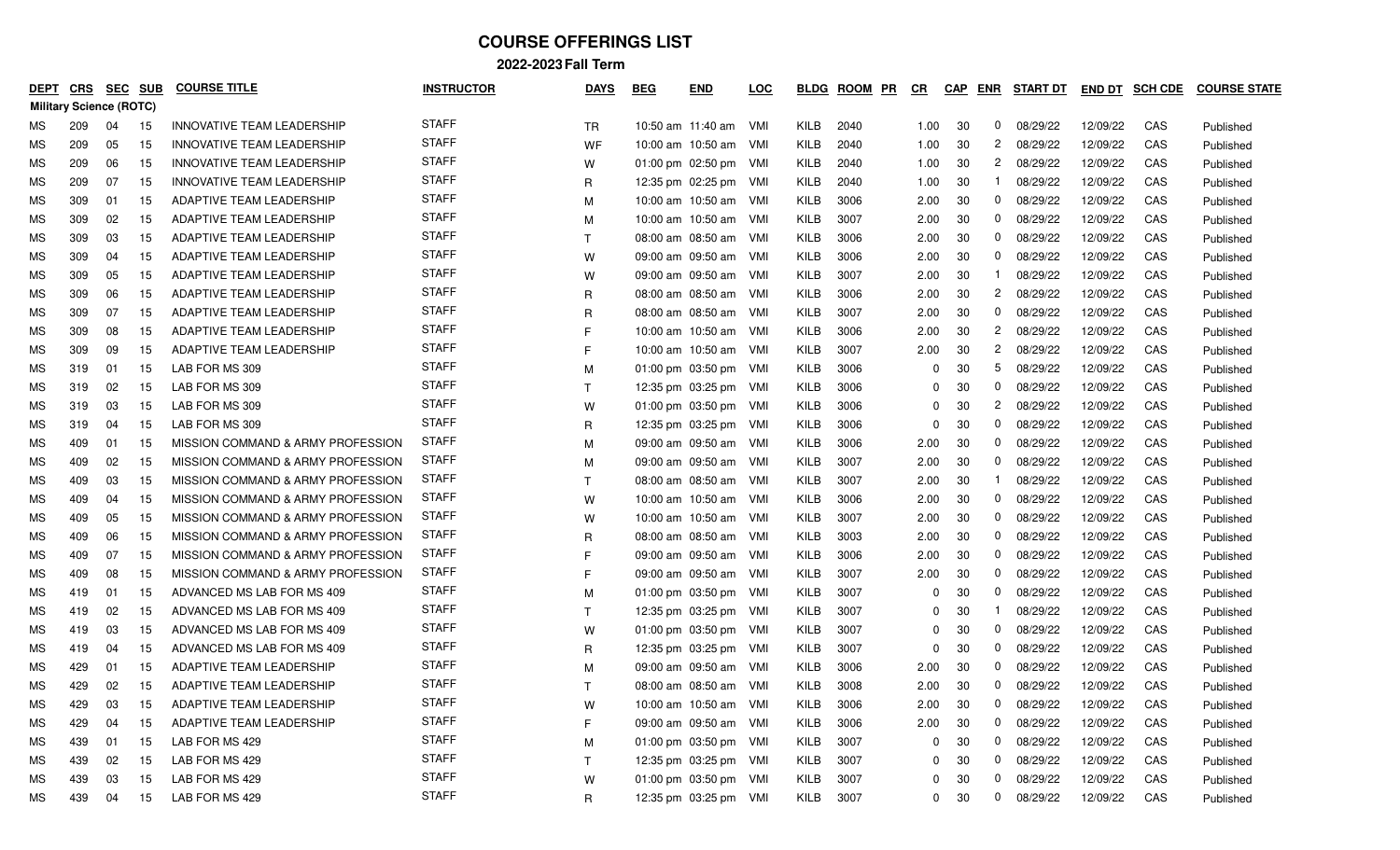| DEPT<br>Music | CRS | <u>SEC</u> | <b>SUB</b> | <b>COURSE TITLE</b>             | <b>INSTRUCTOR</b>           | <b>DAYS</b>  | <b>BEG</b> | <b>END</b>        | <b>LOC</b>  | <b>BLDG</b> | <b>ROOM</b> | <u>PR</u>   | $_{CR}$   | <b>CAP</b> | <b>ENR</b>     | <b>START DT</b> | <b>END DT</b> | <b>SCH CDE</b> | <b>COURSE STATE</b> |
|---------------|-----|------------|------------|---------------------------------|-----------------------------|--------------|------------|-------------------|-------------|-------------|-------------|-------------|-----------|------------|----------------|-----------------|---------------|----------------|---------------------|
| <b>MUS</b>    | 100 | A          | 15         | INTRO TO LISTENING (A)          | Wick, Anne C.               | <b>TR</b>    |            | 09:25 am 10:40 am | MAIN        | <b>DEM</b>  | 111         |             | 3.00      | 25         | 17             | 08/29/22        | 12/09/22      | <b>VPA</b>     | Published           |
| <b>MUS</b>    | 105 | A          | 15         | FUNDAMENTALS OF MUSIC (A)       | Mackey, Lynne A.            | <b>TR</b>    |            | 10:50 am 12:05 pm | MAIN        | DEM         | 111         |             | 3.00      | 16         | $\overline{c}$ | 08/29/22        | 12/09/22      | <b>VPA</b>     | Published           |
| <b>MUS</b>    | 105 | B          | 15         | FUNDAMENTALS OF MUSIC (A)       | Mackey, Lynne A.            | <b>TR</b>    |            | 01:25 pm 02:40 pm | MAIN        | DEM         | 111         |             | 3.00      | 16         | 3              | 08/29/22        | 12/09/22      | <b>VPA</b>     | Published           |
| <b>MUS</b>    | 106 | A          | 15         | MARY BALDWIN UNIVERSITY CHOIR   | Robertson, Craig L.         | MW           |            | 05:00 pm 06:15 pm | MAIN        | GRA         | 500         |             | 1.00      | 75         | 15             | 08/29/22        | 12/09/22      | <b>VPA</b>     | Published           |
| MUS.          | 107 | A          | 15         | MBU MARCHING BAND               | Adams, Richard Clark        | $\mathsf{T}$ |            | 06:30 pm 07:30 pm | MAIN        | <b>SAC</b>  | 104         |             | 1.00      | 75         | 9              | 08/29/22        | 12/09/22      | <b>VPA</b>     | Published           |
| <b>MUS</b>    | 108 | B          | 15         | <b>BELLA VOCE</b>               | Robertson, Craig L.         | <b>TR</b>    |            | 02:50 pm 04:05 pm | MAIN        | GRA         | 500         | IP          | 1.00      | 15         | 0              | 08/29/22        | 12/09/22      | <b>VPA</b>     | Published           |
| <b>MUS</b>    | 108 | C          | 15         | <b>BALDWIN SINGERS</b>          | Robertson, Craig L.         | <b>MWF</b>   |            | 12:00 pm 12:50 pm | MAIN        | GRA         | 500         | IP          | 1.00      | 25         | 12             | 08/29/22        | 12/09/22      | <b>VPA</b>     | Published           |
| MUS.          | 108 | F          | 15         | <b>FLUTE ENSEMBLE</b>           | Murphy, Erin J.             |              |            |                   | <b>MAIN</b> | SAC         | 104         |             | 1.00      | 15         | $\mathbf{0}$   | 08/29/22        | 12/09/22      | <b>VPA</b>     | Published           |
| <b>MUS</b>    | 108 | $\epsilon$ | 15         | <b>JAZZ COMBO</b>               | Adams, Richard Clark        | $\mathsf{T}$ |            | 08:00 pm 09:00 pm | MAIN        | <b>SAC</b>  | 104         | IP          | 1.00      | 12         | 0              | 08/29/22        | 12/09/22      | <b>VPA</b>     | Published           |
| MUS           | 108 | S          | 15         | <b>STRING ENSEMBLE</b>          | Beaver, Johanna L.          | $\mathsf{T}$ |            |                   | <b>MAIN</b> | DEM         | 108         |             | 1.00      | 15         | 0              | 08/29/22        | 12/09/22      | <b>VPA</b>     | Published           |
| <b>MUS</b>    | 120 | A          | 15         | ELECTIVE APPLIED PIANO          | Keiter, Lise E.             |              |            |                   | <b>MAIN</b> | DEM         | 114         | FEIP        | 1.00      | 8          | 0              | 08/29/22        | 12/09/22      | <b>VPA</b>     | Published           |
| <b>MUS</b>    | 120 | B          | 15         | ELECTIVE APPLIED PIANO          | Mackey, Lynne A.            |              |            |                   | MAIN        | <b>DEM</b>  | 108         | FEIP        | 1.00      | 10         | 0              | 08/29/22        | 12/09/22      | <b>VPA</b>     | Published           |
| <b>MUS</b>    | 121 | A          | 15         | ELECTIVE APPLIED VOICE          | Wick, Anne C.               | $\mathsf{R}$ |            | 04:15 pm 05:30 pm | MAIN        | <b>PSC</b>  | 300         | <b>FEIP</b> | 1.00      | 15         | 0              | 08/29/22        | 12/09/22      | <b>VPA</b>     | Published           |
| <b>MUS</b>    | 121 | B          | 15         | ELECTIVE APPLIED VOICE          | Johnson, Colin B.           | $\mathsf{R}$ |            | 04:15 pm 05:30 pm | MAIN        | <b>PSC</b>  | 300         | <b>FEIP</b> | 1.00      | 8          | 0              | 08/29/22        | 12/09/22      | <b>VPA</b>     | Published           |
| <b>MUS</b>    | 121 | C          | 15         | ELECTIVE APPLIED VOICE          | Kim, Ji Hee                 | R            |            | 04:15 pm 05:30 pm | MAIN        | <b>PSC</b>  | 300         | <b>FEIP</b> | 1.00      | 8          | 0              | 08/29/22        | 12/09/22      | <b>VPA</b>     | Published           |
| <b>MUS</b>    | 123 | A          | 15         | ELECTIVE APPLIED VIOLIN         | Beaver, Johanna L.          |              |            |                   | <b>MAIN</b> | DEM         | 108         | <b>FEIP</b> | 1.00      | 8          | 0              | 08/29/22        | 12/09/22      | <b>VPA</b>     | Published           |
| <b>MUS</b>    | 124 | A          | 15         | ELECTIVE APPLIED FLUTE          | Murphy, Erin J.             |              |            |                   | <b>MAIN</b> | SAC         | 104         | FEIP        | 1.00      | 8          | 0              | 08/29/22        | 12/09/22      | <b>VPA</b>     | Published           |
| <b>MUS</b>    | 125 | A          | 15         | ELECTIVE APPLIED CELLO          | Gabbert, Andrew T.          |              |            |                   | MAIN        | DEM         | 108         | FEIP        | 1.00      | 8          | 0              | 08/29/22        | 12/09/22      | <b>VPA</b>     | Published           |
| <b>MUS</b>    | 127 | A          | 15         | ELECTIVE APPLIED GUITAR         | Scarfullery, Rafael Augusto |              |            |                   | MAIN        | DEM         | 108         | FEIP        | 1.00      | 8          | 0              | 08/29/22        | 12/09/22      | <b>VPA</b>     | Published           |
| <b>MUS</b>    | 128 | A          | 15         | ELECTIVE APPLIED VIOLA          | Beaver, Johanna L.          |              |            |                   | MAIN        | DEM         | 108         | <b>FEIP</b> | 1.00      | 8          | 0              | 08/29/22        | 12/09/22      | <b>VPA</b>     | Published           |
| <b>MUS</b>    | 130 | A          | 15         | ELECTIVE APPLIED SAXOPHONE      | Moody, Gregory Joel         |              |            |                   | <b>MAIN</b> | <b>SAC</b>  | 104         | <b>FEIP</b> | 1.00      | 8          | 0              | 08/29/22        | 12/09/22      | <b>VPA</b>     | Published           |
| <b>MUS</b>    | 131 | A          | 15         | ELECTIVE APPLIED PERCUSSION     | Ward, Alexander D.          |              |            |                   | <b>MAIN</b> | SAC         | 104         | <b>FEIP</b> | 1.00      | 10         | 0              | 08/29/22        | 12/09/22      | <b>VPA</b>     | Published           |
| <b>MUS</b>    | 132 | A          | 15         | ELECTIVE APPLIED COMPOSITION    | Scarfullery, Rafael Augusto |              |            |                   | <b>MAIN</b> | <b>DEM</b>  | 108         | <b>FEIP</b> | 1.00      | 3          | 0              | 08/29/22        | 12/09/22      | <b>VPA</b>     | Published           |
| <b>MUS</b>    | 200 | A          | 15         | TOPICS MUSICAL & OPERA WORKSHOP | Wick, Anne C.               | MW           |            | 02:00 pm 03:15 pm | MAIN        | <b>PSC</b>  | 300         |             | 3.00      | 15         | 7              | 08/29/22        | 12/09/22      | <b>VPA</b>     | Published           |
| <b>MUS</b>    | 211 | A          | 15         | <b>MUSIC THEORY III</b>         | Keiter, Lise E.             | <b>MWF</b>   |            | 10:00 am 10:50 am | MAIN        | DEM         | 111         | P           | 3.00      | 25         | 9              | 08/29/22        | 12/09/22      | <b>VPA</b>     | Published           |
| MUS           | 260 | A          | 15         | PRIMARY APPLIED PIANO           | Keiter, Lise E.             |              |            |                   | MAIN        | DEM         | 114         | <b>FEIP</b> | 2.00      | 8          | 0              | 08/29/22        | 12/09/22      | <b>VPA</b>     | Published           |
| <b>MUS</b>    | 260 | B          | 15         | PRIMARY APPLIED PIANO           | Mackey, Lynne A.            |              |            |                   | <b>MAIN</b> | <b>DEM</b>  | 108         | <b>FEIP</b> | 2.00      | 8          | 0              | 08/29/22        | 12/09/22      | <b>VPA</b>     | Published           |
| <b>MUS</b>    | 261 | A          | 15         | PRIMARY APPLIED VOICE           | Wick, Anne C.               | R            |            | 04:15 pm 05:30 pm | MAIN        | <b>PSC</b>  | 300         | <b>FEIP</b> | 2.00      | 11         |                | 08/29/22        | 12/09/22      | <b>VPA</b>     | Published           |
| <b>MUS</b>    | 261 | B          | 15         | PRIMARY APPLIED VOICE           | Johnson, Colin B.           | R            |            | 04:15 pm 05:30 pm | MAIN        | <b>PSC</b>  | 300         | <b>FEIP</b> | 2.00      | 8          | 0              | 08/29/22        | 12/09/22      | <b>VPA</b>     | Published           |
| <b>MUS</b>    | 261 | C          | 15         | PRIMARY APPLIED VOICE           | Kim, Ji Hee                 | $\mathsf{R}$ |            | 04:15 pm 05:30 pm | MAIN        | <b>PSC</b>  | 300         | <b>FEIP</b> | 2.00      | 8          | 0              | 08/29/22        | 12/09/22      | <b>VPA</b>     | Published           |
| <b>MUS</b>    | 263 | A          | 15         | PRIMARY APPLIED VIOLIN          | Beaver, Johanna L.          |              |            |                   | MAIN        | <b>DEM</b>  | 108         | <b>FEIP</b> | 2.00      | 6          | $\Omega$       | 08/29/22        | 12/09/22      | <b>VPA</b>     | Published           |
| <b>MUS</b>    | 264 | A          | 15         | PRIMARY APPLIED FLUTE           | Murphy, Erin J.             |              |            |                   | <b>MAIN</b> | SAC         | 104         | FEIP        | 2.00      | 6          | 0              | 08/29/22        | 12/09/22      | <b>VPA</b>     | Published           |
| <b>MUS</b>    | 265 | A          | 15         | PRIMARY APPLIED CELLO           | Gabbert, Andrew T.          |              |            |                   | <b>MAIN</b> | DEM         | 108         | FEIP        | 2.00      | 6          | 0              | 08/29/22        | 12/09/22      | <b>VPA</b>     | Published           |
| <b>MUS</b>    | 267 | A          | 15         | PRIMARY APPLIED GUITAR          | Scarfullery, Rafael Augusto |              |            |                   | <b>MAIN</b> | <b>DEM</b>  | 108         |             | FEIP 2.00 | 8          |                | 08/29/22        | 12/09/22      | <b>VPA</b>     | Published           |
| <b>MUS</b>    | 268 | A          | 15         | PRIMARY APPLIED VIOLA           | Beaver, Johanna L.          |              |            |                   | <b>MAIN</b> | DEM         | 108         | FEIP        | 2.00      | 6          | 0              | 08/29/22        | 12/09/22      | <b>VPA</b>     | Published           |
| <b>MUS</b>    | 270 | A          | 15         | PRIMARY APPLIED SAXOPHONE       | Moody, Gregory Joel         |              |            |                   | <b>MAIN</b> | SAC         | 104         |             | FEIP 2.00 | 6          | 0              | 08/29/22        | 12/09/22      | <b>VPA</b>     | Published           |
| MUS           | 271 | A          | 15         | PRIMARY APPLIED PERCUSSION      | Ward, Alexander D.          |              |            |                   | MAIN        | SAC         | 104         |             | FEIP 2.00 | 6          | 0              | 08/29/22        | 12/09/22      | <b>VPA</b>     | Published           |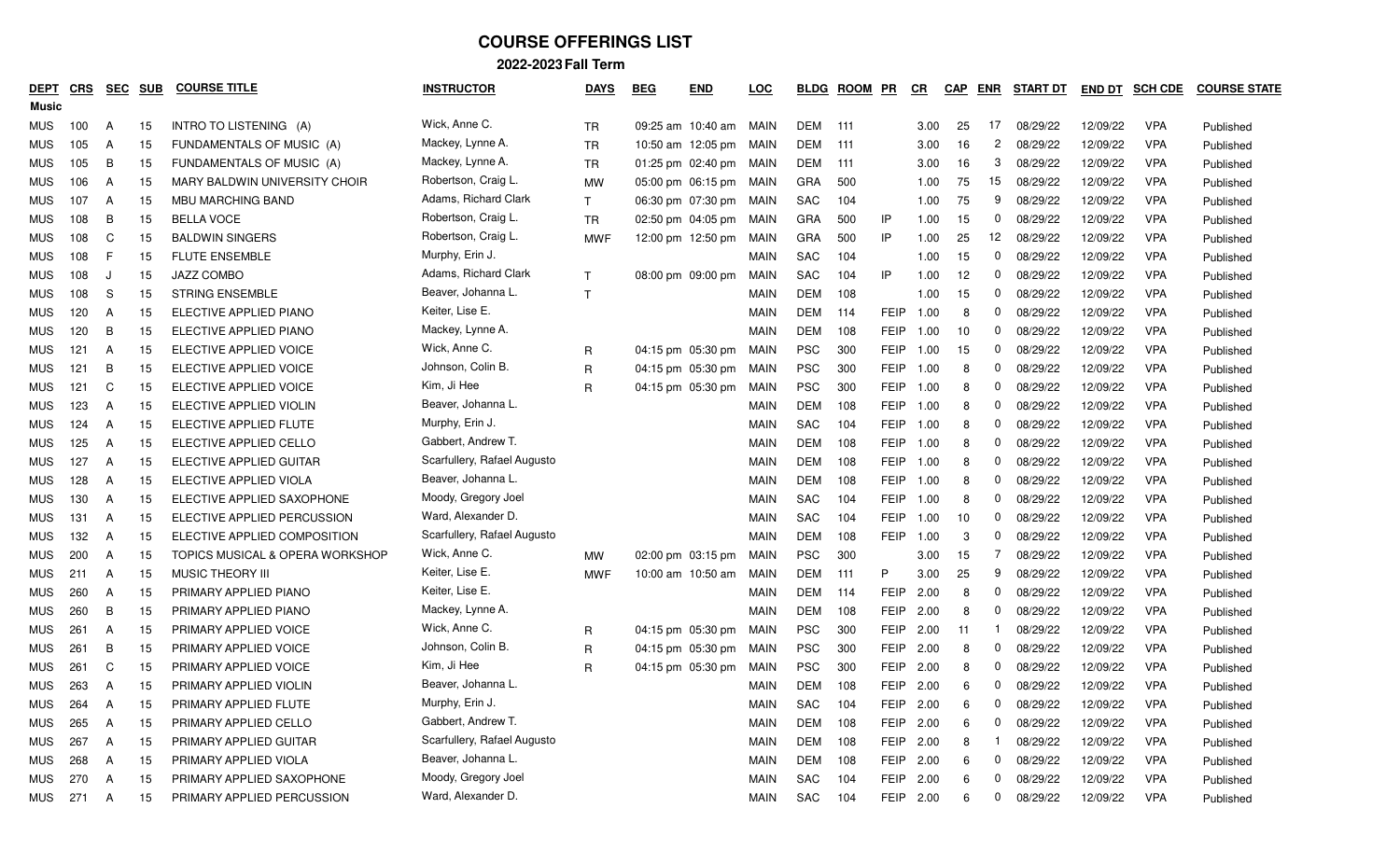| <u>DEPT</u> | CRS                         | <u>SEC</u> | <u>SUB</u> | <b>COURSE TITLE</b>                                | <b>INSTRUCTOR</b>           | <b>DAYS</b>  | <b>BEG</b> | <b>END</b>                     | <u>LOC</u>  | <b>BLDG</b> | <b>ROOM</b>     | PR        | $_{CR}$      | <b>CAP</b> | <b>ENR</b>     | <b>START DT</b> | <b>END DT</b> | <b>SCH CDE</b> | <b>COURSE STATE</b> |
|-------------|-----------------------------|------------|------------|----------------------------------------------------|-----------------------------|--------------|------------|--------------------------------|-------------|-------------|-----------------|-----------|--------------|------------|----------------|-----------------|---------------|----------------|---------------------|
| Music       |                             |            |            |                                                    |                             |              |            |                                |             |             |                 |           |              |            |                |                 |               |                |                     |
| MUS.        | 272                         | A          | 15         | PRIMARY APPLIED COMPOSITION                        | Scarfullery, Rafael Augusto |              |            |                                | MAIN        | DEM         | 108             | FEIP      | 2.00         | 6          | $\mathbf{0}$   | 08/29/22        | 12/09/22      | <b>VPA</b>     | Published           |
| <b>MUS</b>  | 310                         | A          | 15         | MUSIC METHODS LAB: ELEM MUSIC ED                   | Robertson, Craig L.         | MWF          |            | 01:00 pm 01:50 pm              | MAIN        | <b>GRA</b>  | 501             | <b>SO</b> | 3.00         | 25         | 4              | 08/29/22        | 12/09/22      | <b>VPA</b>     | Published           |
| MUS.        | 400                         | A          | 15         | <b>SENIOR SEMINAR</b>                              | Keiter, Lise E.             |              |            |                                | <b>MAIN</b> | DEM         | 111             | SR        | 3.00         | 10         | 3              | 08/29/22        | 12/09/22      | <b>VPA</b>     | Published           |
| <b>MUS</b>  | 401                         | A          | 15         | SENIOR RECITAL (M)                                 | Wick, Anne C.               |              |            |                                | <b>MAIN</b> |             |                 | SR        | 3.00         | 6          | 0              | 08/29/22        | 12/09/22      | <b>VPA</b>     | Published           |
| <b>MUS</b>  | 402                         | A          | 15         | <b>SENIOR THESIS</b><br>(M)                        | Keiter, Lise E.             |              |            |                                | <b>MAIN</b> | <b>DEM</b>  |                 | SR        | 3.00         | 6          |                | 08/29/22        | 12/09/22      | <b>VPA</b>     | Published           |
|             | <b>Naval Science (ROTC)</b> |            |            |                                                    |                             |              |            |                                |             |             |                 |           |              |            |                |                 |               |                |                     |
| NS.         | 101                         | M01        | - 15       | INTRODUCTION TO NAVAL SCIENCE                      | <b>STAFF</b>                | WF           |            | 09:00 am 09:50 am              | - VMI       | <b>NE</b>   | 514             |           | 1.00         | 30         |                | 08/29/22        | 12/09/22      | CAS            | Published           |
| NS.         | 101                         | M02        | -15        | INTRODUCTION TO NAVAL SCIENCE                      | <b>STAFF</b>                | WF           |            | 10:00 am 10:50 am              | - VMI       | <b>NE</b>   | 514             |           | 1.00         | 30         | $\mathbf{0}$   | 08/29/22        | 12/09/22      | CAS            | Published           |
| NS.         | 101                         | N01        | -15        | INTRODUCTION TO NAVAL SCIENCE                      | <b>STAFF</b>                | WF           |            | 09:00 am 09:50 am              | - VMI       | KILB        | 3020            |           | 1.00         | 30         | $\mathbf{0}$   | 08/29/22        | 12/09/22      | CAS            | Published           |
| NS.         | 101                         | N02        | 15         | INTRODUCTION TO NAVAL SCIENCE                      | <b>STAFF</b>                | WF           |            | 10:00 am 10:50 am              | - VMI       | KILB        | 3020            |           | 1.00         | 30         | 0              | 08/29/22        | 12/09/22      | CAS            | Published           |
| NS.         | 111                         | 01         | 15         | NAVY & MARINE LAB                                  | <b>STAFF</b>                | R            |            | $02:00 \text{ pm}$ 03:15 pm    | - VMI       | MН          | 135             |           | <sup>0</sup> | 30         | 0              | 08/29/22        | 12/09/22      | CAS            | Published           |
| NS.         | 203                         | M01        | 15         | LEADERSHIP AND MANAGEMENT I                        | <b>STAFF</b>                | $\top$       |            | 08:00 am 09:15 am              | - VMI       | KILB        | 2089            |           | 1.00         | 30         | $\overline{c}$ | 08/29/22        | 12/09/22      | CAS            | Published           |
| NS.         | 203                         | M02        | -15        | LEADERSHIP AND MANAGEMENT I                        | <b>STAFF</b>                | $\mathsf{T}$ |            | 09:25 am 10:40 am              | - VMI       | KILB        | 2089            |           | 1.00         | 30         | 4              | 08/29/22        | 12/09/22      | CAS            | Published           |
| NS.         | 203                         | N01        | 15         | LEADERSHIP AND MANAGEMENT I                        | <b>STAFF</b>                | R            |            | 08:00 am 09:15 am              | - VMI       | KILB        | 2089            |           | 1.00         | 30         | $\mathbf{2}$   | 08/29/22        | 12/09/22      | CAS            | Published           |
| NS.         | 203                         | N02        | 15         | LEADERSHIP AND MANAGEMENT I                        | <b>STAFF</b>                | R            |            | 09:25 am 10:40 am              | - VMI       | KILB        | 2089            |           | 1.00         | 30         |                | 08/29/22        | 12/09/22      | CAS            | Published           |
| ΝS          | 213                         | 01         | 15         | NAVY & MARINE LAB                                  | <b>STAFF</b>                | R            |            | $02:00 \text{ pm}$ 03:15 pm    | - VMI       | <b>NE</b>   | 514             |           | <sup>0</sup> | 30         | 5              | 08/29/22        | 12/09/22      | CAS            | Published           |
| NS.         | 303                         | 01         | 15         | AMPHIBIOUS WARFARE I (MARINE)                      | <b>STAFF</b>                | <b>TR</b>    |            | 08:00 am 09:15 am              | – VMI       | KILB        | 3001            |           | 2.00         | 30         |                | 08/29/22        | 12/09/22      | CAS            | Published           |
| ΝS          | 303                         | 02         | 15         | AMPHIBIOUS WARFARE I (MARINE)                      | <b>STAFF</b>                | <b>TR</b>    |            | 09:25 am 10:40 am              | - VMI       | KILB        | 3001            |           | 2.00         | 30         | 0              | 08/29/22        | 12/09/22      | CAS            | Published           |
| NS.         | 308                         | 01         | 15         | NAVAL ENGINEERING (NAVY)                           | <b>STAFF</b>                | <b>TR</b>    |            | 08:00 am 09:15 am              | - VMI       | KILB        | 3020            |           | 2.00         | 30         | 3              | 08/29/22        | 12/09/22      | CAS            | Published           |
| <b>NS</b>   | 308                         | 02         | 15         | NAVAL ENGINEERING (NAVY)                           | <b>STAFF</b>                | TR           |            | 09:25 am 10:40 am              | - VMI       | KILB        | 3020            |           | 2.00         | 30         | $\mathbf{2}$   | 08/29/22        | 12/09/22      | CAS            | Published           |
| NS.         | 313                         | 01         | 15         | MARINE LAB FOR NS 303                              | <b>STAFF</b>                | R            |            | 02:00 pm 03:15 pm VMI          |             | <b>CLE</b>  | 122             |           |              | 30         |                | 08/29/22        | 12/09/22      | CAS            | Published           |
| ΝS          | 318                         | 01         | 15         | NAVY LAB FOR NS 308                                | <b>STAFF</b>                | R            |            | 02:00 pm 03:15 pm VMI          |             | <b>NE</b>   | 514             |           | <sup>0</sup> | 30         | 4              | 08/29/22        | 12/09/22      | CAS            | Published           |
| ΝS          | 403                         | 01         | 15         | EVOLUTION OF WARFARE II                            | <b>STAFF</b>                | F            |            | 09:00 am 09:50 am              | - VMI       | KILB        | 2089            |           | 2.00         | 30         | $\mathbf{0}$   | 08/29/22        | 12/09/22      | CAS            | Published           |
| ΝS          | 408                         | 01         | 15         | NAVAL OPERATIONS & SEAMANSHIP                      | <b>STAFF</b>                | МW           |            | 09:00 am 09:50 am              | - VMI       | KILB        | 2089            |           | 2.00         | 30         |                | 08/29/22        | 12/09/22      | CAS            | Published           |
| NS.         | 408                         | 02         | 15         | NAVAL OPERATIONS & SEAMANSHIP                      | <b>STAFF</b>                | МW           |            | 10:00 am 10:50 am              | – VMI       | KILB        | 2089            |           | 2.00         | 30         | 0              | 08/29/22        | 12/09/22      | CAS            | Published           |
| NS.         | 411                         | 01         | 15         | NAVY LAB FOR NS 408                                | <b>STAFF</b>                | R            |            | 02:00 pm 03:15 pm              | – VMI       | NE          | 514             |           |              | 30         | 0              | 08/29/22        | 12/09/22      | CAS            | Published           |
| NS.         | 413                         | 01         | 15         | MARINE LAB FOR NS 403                              | <b>STAFF</b>                | R            |            | 02:00 pm 03:15 pm              | - VMI       | <b>CLE</b>  | 122             |           | $\Omega$     | 30         | 0              | 08/29/22        | 12/09/22      | CAS            | Published           |
|             | <b>Occupational Therapy</b> |            |            |                                                    |                             |              |            |                                |             |             |                 |           |              |            |                |                 |               |                |                     |
| OTH         | 701                         | A          | 16         | <b>KINESIOLOGY</b>                                 | Tuzson, Ann E.              | W            |            | 10:45 am 12:35 pm              | MDCH        | MDC         | 157             |           | 3.00         | 40         | 0              | 08/22/22        | 12/16/22      | HHP            | Published           |
| OTH         | 701L                        | - 01       | 16         | LAB FOR OTH 701                                    | Tuzson, Ann E.              | W            |            | 01:30 pm 03:20 pm              | MDCH        | MDC         | G23             |           | 0            | 20         | $\mathbf{0}$   | 08/22/22        | 12/16/22      | HHP            | Published           |
| OTH         | 701L                        | 02         | 16         | LAB FOR OTH 701                                    | Tuzson, Ann E.              | F            |            | 08:00 am 09:50 am MDCH MDC     |             |             | G <sub>23</sub> |           | $\Omega$     | 20         | $\mathbf{0}$   | 08/22/22        | 12/16/22      | HHP            | Published           |
| OTH         | 701L 03                     |            | 16         | LAB FOR OTH 701                                    | Tuzson, Ann E.              | F            |            | 10:00 am 11:50 am MDCH MDC     |             |             | G23             |           | 0            | 20         | $\mathbf 0$    | 08/22/22        | 12/16/22      | HHP            | Published           |
| <b>OTH</b>  | 702                         | A          | 16         | INTRODUCTION TO NEUROSCIENCE                       | Hancock, Jennifer A.        | R            |            | 10:00 am 10:50 am MDCH MDC     |             |             | 159             |           | 1.00         | 40         | 0              | 08/22/22        | 12/16/22      | HHP            | Published           |
| <b>OTH</b>  | 706                         | A          | 16         | FOUNDATIONS OF OCCUPATIONAL THERAPY Burns, Lisa A. |                             | R            |            | 01:00 pm 02:20 pm MDCH MDC     |             |             | 156             |           | 3.00         | 40         | 0              | 08/22/22        | 12/16/22      | HHP            | Published           |
| OTH         | 706                         | A          | 16         | FOUNDATIONS OF OCCUPATIONAL THERAPY Burns, Lisa A. |                             | M            |            | 01:00 pm 02:20 pm MDCH MDC     |             |             | 156             |           | 3.00         | 40         | 0              | 08/22/22        | 12/16/22      | HHP            | Published           |
| OTH         | 712                         | A          | 16         | PSYCHOSOCIAL ASPECTS OF CARE                       | Stephenson, Pamela R.R.     | $\mathsf R$  |            | 08:30 am 09:50 am MDCH MDC     |             |             | 159             |           | 3.00         | 20         | $\mathbf{0}$   | 08/22/22        | 12/16/22      | HHP            | Published           |
| OTH         | 712                         | В          | 16         | PSYCHOSOCIAL ASPECTS OF CARE                       | Stephenson, Pamela R.R.     | T            |            | 08:30 am 09:50 am MDCH MDC 159 |             |             |                 |           | 3.00         | 20         | $\mathbf{0}$   | 08/22/22        | 12/16/22      | HHP            | Published           |
|             |                             |            |            |                                                    |                             |              |            |                                |             |             |                 |           |              |            |                |                 |               |                |                     |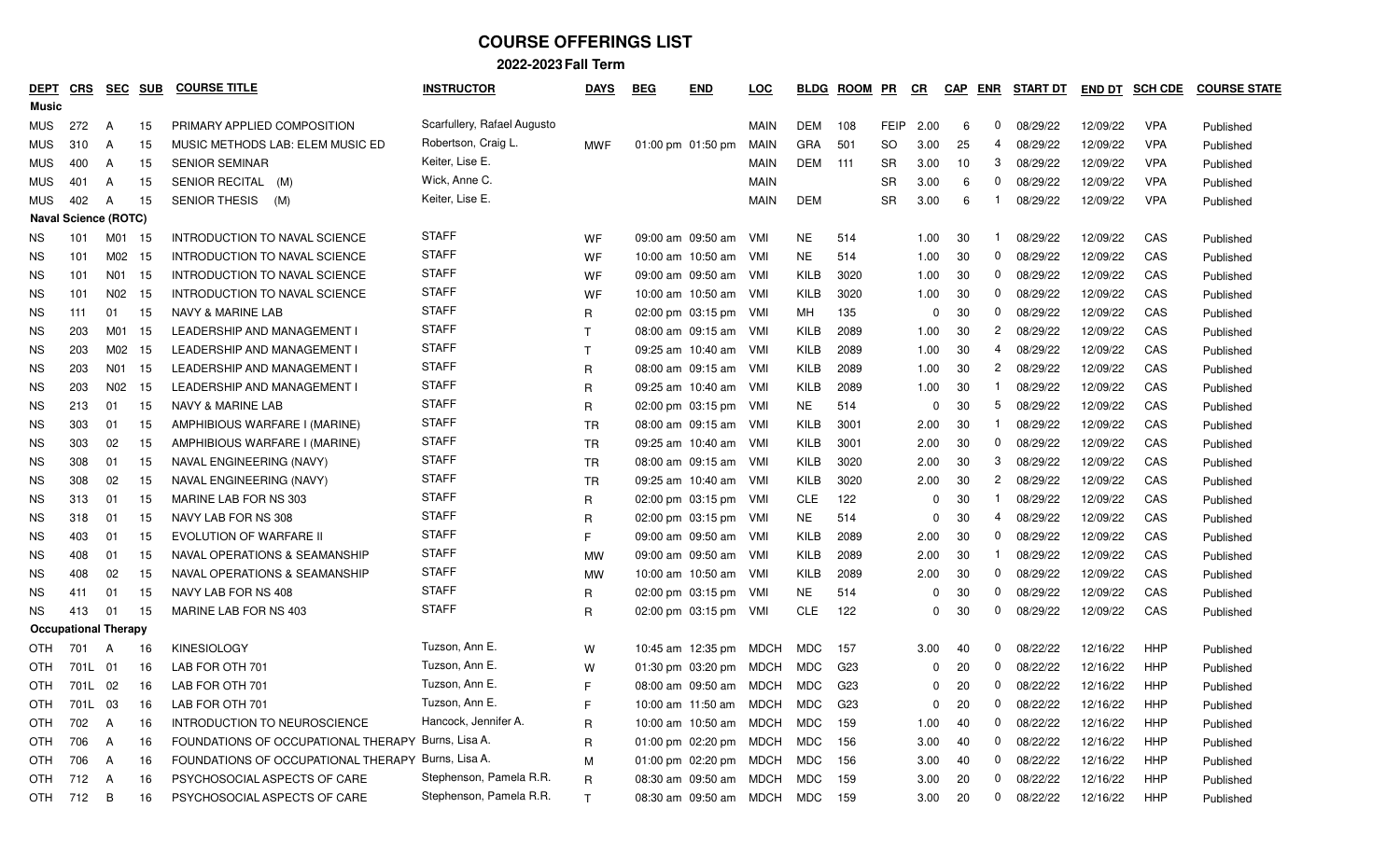| DEPT                        | CRS  | <u>SEC</u> | <b>SUB</b>     | <b>COURSE TITLE</b>                         | <b>INSTRUCTOR</b>          | <b>DAYS</b>  | <b>BEG</b> | <b>END</b>                  | LOC         | <b>BLDG</b> | <b>ROOM</b><br>PR | $_{CR}$ | <b>CAP</b> | <b>ENR</b>   | <b>START DT</b> | <b>END DT</b> | <b>SCH CDE</b> | <b>COURSE STATE</b> |
|-----------------------------|------|------------|----------------|---------------------------------------------|----------------------------|--------------|------------|-----------------------------|-------------|-------------|-------------------|---------|------------|--------------|-----------------|---------------|----------------|---------------------|
| <b>Occupational Therapy</b> |      |            |                |                                             |                            |              |            |                             |             |             |                   |         |            |              |                 |               |                |                     |
| <b>OTH</b>                  | 714  | A          | -16            | OT PRACTICE CONTEXTS                        | Williams Harris, Hannah L. | $\mathsf{T}$ |            | 10:00 am 11:50 am MDCH      |             | MDC         | 156               | 2.00    | 40         | 0            | 08/22/22        | 12/16/22      | HHP            | Published           |
| <b>OTH</b>                  | 721  | A          | 16             | <b>RESEARCH AND CRITICAL INQUIRY I</b>      | Hansen, Gregory G.         | M            |            | 08:00 am 09:50 am           | MDCH        | MDC         | 159               | 3.00    | 80         | $\mathbf{0}$ | 08/22/22        | 12/16/22      | <b>HHP</b>     | Published           |
| OTH                         | 721  | A          | 16             | <b>RESEARCH AND CRITICAL INQUIRY I</b>      | Hansen, Gregory G.         | м            |            | 12:00 pm 12:50 pm MDCH      |             | MDC         | 156               | 3.00    | 80         | 0            | 08/22/22        | 12/16/22      | HHP            | Published           |
| OTH                         | 726  | A          | 16             | OCCUPATIONAL PATTERNS LIFE & CULTRE         | Stephenson, Pamela R.R.    | R            |            | 02:30 pm 03:50 pm MDCH      |             | MDC         | 156               | 3.00    | 40         | $\mathbf{0}$ | 08/22/22        | 12/16/22      | HHP            | Published           |
| OTH                         | 726  | A          | 16             | OCCUPATIONAL PATTERNS LIFE & CULTRE         | Stephenson, Pamela R.R.    | T            |            | 02:30 pm 03:50 pm MDCH      |             | MDC         | 156               | 3.00    | 40         | 0            | 08/22/22        | 12/16/22      | HHP            | Published           |
| OTH                         | 753  | A          | 16             | OCCUPATIONAL THERAPY PROCESS 3              | McCadden, Sarah Beth       | E            |            | 01:00 pm 02:50 pm MDCH      |             | MDC         | 156               | 1.00    | 40         | 24           | 08/22/22        | 12/16/22      | <b>HHP</b>     | Published           |
| OTH                         | 803  | A          | 16             | CONDITIONS OCCUPATIONAL THERAPY 2           | Williams Harris, Hannah L. | T            |            | 01:00 pm 01:50 pm MDCH      |             | MDC         | 156               | 1.00    | 40         | 24           | 08/22/22        | 12/16/22      | HHP            | Published           |
| OTH                         | 812  | A          | 16             | <b>COMMUNITY PRACTICUM</b>                  | Budd, Emily V.             | E            |            | 08:00 am 09:50 am MDCH      |             | MDC         | 157               | 2.00    | 40         | 12           | 08/22/22        | 12/16/22      | HHP            | Published           |
| OTH                         | 813  | A          | 16             | <b>TEACHING AND LEARNING 3</b>              | Burns, Lisa A.             | W            |            | 02:00 pm 03:50 pm           | MDCH        | MDC         | 159               | 2.00    | 40         | 24           | 08/22/22        | 12/16/22      | HHP            | Published           |
| OTH                         | 821  | A          | 16             | RESEARCH & CRITICAL INQUIRY 2               | Hansen, Gregory G.         | T            |            | 08:00 am 08:50 am           | MDCH        | MDC         | 157               | 1.00    | 80         | 24           | 08/22/22        | 12/16/22      | HHP            | Published           |
| OTH                         | 822  | A          | 16             | <b>CAPSTONE PREPARATION I</b>               | Richardson, Elizabeth E.   | T            |            | 12:00 pm 12:50 pm MDCH      |             | MDC         | 156               | 1.00    | 40         | 24           | 08/22/22        | 12/16/22      | HHP            | Published           |
| OTH                         | 828  | A          | 16             | OT AND ADULT NEUROLOGIC COND                | McCadden, Sarah Beth       | W            |            | 11:00 am 12:45 pm MDCH      |             | MDC         | 159               | 3.00    | 40         | 24           | 08/22/22        | 12/16/22      | HHP            | Published           |
| OTH                         | 828L | 01         | 16             | LAB FOR OTH 828                             | McCadden, Sarah Beth       | R            |            | 09:00 am 10:50 am MDCH      |             | MDC         | G36               |         | 20         | 12           | 08/22/22        | 12/16/22      | HHP            | Published           |
| OTH                         | 828L | 02         | 16             | LAB FOR OTH 828                             | McCadden, Sarah Beth       | R            |            | $01:00 \text{ pm}$ 02:50 pm | MDCH        | MDC         | G <sub>23</sub>   |         | 20         | 12           | 08/22/22        | 12/16/22      | HHP            | Published           |
| OTH                         | 830  | A          | 16             | <b>CLINICAL SEMINAR 2</b>                   | Burns, Lisa A.             | W            |            | 08:00 am 08:50 am           | MDCH        | MDC         | 157               | 1.00    | 40         | 24           | 08/22/22        | 12/16/22      | <b>HHP</b>     | Published           |
| OTH                         | 831  | A          | 16             | SELECT TOPICS IN OT PRACTICE                | Richardson, Elizabeth E.   | M            |            | 01:00 pm 03:50 pm           | MDCH        | MDC         | 159               | 3.00    | 40         | 24           | 08/22/22        | 12/16/22      | HHP            | Published           |
| OTH                         | 835  | A          | 16             | PROFESSIONAL COMPETENCY                     | Knewstep-Watkins, Kevin M. |              |            |                             | <b>MDCH</b> |             |                   | 1.00    | 40         | 28           | 08/22/22        | 12/16/22      | HHP            | Published           |
| OTH                         | 841  | A          | 16             | RESEARCH & CRITICAL INQUIRY 3               | Hansen, Gregory G.         | T            |            | 09:00 am 09:50 am           | MDCH        | MDC         | 157               | 1.00    | 40         | 24           | 08/22/22        | 12/16/22      | HHP            | Published           |
| <b>OTH</b>                  | 842  | A          | 16             | LEVEL 1 FIELDWORK ADULT PHYSICAL DI         | Budd, Emily V.             |              |            |                             | <b>MDCH</b> |             |                   | 1.00    | 40         | 24           | 08/22/22        | 12/16/22      | <b>HHP</b>     | Published           |
| <b>OTH</b>                  | 855  | A          | 16             | CLINICAL FIELDWORK 2B (12 WEEKS)            | Budd, Emily V.             |              |            |                             | <b>MDCH</b> |             |                   | 6.00    | 40         | 28           | 08/22/22        | 12/16/22      | HHP            | Published           |
| <b>Physician Assistant</b>  |      |            |                |                                             |                            |              |            |                             |             |             |                   |         |            |              |                 |               |                |                     |
| <b>PAS</b>                  | 504  | A          | 16             | PHARMACOLOGY II                             | Greene, Emily M.           | R            |            | 08:30 am 10:20 am           | MDCH        | MDC         | 155               | 4.00    | 40         | 40           | 08/22/22        | 12/16/22      | HHP            | Published           |
| PAS                         | 504  | A          | 16             | PHARMACOLOGY II                             | Greene, Emily M.           | M            |            | 10:00 am 11:50 am           | MDCH        | MDC         | 155               | 4.00    | 40         | 40           | 08/22/22        | 12/16/22      | <b>HHP</b>     | Published           |
| PAS                         | 525  | A          | 16             | CRIT INQ, RESEARCH & EPIDEMIOLOGY           | Diduch, Barry Kent         | $\mathsf{R}$ |            | 11:00 am 11:50 am           | MDCH        | MDC         | 155               | 3.00    | 40         | 40           | 08/22/22        | 12/16/22      | HHP            | Published           |
| PAS                         | 525  | A          | 16             | CRIT INQ, RESEARCH & EPIDEMIOLOGY           | Diduch, Barry Kent         | M            |            | 08:00 am 09:50 am           | MDCH        | MDC         | 155               | 3.00    | 40         | 40           | 08/22/22        | 12/16/22      | HHP            | Published           |
| PAS                         | 531  | A          | 16             | HISTORY & PHYSICAL DIAGNOSIS III            | Hunt, Jennifer Brianna     | E            |            | 08:00 am 11:50 am           | MDCH        | MDC         | G33               | 4.00    | 40         | 40           | 08/22/22        | 12/16/22      | HHP            | Published           |
| PAS                         | 531  | A          | 16             | HISTORY & PHYSICAL DIAGNOSIS III            | Hunt, Jennifer Brianna     | R            |            | 01:00 pm 01:50 pm MDCH      |             | MDC         | G33               | 4.00    | 40         | 40           | 08/22/22        | 12/16/22      | <b>HHP</b>     | Published           |
| PAS                         | 531  | A          | 16             | HISTORY & PHYSICAL DIAGNOSIS III            | Hunt, Jennifer Brianna     | R            |            | 02:00 pm 04:50 pm MDCH      |             | MDC         | G33               | 4.00    | 40         | 40           | 08/22/22        | 12/16/22      | HHP            | Published           |
| <b>PAS</b>                  | 531  | A          | 16             | <b>HISTORY &amp; PHYSICAL DIAGNOSIS III</b> | Hunt, Jennifer Brianna     | T            |            | 01:00 pm 01:50 pm MDCH      |             | MDC         | 155               | 4.00    | 40         | 40           | 08/22/22        | 12/16/22      | HHP            | Published           |
| <b>PAS</b>                  | 531  | A          | 16             | <b>HISTORY &amp; PHYSICAL DIAGNOSIS III</b> | Hunt, Jennifer Brianna     | $\mathsf{T}$ |            | 02:00 pm 04:50 pm MDCH      |             | MDC         | G33               | 4.00    | 40         | 40           | 08/22/22        | 12/16/22      | HHP            | Published           |
| <b>PAS</b>                  | 532  | A          | 16             | <b>CLINICAL MEDICINE II</b>                 | Farley, Benjamin G.        | МW           |            | 01:00 pm 04:50 pm MDCH      |             | MDC         | 155               | 6.00    | 40         | 40           | 08/22/22        | 12/16/22      | <b>HHP</b>     | Published           |
| PAS                         | 533  | A          | 16             | CLINICAL MEDICINE II CASEWORK               | Ady, Megan S.              | W            |            | 10:30 am 11:50 am MDCH MDC  |             |             | 155               | 1.00    | 40         | 40           | 08/22/22        | 12/16/22      | HHP            | Published           |
| <b>PAS</b>                  | 540  | A          | 16             | <b>CLINICAL SEMINAR II</b>                  | Powers, Caitlin E.         | W            |            | 08:00 am 08:50 am MDCH MDC  |             |             | 155               | 1.00    | 40         | 40           | 08/22/22        | 12/16/22      | HHP            | Published           |
| <b>PAS</b>                  | 641  | A          | R <sub>1</sub> | BEHAVIORAL AND MENTAL HEALTH CARE           | Worman, Sarah W.           |              |            |                             | <b>MDCH</b> |             |                   | 6.00    | 30         |              | $0$ 08/15/22    | 09/23/22      | HHP            | Published           |
| <b>PAS</b>                  | 641  | B          | R <sub>2</sub> | BEHAVIORAL AND MENTAL HEALTH CARE           | Worman, Sarah W.           |              |            |                             | <b>MDCH</b> |             |                   | 6.00    | 30         |              | 0 09/26/22      | 11/04/22      | HHP            | Published           |
| <b>PAS</b>                  | 641  | C          | R <sub>3</sub> | BEHAVIORAL AND MENTAL HEALTH CARE           | Worman, Sarah W.           |              |            |                             | <b>MDCH</b> |             |                   | 6.00    | -30        |              | 0 11/07/22      | 12/16/22      | HHP            | Published           |
| PAS                         | 642  | A          | R <sub>1</sub> | <b>EMERGENCY MEDICINE</b>                   | Worman, Sarah W.           |              |            |                             | <b>MDCH</b> |             |                   | 6.00    | 30         |              | $0$ 08/15/22    | 09/23/22      | HHP            | Published           |
|                             |      |            |                |                                             |                            |              |            |                             |             |             |                   |         |            |              |                 |               |                |                     |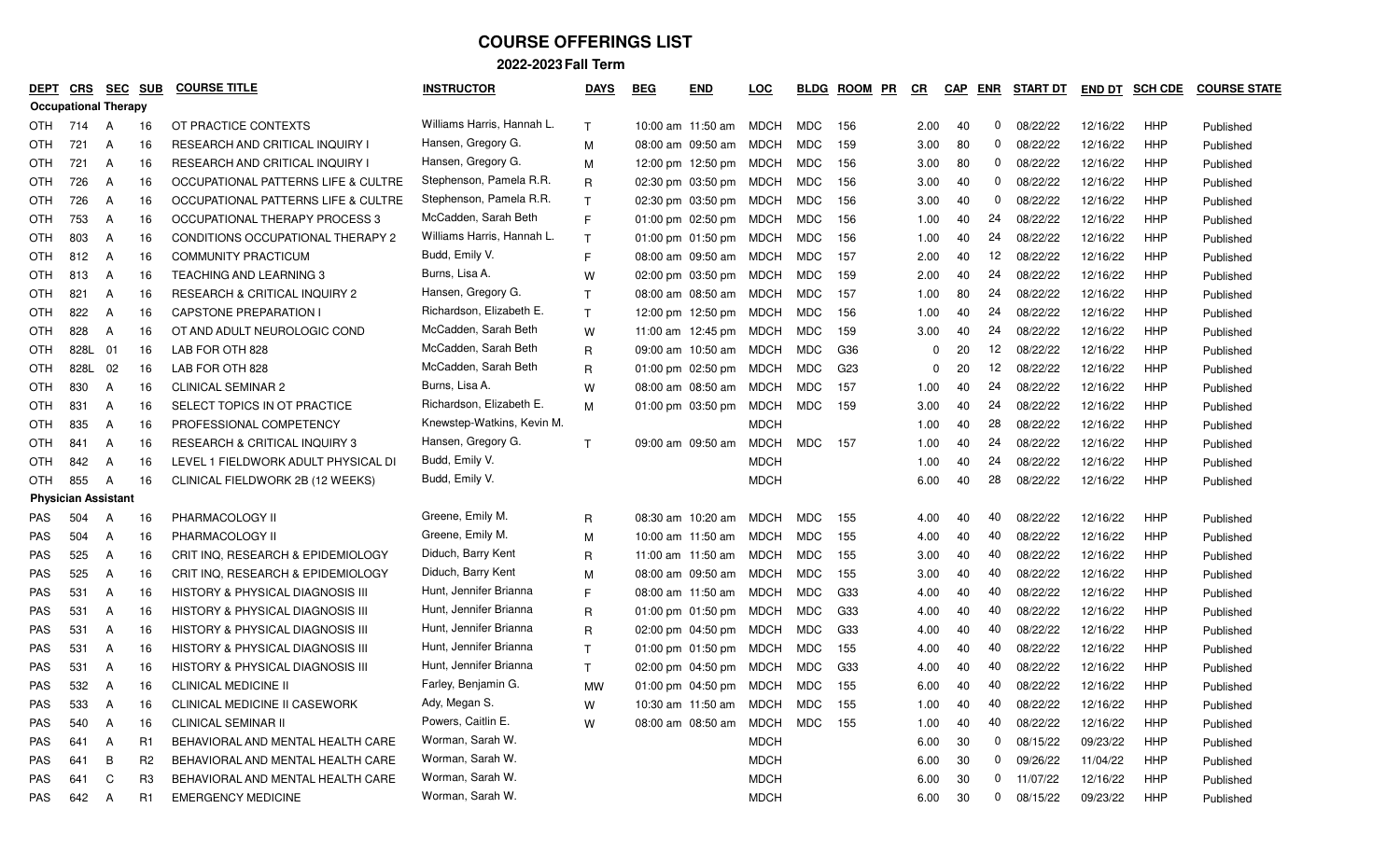| <b>DEPT</b> | CRS                        | <b>SEC</b> | <b>SUB</b>     | <b>COURSE TITLE</b>            | <b>INSTRUCTOR</b>        | <b>DAYS</b>  | <b>END</b><br><b>BEG</b> | <u>LOC</u>  | <u>BLDG</u> | <b>ROOM</b><br>PR | $_{CR}$ | <b>CAP</b> | <b>ENR</b>   | <b>START DT</b> | <b>END DT</b> | <b>SCH CDE</b> | <b>COURSE STATE</b> |
|-------------|----------------------------|------------|----------------|--------------------------------|--------------------------|--------------|--------------------------|-------------|-------------|-------------------|---------|------------|--------------|-----------------|---------------|----------------|---------------------|
|             | <b>Physician Assistant</b> |            |                |                                |                          |              |                          |             |             |                   |         |            |              |                 |               |                |                     |
| <b>PAS</b>  | 642                        | В          | R <sub>2</sub> | <b>EMERGENCY MEDICINE</b>      | Worman, Sarah W.         |              |                          | <b>MDCH</b> |             |                   | 6.00    | 30         | 0            | 09/26/22        | 11/04/22      | HHP            | Published           |
| <b>PAS</b>  | 642                        | C          | R <sub>3</sub> | <b>EMERGENCY MEDICINE</b>      | Worman, Sarah W.         |              |                          | <b>MDCH</b> |             |                   | 6.00    | 30         | 0            | 11/07/22        | 12/16/22      | HHP            | Published           |
| <b>PAS</b>  | 643                        | A          | R1             | <b>FAMILY MEDICINE</b>         | Worman, Sarah W.         |              |                          | <b>MDCH</b> |             |                   | 6.00    | 30         | 0            | 08/15/22        | 09/23/22      | HHP            | Published           |
| <b>PAS</b>  | 643                        | B          | R <sub>2</sub> | <b>FAMILY MEDICINE</b>         | Worman, Sarah W.         |              |                          | <b>MDCH</b> |             |                   | 6.00    | 30         | 0            | 09/26/22        | 11/04/22      | HHP            | Published           |
| <b>PAS</b>  | 643                        | C          | R <sub>3</sub> | <b>FAMILY MEDICINE</b>         | Worman, Sarah W.         |              |                          | <b>MDCH</b> |             |                   | 6.00    | 30         | 0            | 11/07/22        | 12/16/22      | HHP            | Published           |
| <b>PAS</b>  | 644                        | A          | R1             | <b>INTERNAL MEDICINE</b>       | Worman, Sarah W.         |              |                          | <b>MDCH</b> |             |                   | 6.00    | 30         | 0            | 08/15/22        | 09/23/22      | HHP            | Published           |
| <b>PAS</b>  | 644                        | B          | R <sub>2</sub> | <b>INTERNAL MEDICINE</b>       | Worman, Sarah W.         |              |                          | <b>MDCH</b> |             |                   | 6.00    | 30         | 0            | 09/26/22        | 11/04/22      | HHP            | Published           |
| <b>PAS</b>  | 644                        | C          | R <sub>3</sub> | <b>INTERNAL MEDICINE</b>       | Worman, Sarah W.         |              |                          | <b>MDCH</b> |             |                   | 6.00    | 30         |              | $0$ 11/07/22    | 12/16/22      | HHP            | Published           |
| <b>PAS</b>  | 645                        | A          | R1             | <b>PEDIATRICS</b>              | Worman, Sarah W.         |              |                          | <b>MDCH</b> |             |                   | 6.00    | 30         | 0            | 08/15/22        | 09/23/22      | HHP            | Published           |
| <b>PAS</b>  | 645                        | B          | R <sub>2</sub> | <b>PEDIATRICS</b>              | Worman, Sarah W.         |              |                          | <b>MDCH</b> |             |                   | 6.00    | 30         | 0            | 09/26/22        | 11/04/22      | HHP            | Published           |
| <b>PAS</b>  | 645                        | C          | R <sub>3</sub> | <b>PEDIATRICS</b>              | Worman, Sarah W.         |              |                          | <b>MDCH</b> |             |                   | 6.00    | 30         | 0            | 11/07/22        | 12/16/22      | HHP            | Published           |
| <b>PAS</b>  | 646                        | A          | R <sub>1</sub> | <b>SURGERY</b>                 | Worman, Sarah W.         |              |                          | <b>MDCH</b> |             |                   | 6.00    | 30         | 0            | 08/15/22        | 09/23/22      | HHP            | Published           |
| <b>PAS</b>  | 646                        | B          | R <sub>2</sub> | <b>SURGERY</b>                 | Worman, Sarah W.         |              |                          | <b>MDCH</b> |             |                   | 6.00    | 30         | 0            | 09/26/22        | 11/04/22      | HHP            | Published           |
| <b>PAS</b>  | 646                        | C          | R <sub>3</sub> | <b>SURGERY</b>                 | Worman, Sarah W.         |              |                          | <b>MDCH</b> |             |                   | 6.00    | 30         | 0            | 11/07/22        | 12/16/22      | HHP            | Published           |
| <b>PAS</b>  | 647                        | A          | R1             | <b>WOMEN'S HEALTH</b>          | Worman, Sarah W.         |              |                          | <b>MDCH</b> |             |                   | 6.00    | 30         | 0            | 08/15/22        | 09/23/22      | HHP            | Published           |
| <b>PAS</b>  | 647                        | В          | R <sub>2</sub> | <b>WOMEN'S HEALTH</b>          | Worman, Sarah W.         |              |                          | <b>MDCH</b> |             |                   | 6.00    | 30         | 0            | 09/26/22        | 11/04/22      | HHP            | Published           |
| <b>PAS</b>  | 647                        | C          | R <sub>3</sub> | <b>WOMEN'S HEALTH</b>          | Worman, Sarah W.         |              |                          | <b>MDCH</b> |             |                   | 6.00    | 30         |              | $0$ 11/07/22    | 12/16/22      | HHP            | Published           |
| <b>PAS</b>  | 648                        | A          | R1             | <b>CLINICAL ELECTIVE</b>       | Worman, Sarah W.         |              |                          | <b>MDCH</b> |             |                   | 6.00    | 30         | 0            | 08/15/22        | 09/23/22      | HHP            | Published           |
| <b>PAS</b>  | 648                        | В          | R <sub>2</sub> | <b>CLINICAL ELECTIVE</b>       | Worman, Sarah W.         |              |                          | <b>MDCH</b> |             |                   | 6.00    | 30         | 0            | 09/26/22        | 11/04/22      | HHP            | Published           |
| <b>PAS</b>  | 648                        | C          | R <sub>3</sub> | CLINICAL ELECTIVE              | Worman, Sarah W.         |              |                          | <b>MDCH</b> |             |                   | 6.00    | 30         | 0            | 11/07/22        | 12/16/22      | HHP            | Published           |
|             | <b>Physical Education</b>  |            |                |                                |                          |              |                          |             |             |                   |         |            |              |                 |               |                |                     |
| PHE         | 101                        | A          | 15             | ADVANCED FITNESS (P1)          | Djuric, Teresa A.        | $\mathsf{T}$ | 08:00 am 08:50 am MAIN   |             | <b>SAC</b>  | 104               | 1.00    | 35         | 8            | 08/29/22        | 12/09/22      | HHP            | Published           |
| PHE         | 137                        | A          | 15             | LEADERSHIP CHALLENGE PROG (P2) | Johnson, Gerald K.       | М            | 03:00 pm 03:50 pm MAIN   |             | SAC         | 104               | 0.50    | 35         | 0            | 08/29/22        | 12/09/22      | HHP            | Published           |
| PHE         | 137                        | B          | 15             | LEADERSHIP CHALLENGE PROG (P2) | Johnson, Gerald K.       | R            | 03:00 pm 03:50 pm MAIN   |             | <b>SAC</b>  | 104               | 0.50    | 25         |              | 08/29/22        | 12/09/22      | HHP            | Published           |
| PHE         | 140                        | A          | 7A             | <b>YOGA</b><br>(P2)            | Flory, Christine M.      | TR           | 09:00 am 09:50 am MAIN   |             | PAC         | 113               | 0.50    | 20         | 13           | 08/29/22        | 10/17/22      | HHP            | Published           |
| PHE         | 140                        | B          | 7B             | <b>YOGA</b><br>(P2)            | Flory, Christine M.      | <b>TR</b>    | 09:00 am 09:50 am        | MAIN        | <b>PAC</b>  | 113               | 0.50    | 20         | $\mathbf{2}$ | 10/24/22        | 12/09/22      | HHP            | Published           |
| PHE         | 142                        | A          | 7A             | <b>WEIGHT TRAINING</b><br>(P2) | Knecht, Tyler J.         | <b>TR</b>    | 09:00 am 09:50 am        | MAIN        | <b>PAC</b>  | <b>WTRM</b>       | 0.50    | 16         | 7            | 08/29/22        | 10/17/22      | HHP            | Published           |
| PHE         | 142                        | B          | 7A             | <b>WEIGHT TRAINING</b><br>(P2) | Knecht, Tyler J.         | <b>TR</b>    | 10:00 am 10:50 am        | MAIN        | <b>PAC</b>  | <b>WTRM</b>       | 0.50    | 16         | 4            | 08/29/22        | 10/17/22      | HHP            | Published           |
| <b>PHE</b>  | 167                        | A          | 7A             | WILDERNESS (P2)                | Djuric, Teresa A.        |              |                          | <b>MAIN</b> |             |                   | 1.00    | 60         |              | 08/29/22        | 10/17/22      | HHP            | Published           |
| <b>PHE</b>  | 171                        | A          | 7A             | <b>TENNIS</b><br>(P2)          | Stambaugh, Christian Lee | <b>TR</b>    | 10:50 am 11:40 am        | MAIN        | TEN         |                   | 0.50    | 12         | 0            | 08/29/22        | 10/17/22      | HHP            | Published           |
| <b>PHE</b>  | 171                        | B          | 7A             | <b>TENNIS</b><br>(P2)          | Stambaugh, Christian Lee | TR           | 01:25 pm 02:15 pm MAIN   |             | TEN         |                   | 0.50    | 12         | 6            | 08/29/22        | 10/17/22      | <b>HHP</b>     | Published           |
| PHE         | 174                        | A          | 7A             | SELF-DEFENSE (P2)              | <b>STAFF</b>             | МW           | 09:00 am 09:50 am MAIN   |             | PAC         | 113               | 0.50    | 10         | $10$         | 08/29/22        | 10/17/22      | HHP            | Published           |
| <b>PHE</b>  | 174                        | B          | 7A             | SELF-DEFENSE (P2)              | <b>STAFF</b>             | МW           | 10:00 am 10:50 am MAIN   |             | PAC         | 113               | 0.50    | 10         | 5            | 08/29/22        | 10/17/22      | HHP            | Published           |
| PHE         | 177                        | A          | 7B             | COLL: SELF DEFENSE 2           | <b>STAFF</b>             | MW           | 09:00 am 09:50 am MAIN   |             | PAC         | 113               | 0.50    | 10         |              | 4 10/24/22      | 12/09/22      | HHP            | Published           |
| PHE         | 177                        | B          | 7B             | <b>COLL: SELF DEFENSE 2</b>    | <b>STAFF</b>             | МW           | 10:00 am 10:50 am MAIN   |             | PAC         | 113               | 0.50    | 10         | $\mathbf{0}$ | 10/24/22        | 12/09/22      | HHP            | Published           |
| PHE         | 197                        | A          | 7B             | ADVANCED WEIGHT TRAINING       | Knecht, Tyler J.         | TR           | 09:00 am 09:50 am MAIN   |             | PAC         | WTRM P            | 0.50    | 16         |              | $0$ 10/24/22    | 12/09/22      | HHP            | Published           |
| PHE         | 197                        | B          | 7B             | ADVANCED WEIGHT TRAINING       | Knecht, Tyler J.         | TR           | 10:00 am 10:50 am MAIN   |             | PAC         | WTRM P            |         | $0.50$ 16  |              | 4 10/24/22      | 12/09/22      | HHP            | Published           |
|             |                            |            |                |                                |                          |              |                          |             |             |                   |         |            |              |                 |               |                |                     |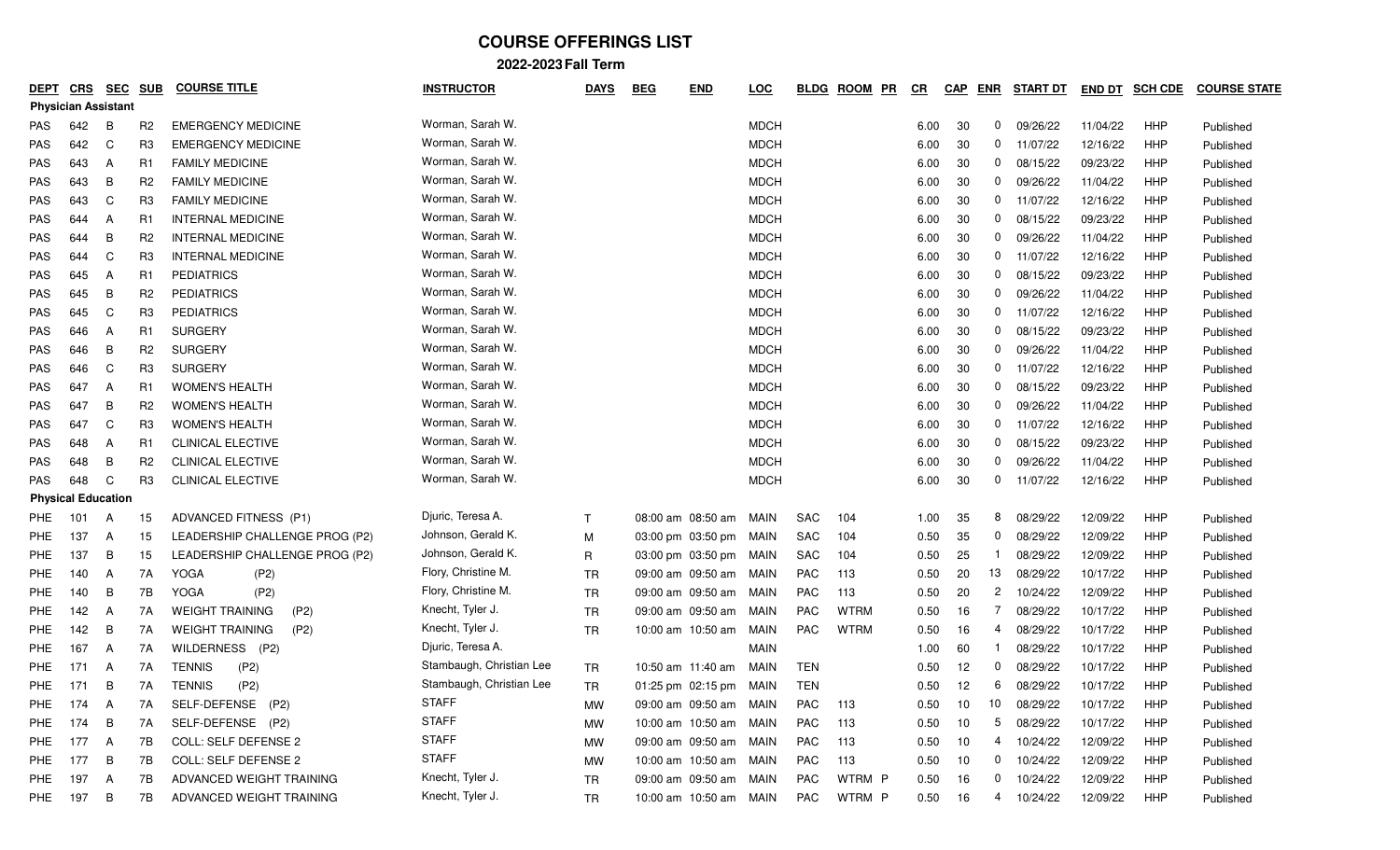| <u>DEPT</u>       | CRS                      | <b>SEC</b> | <b>SUB</b> | <b>COURSE TITLE</b>                 | <b>INSTRUCTOR</b>          | <b>DAYS</b> | <b>BEG</b> | <b>END</b>                     | <u>LOC</u>  | <b>BLDG</b> | <b>ROOM</b> | <u>PR</u>   | $_{CR}$      | <b>CAP</b> | <b>ENR</b>     | <b>START DT</b> | <b>END DT</b> | <b>SCH CDE</b> | <b>COURSE STATE</b> |
|-------------------|--------------------------|------------|------------|-------------------------------------|----------------------------|-------------|------------|--------------------------------|-------------|-------------|-------------|-------------|--------------|------------|----------------|-----------------|---------------|----------------|---------------------|
| <b>Philosophy</b> |                          |            |            |                                     |                            |             |            |                                |             |             |             |             |              |            |                |                 |               |                |                     |
|                   | <b>PHIL</b> 101          | A          | 15         | INTRODUCTION TO PHILOSOPHY (HW)     | Scott, Edward A.           | <b>MWF</b>  |            | 09:00 am 09:50 am MAIN         |             | ACA         | 410         |             | 3.00         | -20        | 6              | 08/29/22        | 12/09/22      | CAS            | Published           |
| PHIL              | 102                      | A          | 15         | INTRODUCTION TO ETHICS (H)          | Scott, Edward A.           | <b>TR</b>   |            | 10:50 am 12:05 pm MAIN         |             | <b>ACA</b>  | 410         |             | 3.00         | 30         | 8              | 08/29/22        | 12/09/22      | CAS            | Published           |
| <b>PHIL</b>       | 201                      | A          | 15         | GREEK AND MEDIEVAL PHILOSOPHY (H)   | Scott, Edward A.           | <b>MWF</b>  |            | 11:00 am 11:50 am              | MAIN        | ACA         | 410         |             | 3.00         | 30         | 15             | 08/29/22        | 12/09/22      | CAS            | Published           |
|                   | <b>Physics</b>           |            |            |                                     |                            |             |            |                                |             |             |             |             |              |            |                |                 |               |                |                     |
| <b>PHYS</b>       | 100                      | A          | 15         | EXPLORING THE PHYSICAL WORLD (NQ)   | Gergel-Hackett, Nadine E.  | <b>MWF</b>  |            | 02:00 pm 02:50 pm MAIN         |             | <b>PSC</b>  | 101         |             | 3.00         | 24         | 21             | 08/29/22        | 12/09/22      | CAS            | Published           |
|                   | <b>PHYS 201</b>          | A          | 15         | GENERAL PHYSICS   (NQ)              | Gergel-Hackett, Nadine E.  | MWF         |            | 01:00 pm 01:50 pm MAIN         |             | <b>PSC</b>  | 101         | P           | 4.00         | 24         | 14             | 08/29/22        | 12/09/22      | CAS            | Published           |
|                   | PHYS 201L                | 01         | 15         | LAB FOR PHYS 201                    | Gergel-Hackett, Nadine E.  | R           |            | 09:25 am 12:05 pm MAIN         |             | <b>PSC</b>  | 101         |             | 0            | 12         | 9              | 08/29/22        | 12/09/22      | CAS            | Published           |
|                   | PHYS 201L 02             |            | 15         | LAB FOR PHYS 201                    | Gergel-Hackett, Nadine E.  | R           |            | 01:25 pm 04:05 pm MAIN         |             | <b>PSC</b>  | 101         |             |              | 12         | 5              | 08/29/22        | 12/09/22      | CAS            | Published           |
|                   | <b>Political Science</b> |            |            |                                     |                            |             |            |                                |             |             |             |             |              |            |                |                 |               |                |                     |
| <b>POLS</b>       | 100                      | A          | 15         | AMERICAN GOVERNMENT & POLITICS (S)  | van Assendelft, Laura Anne | <b>MWF</b>  |            | 10:00 am 10:50 am MAIN         |             | ACA         | 307         |             | 3.00         | 30         | 21             | 08/29/22        | 12/09/22      | CAS            | Published           |
| POLS              | 112                      | A          | 15         | INTERNATIONAL RELATIONS (I)         | Omar, Marina               | <b>MWF</b>  |            | 11:00 am 11:50 am              | MAIN        | <b>ACA</b>  | 307         |             | 3.00         | 30         | 20             | 08/29/22        | 12/09/22      | CAS            | Published           |
| <b>POLS</b>       | 112                      | B          | 15         | INTERNATIONAL RELATIONS (I)         | Omar, Marina               | <b>MWF</b>  |            | 12:00 pm 12:50 pm MAIN         |             | ACA         | 307         |             | 3.00         | 30         | 18             | 08/29/22        | 12/09/22      | CAS            | Published           |
| POLS              | 300                      | A          | 15         | POLITICAL BEHAVIOR (Q)              | van Assendelft, Laura Anne | TR          |            | 10:50 am 12:05 pm MAIN         |             | WEN         | 402         |             | 3.00         | 24         | 10             | 08/29/22        | 12/09/22      | CAS            | Published           |
| POLS              | 311                      | A          | 15         | CIVIL WARS & ETHNIC CONFLICT (I)    | Omar, Marina               | МW          |            | 03:25 pm 04:40 pm MAIN         |             | <b>ACA</b>  | 307         |             | 3.00         | 30         | 13             | 08/29/22        | 12/09/22      | CAS            | Published           |
| <b>POLS</b>       | 400                      | A          | 15         | SEMINAR IN POLITICAL SCIENCE (M)    | van Assendelft, Laura Anne | MW          |            | 01:00 pm 01:50 pm MAIN         |             | ACA         | 307         |             | 3.00         | 15         | 8              | 08/29/22        | 12/09/22      | CAS            | Published           |
|                   | Psychology               |            |            |                                     |                            |             |            |                                |             |             |             |             |              |            |                |                 |               |                |                     |
|                   | PSYC 101                 | A          | 15         | PSYCHOLOGY AS A NATURAL SCIENCE (N) | Hopkins, Robin Fain        | <b>MWF</b>  |            | 10:00 am 10:50 am MAIN         |             | GRA         | 500         |             | 3.00         | 45         | 15             | 08/29/22        | 12/09/22      | CAS            | Published           |
| <b>PSYC</b>       | 101                      | В          | 15         | PSYCHOLOGY AS A NATURAL SCIENCE (N) | STAFF                      | <b>TR</b>   |            | 01:25 pm 02:40 pm MAIN         |             | <b>GRA</b>  | 500         |             | 3.00         | 45         | 10             | 08/29/22        | 12/09/22      | CAS            | Published           |
| <b>PSYC</b>       | 111                      | A          | 15         | PSYCHOLOGY AS A SOCIAL SCIENCE (S)  | Holt, Jenna K.             | <b>MWF</b>  |            | 10:00 am 10:50 am MAIN         |             | <b>PSC</b>  | 301         |             | 3.00         | 45         | 8              | 08/29/22        | 12/09/22      | CAS            | Published           |
| <b>PSYC</b>       | 111                      | B          | 15         | PSYCHOLOGY AS A SOCIAL SCIENCE (S)  | <b>STAFF</b>               | MWF         |            | 11:00 am 11:50 am              | MAIN        | <b>PSC</b>  | 300         |             | 3.00         | 45         | 15             | 08/29/22        | 12/09/22      | CAS            | Published           |
|                   | <b>PSYC 203</b>          | A          | 15         | ABNORMAL PSYCHOLOGY (S)             | Holt, Jenna K.             | <b>MWF</b>  |            | 09:00 am 09:50 am MAIN         |             | <b>PSC</b>  | 105         | P           | 3.00         | 24         | 24             | 08/29/22        | 12/09/22      | CAS            | Published           |
| <b>PSYC</b>       | 210                      | A          | 15         | CHILD PSYCHOLOGY (S)                | Macalister, Heather E.     | <b>TR</b>   |            | 10:50 am 12:05 pm MAIN         |             | <b>PSC</b>  | 301         | P           | 3.00         | 30         | 21             | 08/29/22        | 12/09/22      | CAS            | Published           |
|                   | <b>PSYC 211</b>          | A          | 15         | ADOLESCENT PSYCHOLOGY (S)           | Macalister, Heather E.     | <b>TR</b>   |            | 01:25 pm 02:40 pm MAIN         |             | <b>PSC</b>  | 216         | P           | 3.00         | 22         | 18             | 08/29/22        | 12/09/22      | CAS            | Published           |
|                   | <b>PSYC 212</b>          | A          | 15         | COGNITION/COGNITIVE NEUROSCIENCE(R) | Hopkins, Robin Fain        | <b>MWF</b>  |            | 01:00 pm 01:50 pm MAIN         |             | <b>PSC</b>  | 105         | P           | 3.00         | 24         | 18             | 08/29/22        | 12/09/22      | CAS            | Published           |
|                   | <b>PSYC 220</b>          | A          | 15         | EXPERIMENTAL PSYCHOLOGY (Q)         | Mason, Chandra D.          | <b>TR</b>   |            | 02:50 pm 04:05 pm MAIN         |             | <b>PSC</b>  | 105         | P           | 4.00         | 24         | 13             | 08/29/22        | 12/09/22      | CAS            | Published           |
|                   | PSYC 220L 01             |            | 15         | LAB FOR PSYC 220                    | Mason, Chandra D.          | R           |            | 04:15 pm 05:30 pm MAIN         |             | <b>PSC</b>  | 105         |             | 0            | 24         | 15             | 08/29/22        | 12/09/22      | CAS            | Published           |
|                   | <b>PSYC 250</b>          | A          | 15         | BEHAVIORAL STATISTICS (Q)           | Hopkins, Robin Fain        | <b>MWF</b>  |            | 11:00 am 11:50 am MAIN         |             | <b>PSC</b>  | 216         | P           | 3.00         | 20         | 12             | 08/29/22        | 12/09/22      | CAS            | Published           |
| <b>PSYC</b>       | 275                      | A          | 15         | SOCIAL PSYCHOLOGY (S)               | Mason, Chandra D.          | TR          |            | 10:50 am 12:05 pm MAIN         |             | <b>PSC</b>  | 105         |             | 3.00         | 24         | -11            | 08/29/22        | 12/09/22      | CAS            | Published           |
|                   | <b>PSYC 307</b>          | A          | 15         | DRUGS AND BEHAVIOR (T)              | Davis, Louise Freeman      | <b>TR</b>   |            | 08:00 am 09:15 am              | MAIN        | <b>PSC</b>  | 301         | P           | 3.00         | 30         | 23             | 08/29/22        | 12/09/22      | CAS            | Published           |
| <b>PSYC</b>       | 400                      | A          | 15         | CAPSTONE I: CRITICAL LIT REVIEW (M) | Mason, Chandra D.          | TR          |            | 01:25 pm $02:40$ pm            | MAIN        | <b>PSC</b>  | 105         |             | 3.00         | 24         | 3              | 08/29/22        | 12/09/22      | CAS            | Published           |
|                   | <b>PSYC 401</b>          | A          | 15         | CAPSTONE II: DATA COLLECTION I (M)  | <b>STAFF</b>               |             |            |                                | <b>MAIN</b> |             |             | <b>TRIP</b> | 1.00         | 25         | 0              | 08/29/22        | 12/09/22      | CAS            | Published           |
|                   | PSYC 403 A               |            | 15         | CAPSTONE III: INTERNSHIP (M)        | Holt, Jenna K.             |             |            |                                | <b>MAIN</b> |             |             | IP          | 3.00         | 20         | $\overline{0}$ | 08/29/22        | 12/09/22      | CAS            | Published           |
|                   | <b>Physical Therapy</b>  |            |            |                                     |                            |             |            |                                |             |             |             |             |              |            |                |                 |               |                |                     |
|                   | PTH 701 A                |            | 16         | KINESIOLOGY                         | <b>STAFF</b>               | W           |            | 10:45 am 12:35 pm MDCH MDC 157 |             |             |             |             |              | 3.00 80    |                | 0 08/22/22      | 12/16/22      | HHP            | Published           |
| PTH               |                          | 701L 01    | 16         | LAB FOR PTH 701                     | <b>STAFF</b>               | W           |            | 01:30 pm 03:20 pm MDCH MDC     |             |             | G23         |             | 0            | 20         |                | $0$ $08/22/22$  | 12/16/22      | HHP            | Published           |
| PTH               |                          | 701L 02    | 16         | LAB FOR PTH 701                     | <b>STAFF</b>               | F           |            | 08:00 am 09:50 am MDCH MDC     |             |             | G23         |             | $\mathbf{0}$ | 20         |                | $0$ 08/22/22    | 12/16/22      | HHP            | Published           |
| PTH               |                          | 701L 03    | 16         | LAB FOR PTH 701                     | <b>STAFF</b>               | F           |            | 10:00 am 11:50 am MDCH MDC     |             |             | G23         |             | $\mathbf{0}$ | 20         | $\mathbf{0}$   | 08/22/22        | 12/16/22      | HHP            | Published           |
|                   |                          |            |            |                                     |                            |             |            |                                |             |             |             |             |              |            |                |                 |               |                |                     |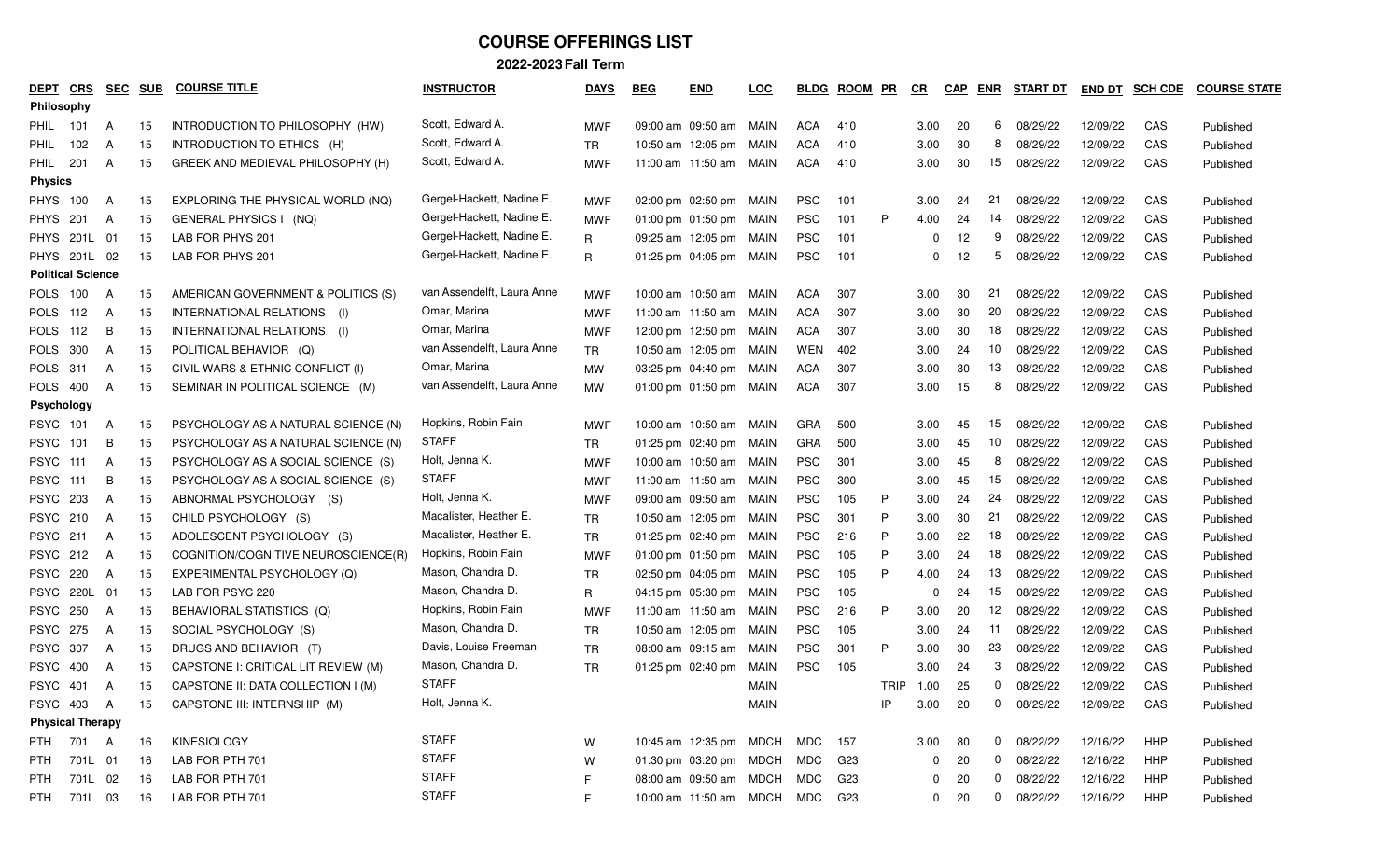|            | <b>DEPT</b>                | CRS  | <b>SEC</b> | <b>SUB</b> | <b>COURSE TITLE</b>                    | <b>INSTRUCTOR</b>       | <b>DAYS</b>  | <b>BEG</b> | <b>END</b>             | <u>LOC</u>  | <b>BLDG</b> | <b>ROOM</b>     | PR<br>$_{CR}$       | <b>CAP</b>     | <b>ENR</b> | <b>START DT</b> | END DT   | <b>SCH CDE</b> | <b>COURSE STATE</b> |
|------------|----------------------------|------|------------|------------|----------------------------------------|-------------------------|--------------|------------|------------------------|-------------|-------------|-----------------|---------------------|----------------|------------|-----------------|----------|----------------|---------------------|
|            | <b>Physical Therapy</b>    |      |            |            |                                        |                         |              |            |                        |             |             |                 |                     |                |            |                 |          |                |                     |
| PTH.       |                            | 702  | A          | 16         | PHYSIOLOGY                             | Hancock, Jennifer A.    | <b>TR</b>    |            | 01:00 pm 02:50 pm MDCH |             | MDC         | 159             | 4.00                | 40             | 0          | 08/22/22        | 12/16/22 | <b>HHP</b>     | Published           |
| <b>PTH</b> |                            | 705  | A          | 16         | FOUNDATIONS OF PT PRACTICE             | Moore, Carolyn J.       | M            |            | 01:00 pm 02:50 pm      | MDCH        | <b>MDC</b>  | 157             | 3.00                | 40             | 0          | 08/22/22        | 12/16/22 | HHP            | Published           |
| <b>PTH</b> |                            | 705L | 01         | 16         | LAB FOR PTH 705                        | Moore, Carolyn J.       | R            |            | 10:00 am 11:50 am      | MDCH        | MDC         | G38             |                     | 20<br>0        | 0          | 08/22/22        | 12/16/22 | HHP            | Published           |
| <b>PTH</b> |                            | 705L | 02         | 16         | LAB FOR PTH 705                        | Moore, Carolyn J.       | $\mathsf{T}$ |            | 10:00 am 11:50 am      | <b>MDCH</b> | MDC         | G40             |                     | 20<br>0        | 0          | 08/22/22        | 12/16/22 | HHP            | Published           |
| <b>PTH</b> |                            | 706  | A          | 16         | FOUNDATIONS OF CLINICAL EXERCISE       | Fontenot, Marty W.      | M            |            | 10:00 am 11:50 am      | MDCH        | MDC         | 159             | 3.00                | 40             | 0          | 08/22/22        | 12/16/22 | HHP            | Published           |
| <b>PTH</b> |                            | 706L | 01         | 16         | LAB FOR PTH 706                        | Fontenot, Marty W.      | $\mathsf{T}$ |            | 03:00 pm 05:20 pm      | MDCH        | MDC         | G <sub>23</sub> |                     | 20<br>0        | 0          | 08/22/22        | 12/16/22 | HHP            | Published           |
| <b>PTH</b> |                            | 706L | 02         | 16         | LAB FOR PTH 706                        | Fontenot, Marty W.      | R            |            | 03:00 pm 05:20 pm      | <b>MDCH</b> | MDC         | G <sub>23</sub> |                     | 20             | 0          | 08/22/22        | 12/16/22 | HHP            | Published           |
| <b>PTH</b> |                            | 712  | A          | 16         | PSYCHOSOCIAL ASPECTS OF CARE           | Stephenson, Pamela R.R. | R            |            | 08:30 am 09:50 am      | MDCH        | MDC         | 159             | 3.00                | 80             | 0          | 08/22/22        | 12/16/22 | <b>HHP</b>     | Published           |
| <b>PTH</b> |                            | 712  | B          | 16         | PSYCHOSOCIAL ASPECTS OF CARE           | Stephenson, Pamela R.R. | $\mathsf{T}$ |            | 08:30 am 09:50 am      | MDCH        | MDC         | 159             | 3.00                | 40             | 0          | 08/22/22        | 12/16/22 | HHP            | Published           |
| <b>PTH</b> |                            | 721  | A          | 16         | <b>RESEARCH AND CRITICAL INQUIRY I</b> | Hansen, Gregory G.      | W            |            | 04:00 pm 04:50 pm      | MDCH        | MDC         | 157             | 3.00                | 80             | 0          | 08/22/22        | 12/16/22 | HHP            | Published           |
| <b>PTH</b> |                            | 721  | A          | 16         | RESEARCH AND CRITICAL INQUIRY I        | Hansen, Gregory G.      | M            |            | 08:00 am 09:50 am      | MDCH        | MDC         | 159             | 3.00                | 80             | 0          | 08/22/22        | 12/16/22 | HHP            | Published           |
| <b>PTH</b> |                            | 805  | A          | 16         | HUMAN DEV ACROSS THE LIFESPAN          | Moore, Carolyn J.       | $\mathsf{T}$ |            | 03:30 pm 05:20 pm      | MDCH        |             |                 | 2.00                | 40             | 28         | 08/22/22        | 12/16/22 | HHP            | Published           |
| <b>PTH</b> |                            | 812  | A          | 16         | <b>COMMUNITY PRACTICUM</b>             | Tarleton, Gail M.       | F            |            | 08:00 am 09:50 am      | MDCH        | MDC         | 157             | 2.00                | 40             | 13         | 08/22/22        | 12/16/22 | HHP            | Published           |
| <b>PTH</b> |                            | 813  | A          | 16         | PROFESSIONAL ISSUES 2                  | Woldenberg, Corey B.    | R            |            | 10:00 am $11:20$ am    | MDCH        | <b>MDC</b>  | 157             | 1.00                | 40             | 28         | 08/22/22        | 12/16/22 | <b>HHP</b>     | Published           |
| <b>PTH</b> |                            | 821  | A          | 16         | RESEARCH & CRITICAL INQUIRY 2          | Hansen, Gregory G.      | $\mathsf{T}$ |            | 08:00 am 08:50 am      | MDCH        | MDC         | 157             | 1.00                | 80             | 52         | 08/22/22        | 12/16/22 | HHP            | Published           |
| <b>PTH</b> |                            | 822  | A          | 16         | DOCTORAL PROJECT 1                     | Diaz, Deborah S.        |              |            |                        | <b>MDCH</b> | <b>MDC</b>  |                 | 1.00                | 40             | 28         | 08/22/22        | 12/16/22 | <b>HHP</b>     | Published           |
| <b>PTH</b> |                            | 825  | A          | 16         | SPECIAL TOPICS & SPECIAL ADULT POP     | Skrzat, Julie Marie     | R            |            | 08:30 am 09:50 am      | MDCH        | <b>MDC</b>  | 157             | 4.00                | 40             | 28         | 08/22/22        | 12/16/22 | HHP            | Published           |
| <b>PTH</b> |                            | 825  | A          | 16         | SPECIAL TOPICS & SPECIAL ADULT POP     | Skrzat, Julie Marie     | M            |            | 08:30 am 09:50 am      | MDCH        | MDC         | 157             | 4.00                | 40             | 28         | 08/22/22        | 12/16/22 | <b>HHP</b>     | Published           |
| <b>PTH</b> |                            | 825L | 01         | 16         | LAB FOR PTH 825                        | Skrzat, Julie Marie     | T            |            | 09:00 am 11:20 am      | MDCH        | MDC         | G23             |                     | 20<br>0        | 13         | 08/22/22        | 12/16/22 | HHP            | Published           |
| <b>PTH</b> |                            | 825L | 02         | 16         | LAB FOR PTH 825                        | Skrzat, Julie Marie     | $\mathsf{T}$ |            | 12:30 pm 02:50 pm      | MDCH        | MDC         | G23             |                     | 18<br>0        | 15         | 08/22/22        | 12/16/22 | HHP            | Published           |
| <b>PTH</b> |                            | 828  | A          | 16         | NEUROMUSCULAR MANAGEMENT 1 ADULT       | Cullaty, Martha Duffey  | W            |            | 10:30 am 11:50 am      | MDCH        | MDC         | 156             | 4.00                | 40             | 28         | 08/22/22        | 12/16/22 | HHP            | Published           |
| <b>PTH</b> |                            | 828  | A          | 16         | NEUROMUSCULAR MANAGEMENT 1 ADULT       | Cullaty, Martha Duffey  | М            |            | 10:00 am 11:20 am      | <b>MDCH</b> | MDC         | 157             | 4.00                | 40             | 28         | 08/22/22        | 12/16/22 | <b>HHP</b>     | Published           |
| <b>PTH</b> |                            | 828  | A          | 16         | NEUROMUSCULAR MANAGEMENT 1 ADULT       | Cullaty, Martha Duffey  | МW           |            | 01:00 pm 03:00 pm      | <b>MDCH</b> |             |                 | 4.00                | 40             | 28         | 08/22/22        | 12/16/22 | HHP            | Published           |
| <b>PTH</b> |                            | 828L | 01         | 16         | LAB FOR PTH 828                        | Cullaty, Martha Duffey  | R            |            | 03:00 pm 04:50 pm      | MDCH        | MDC         | G38             |                     | 18<br>0        | 13         | 08/22/22        | 12/16/22 | HHP            | Published           |
| <b>PTH</b> |                            | 828L | 02         | 16         | LAB FOR PTH 828                        | Cullaty, Martha Duffey  | R            |            | 01:00 pm 02:50 pm      | <b>MDCH</b> | MDC         | G40             |                     | 18<br>$\Omega$ | 15         | 08/22/22        | 12/16/22 | HHP            | Published           |
| <b>PTH</b> |                            | 830  | A          | 16         | <b>CLINICAL SEMINAR 2</b>              | Skrzat, Julie Marie     | W            |            | 08:00 am 08:50 am      | <b>MDCH</b> |             |                 | 1.00                | 80             | 28         | 08/22/22        | 12/16/22 | <b>HHP</b>     | Published           |
| <b>PTH</b> |                            | 855  | A          | 16         | <b>CLINICAL EDUCATION 3</b>            | Tarleton, Gail M.       |              |            |                        | <b>MDCH</b> |             |                 | <b>PNC</b><br>13.00 | 40             | 30         | 08/22/22        | 12/16/22 | HHP            | Published           |
| <b>PTH</b> |                            | 921  | A          | 16         | <b>DOCTORAL PROJECT 3</b>              | Diaz, Deborah S.        |              |            |                        | <b>MDCH</b> |             |                 | 1.00                | 40             | 30         | 08/22/22        | 12/16/22 | HHP            | Published           |
|            | Religion                   |      |            |            |                                        |                         |              |            |                        |             |             |                 |                     |                |            |                 |          |                |                     |
| REL        |                            | 101  | A          | 15         | OLD TESTAMENT-HEBREW BIBLE<br>(H)      | Low, Katherine B.       | <b>MWF</b>   |            | 12:00 pm 12:50 pm      | MAIN        | <b>ACA</b>  | 410             | 3.00                | 30             | 23         | 08/29/22        | 12/09/22 | CAS            | Published           |
| REL.       |                            | 272  | A          | 15         | EVE (& ADAM) CULTURAL HIS (G)(HNRS)    | Low, Katherine B.       | <b>MWF</b>   |            | 02:00 pm 02:50 pm MAIN |             | ACA         | 307             | 3.00                | 11             | 8          | 08/29/22        | 12/09/22 | CAS            | Published           |
|            | <b>Renaissance Studies</b> |      |            |            |                                        |                         |              |            |                        |             |             |                 |                     |                |            |                 |          |                |                     |
| REN        |                            | 500  | A          | 15         | SHAKESPEARE                            | <b>STAFF</b>            | WF           |            | 10:00 am 11:30 am MAIN |             | KIN         | 108             | 3.00                | 25             | 4          | 08/29/22        | 12/09/22 | <b>VPA</b>     | Published           |
| REN        |                            | 501  | A          | 15         | <b>RESEARCH METHODS</b>                | Menzer, Paul D.         | $\mathsf{T}$ |            | 11:00 am 01:00 pm MAIN |             | <b>HUN</b>  | 106             | 1.00                | 30             |            | 2 08/29/22      | 12/09/22 | <b>VPA</b>     | Published           |
| REN        |                            | 515  | A          | 15         | SHAKESPEARE ACTING FUNDAMENTALS        | Topham, Sara Renee      | M            |            | 11:45 am 02:45 pm MAIN |             | BFR         |                 | 3.00                | 16             | 4          | 08/29/22        | 12/09/22 | <b>VPA</b>     | Published           |
| REN        |                            | 530  | A          | 15         | THE LANGUAGE OF PERFORMANCE            | Cohen, Ralph A.         | $\mathsf{T}$ |            | 03:30 pm 06:30 pm MAIN |             | KIN         | 108             | 3.00                | 25             | 5          | 08/29/22        | 12/09/22 | <b>VPA</b>     | Published           |
| REN        |                            | 550  | A          | 15         | SOCIAL HIST OF EARLY MODERN ENGLAND    | Cole, Mary Hill         | W            |            | 03:30 pm 06:30 pm MAIN |             | KIN         | 108             | 3.00                | 20             | 9          | 08/29/22        | 12/09/22 | <b>VPA</b>     | Published           |
|            |                            |      |            |            |                                        |                         |              |            |                        |             |             |                 |                     |                |            |                 |          |                |                     |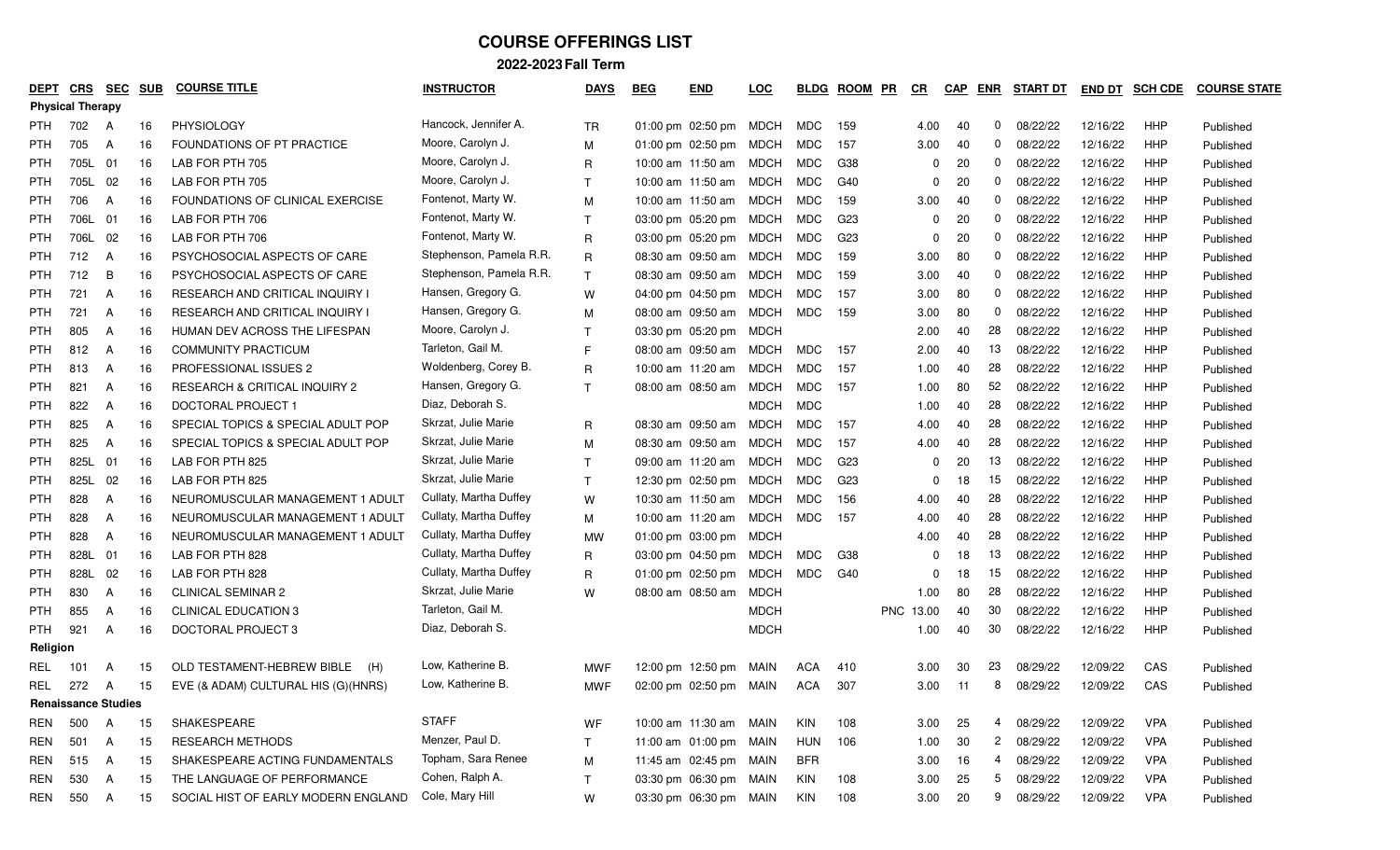|                            | <b>CRS</b><br><b>DEPT</b> |                | <b>SEC</b> | <b>SUB</b> | <b>COURSE TITLE</b>                                    | <b>INSTRUCTOR</b>    | <b>DAYS</b>  | <b>BEG</b> | <b>END</b>                  | <b>LOC</b>  | BLDG        | <b>ROOM</b> | <b>PR</b> | <u>CR</u> | <b>CAP</b> | ENR | <b>START DT</b> | <b>END DT</b> | <b>SCH CDE</b> | <b>COURSE STATE</b> |
|----------------------------|---------------------------|----------------|------------|------------|--------------------------------------------------------|----------------------|--------------|------------|-----------------------------|-------------|-------------|-------------|-----------|-----------|------------|-----|-----------------|---------------|----------------|---------------------|
| <b>Renaissance Studies</b> |                           |                |            |            |                                                        |                      |              |            |                             |             |             |             |           |           |            |     |                 |               |                |                     |
| REN                        | 553                       | $\mathsf{A}$   |            | 15         | DIRECTING FOR EARLY MODERN STAGE                       | <b>STAFF</b>         | М            |            | 08:30 am 11:30 am           | MAIN        | <b>BFR</b>  |             |           | 3.00      | 12         | 8   | 08/29/22        | 12/09/22      | <b>VPA</b>     | Published           |
| REN                        | 553                       | B              |            | 15         | DIRECTING FOR EARLY MODERN STAGE                       | Davies, Matthew B.   | M            |            | 03:00 pm 06:00 pm           | MAIN        | <b>BFR</b>  |             |           | 3.00      | 12         | 12  | 08/29/22        | 12/09/22      | <b>VPA</b>     | Published           |
| REN                        | 555                       | A              |            | 15         | <b>VOICE</b>                                           | Topham, Sara Renee   | F            |            | $01:00 \text{ pm}$ 03:00 pm | MAIN        | <b>WRFS</b> |             |           | 3.00      | 12         | 4   | 08/29/22        | 12/09/22      | <b>VPA</b>     | Published           |
| <b>REN</b>                 | 555                       | A              |            | 15         | <b>VOICE</b>                                           | Topham, Sara Renee   | W            |            | 01:00 pm 02:00 pm MAIN      |             | <b>WRFS</b> |             |           | 3.00      | 12         | 4   | 08/29/22        | 12/09/22      | <b>VPA</b>     | Published           |
| REN                        | 557                       | A              |            | 15         | SHAKESPEARE'S CONTEMPORARIES                           | <b>STAFF</b>         | WF           |            | 12:30 pm 01:30 pm           | MAIN        | KIN         | 107         |           | 3.00      | 15         | 6   | 08/29/22        | 12/09/22      | <b>VPA</b>     | Published           |
| REN                        | 560                       | A              |            | 15         | STAGE COMBAT PERFORMANCE ESSENTIALS Scheidler, John P. |                      | <b>MWF</b>   |            | 08:00 am 09:50 am           | MAIN        | PAC         |             |           | 3.00      | 20         | 4   | 08/29/22        | 12/09/22      | <b>VPA</b>     | Published           |
| REN                        | 660                       | A              |            | 15         | ACTING FOR THE EARLY MODERN STAGE                      | Topham, Sara Renee   | <b>TR</b>    |            | 02:30 pm 04:30 pm           | MAIN        | <b>WRFS</b> |             | P         | 3.00      | 12         | 12  | 08/29/22        | 12/09/22      | <b>VPA</b>     | Published           |
| REN                        | 670                       | A              |            | 15         | <b>DRAMATURGY</b>                                      | Seremet, Molly E.    | <b>TR</b>    |            | 10:30 am 12:00 pm           | MAIN        | KIN         | 108         |           | 3.00      | 24         | 24  | 08/29/22        | 12/09/22      | <b>VPA</b>     | Published           |
| REN                        | 670                       | B              |            | 15         | <b>DRAMATURGY</b>                                      | Seremet, Molly E.    | <b>TR</b>    |            | 08:45 am 10:15 am           | MAIN        | KIN         | 108         |           | 3.00      | 20         |     | 08/29/22        | 12/09/22      | <b>VPA</b>     | Published           |
| REN                        | 680                       | A              |            | 15         | <b>GENDER AND PERFORMANCE</b>                          | Walker, Martha J.    | MW           |            | 03:00 pm 04:30 pm           | MAIN        | <b>ACA</b>  | 411         |           | 3.00      | 15         |     | 08/29/22        | 12/09/22      | <b>VPA</b>     | Published           |
| REN                        | 812                       | A              |            | 15         | <b>COMPANY ACTING A</b>                                | Davies, Matthew B.   | <b>TWRF</b>  |            | 09:00 am 10:30 am           | MAIN        | <b>WRFS</b> |             |           | 3.00      | 15         | 14  | 08/29/22        | 12/09/22      | <b>VPA</b>     | Published           |
| REN                        | 813                       | A              |            | 15         | <b>COMPANY DIRECTING A</b>                             | <b>STAFF</b>         | <b>MTWRF</b> |            |                             | MAIN        | <b>WRFS</b> |             |           | 3.00      | 15         | 14  | 08/29/22        | 12/09/22      | <b>VPA</b>     | Published           |
| REN                        | 814                       | A              |            | 15         | COMPANY DRAMATURGY A                                   | Bechtol, Doreen M.   | MTWRF        |            | 11:00 am 12:30 pm           | MAIN        | <b>WRFS</b> |             |           | 3.00      | 15         | -14 | 08/29/22        | 12/09/22      | <b>VPA</b>     | Published           |
| REN                        | 815                       | A              |            | 15         | <b>THESIS A</b>                                        | Bechtol, Doreen M.   |              |            |                             | <b>MAIN</b> | <b>WRFS</b> |             |           | 3.00      | 15         | 14  | 08/29/22        | 12/09/22      | <b>VPA</b>     | Published           |
| Sociology                  |                           |                |            |            |                                                        |                      |              |            |                             |             |             |             |           |           |            |     |                 |               |                |                     |
| SOC.                       | 100                       | A              |            | 15         | GENERAL SOCIOLOGY (S)                                  | Robinson, Robert     | TR.          |            | 02:50 pm 04:05 pm           | MAIN        | ACA         | 407         |           | 3.00      | 30         | 25  | 08/29/22        | 12/09/22      | CAS            | Published           |
| <b>SOC</b>                 | 100                       | B              |            | 15         | <b>GENERAL SOCIOLOGY (S)</b>                           | Raridon, Andrew W.   | WF           |            | 10:00 am 10:50 am           | MAIN        | ACA         | 410         |           | 3.00      | 30         | 18  | 08/29/22        | 12/09/22      | CAS            | Published           |
| <b>SOC</b>                 | 248                       | A              |            | 15         | SOCIAL INEQUALITY<br>(DW)                              | Robinson, Robert     | <b>TR</b>    |            | 04:15 pm 05:30 pm           | MAIN        | <b>ACA</b>  | 407         |           | 3.00      | 20         | 15  | 08/29/22        | 12/09/22      | CAS            | Published           |
| <b>SOC</b>                 | 260                       | A              |            | 15         | MEDICAL SOCIOLOGY                                      | Raridon, Andrew W.   | <b>MWF</b>   |            | 11:00 am 11:50 am           | MAIN        | <b>GRA</b>  | 500         |           | 3.00      | 30         | 8   | 08/29/22        | 12/09/22      | CAS            | Published           |
| <b>SOC</b>                 | 300                       | A              |            | 15         | SOCIAL THEORY<br>(W)                                   | Wightman, Abigail S. | W            |            | 06:00 pm 08:30 pm           | MAIN        | <b>ACA</b>  | 210         | P         | 3.00      | 10         | 5   | 08/29/22        | 12/09/22      | CAS            | Published           |
| <b>SOC</b>                 | 320                       | A              |            | 15         | <b>RESEARCH METHODS</b><br>(R)                         | Raridon, Andrew W.   | <b>MWF</b>   |            | 01:00 pm $01:50$ pm         | MAIN        | ACA         | 407         | P         | 3.00      | 20         | 18  | 08/29/22        | 12/09/22      | CAS            | Published           |
|                            | <b>Social Work</b>        |                |            |            |                                                        |                      |              |            |                             |             |             |             |           |           |            |     |                 |               |                |                     |
|                            | <b>SOWK 153</b>           | A              |            | 15         | INTRODUCTION TO SOCIAL WORK                            | Dodson, Doris D.     | <b>TR</b>    |            | 01:25 pm 02:40 pm           | MAIN        | ACA         | 407         |           | 3.00      | 30         | 8   | 08/29/22        | 12/09/22      | <b>BPS</b>     | Published           |
|                            | <b>SOWK 235</b>           | A              |            | 15         | HUMAN BEHAVIOR & SOCIAL ENVRNMNT I                     | <b>STAFF</b>         | <b>MWF</b>   |            | 10:00 am 10:50 am           | MAIN        | ACA         | 407         | P         | 3.00      | 30         | 7   | 08/29/22        | 12/09/22      | <b>BPS</b>     | Published           |
|                            | <b>SOWK 265</b>           | A              |            | 15         | MINDFULNESS SELF-COMPASSION                            | Vanhoy, Anna H.      | <b>TR</b>    |            | 09:25 am 10:40 am           | MAIN        | ACA         | 101         |           | 3.00      | 12         | 13  | 08/29/22        | 12/09/22      | <b>BPS</b>     | Published           |
|                            | <b>SOWK 317</b>           | A              |            | 15         | SOCIAL WORK RESEARCH (R)                               | <b>STAFF</b>         | <b>MWF</b>   |            | 01:00 pm $01:50$ pm         | MAIN        | ACA         | 305         | P         | 3.00      | 20         | 5   | 08/29/22        | 12/09/22      | <b>BPS</b>     | Published           |
|                            | <b>SOWK 353</b>           | A              |            | 15         | SOC WORK W/DIVERSE POPULATIONS (DW)                    | Dodson, Doris D.     | <b>TR</b>    |            | 10:50 am 12:05 pm           | MAIN        | <b>ACA</b>  | 208         |           | 3.00      | 12         | 13  | 08/29/22        | 12/09/22      | <b>BPS</b>     | Published           |
|                            | <b>SOWK 355</b>           | A              |            | 15         | SOCIAL WORK PRACTICE I (C)                             | Thomas, Mary Clay    | <b>TR</b>    |            | 10:50 am 12:05 pm           | MAIN        | KIN         | 107         | P         | 3.00      | 20         | 4   | 08/29/22        | 12/09/22      | <b>BPS</b>     | Published           |
|                            | <b>SOWK 355</b>           | ST             |            | 15         | SOCIAL WORK PRACTICE I (C)                             | Thomas, Mary Clay    | M            |            | 06:00 pm 09:00 pm           | MAIN        | <b>ACA</b>  | 209         | P         | 3.00      | 30         |     | 08/29/22        | 12/09/22      | <b>BPS</b>     | Published           |
|                            | <b>SOWK 375</b>           | A              |            | 15         | SOCIAL WORK PRACTICE III                               | Dodson, Doris D.     | <b>TR</b>    |            | 09:25 am 10:40 am           | MAIN        | <b>ACA</b>  | 209         | P         | 3.00      | 30         | 5   | 08/29/22        | 12/09/22      | <b>BPS</b>     | Published           |
|                            | <b>SOWK 375</b>           | ST             |            | 15         | SOCIAL WORK PRACTICE III                               | Higgins, Kim A.      |              |            |                             | <b>MAIN</b> |             |             | P         | 3.00      | 30         | 14  | 08/29/22        | 12/09/22      | <b>BPS</b>     | Published           |
|                            | Spanish                   |                |            |            |                                                        |                      |              |            |                             |             |             |             |           |           |            |     |                 |               |                |                     |
|                            | SPAN 101                  | A              |            | 15         | <b>BEGINNING SPANISH</b><br>(F)                        | Patino, Brenci       | <b>MWF</b>   |            | 11:00 am 11:50 am MAIN      |             | <b>ACA</b>  | 308         |           | 4.00      | 24         | 24  | 08/29/22        | 12/09/22      | CAS            | Published           |
|                            | SPAN 101                  | $\overline{B}$ |            | 15         | <b>BEGINNING SPANISH I</b><br>(F)                      | <b>STAFF</b>         | <b>MWF</b>   |            | 10:00 am 10:50 am           | MAIN        | ACA         | 207         |           | 4.00      | 24         | 18  | 08/29/22        | 12/09/22      | CAS            | Published           |
|                            | SPAN 101L 01              |                |            | 15         | LAB FOR SPAN 101                                       | Patino, Brenci       |              |            |                             | <b>MAIN</b> |             |             |           | 0         | 24         | 24  | 08/29/22        | 12/09/22      | CAS            | Published           |
|                            | SPAN 101L 02              |                |            | 15         | LAB FOR SPAN 101                                       | <b>STAFF</b>         |              |            |                             | <b>MAIN</b> |             |             |           | 0         | 24         | 18  | 08/29/22        | 12/09/22      | CAS            | Published           |
|                            | SPAN 201 A                |                |            | 15         | INTERMEDIATE SPANISH I (F)                             | Patino, Brenci       | <b>MWF</b>   |            | 12:00 pm 12:50 pm MAIN      |             | ACA         | 308         | P         | 3.00      | 24         |     | 2 08/29/22      | 12/09/22      | CAS            | Published           |
|                            |                           |                |            |            |                                                        |                      |              |            |                             |             |             |             |           |           |            |     |                 |               |                |                     |